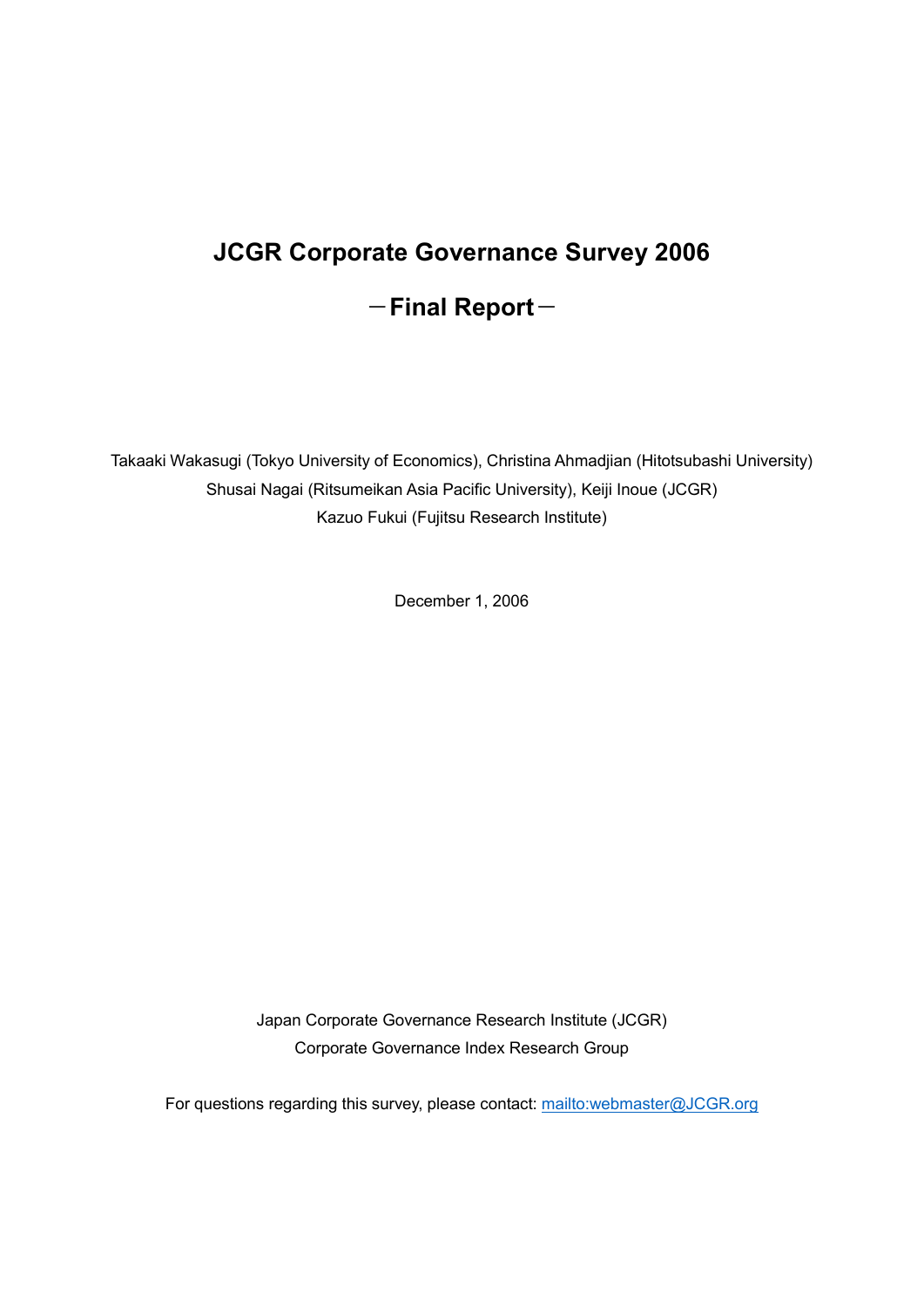## Summary and Recommendations

#### Outline of the Survey

The objective of corporate governance is to assure long-term corporate performance by establishing a system that makes management accountable for achieving corporate goals. A good corporate governance system leads to excellent corporate performance because it brings out superior management.

The framework of joint-stock company requires shareholders to take responsibility for the companies in the form of exercising their voting right. In the face of the business environment of the 21st century, with its intensifying global competition and rapid technological change, shareholders have made efforts to enhance the ability of the board of directors to monitor the management by electing independent directors at the shareholders' meeting in the past decade. Hence, a corporate governance system that separates execution by managers (management) and monitoring by the board of directors (governance) has been spreading around the world. Even in Japan, the Commercial Code was revised to allow firms beginning in April 2003 to either introduce a new corporate governance system, called the Board with Committees, or maintain the existing system of statutory corporate auditors. In May 2005, the Companies Act was newly established and took effect with the aim to strengthen corporate governance.

Since 2002, the Corporate Governance Index Group of the Japanese Corporate Governance Research Institute has conducted an annual survey of corporate governance of all firms listed on the First Section of the Tokyo Stock Exchange. This survey assesses how close a firm's corporate governance adheres to this desirable state of separation between management and governance and reports the results for each firm in terms of the JCGIndex.

Between August and October 2006, we surveyed Tokyo Stock Exchange First Section Firms. While the number of the respondents had steadily increased before, it decreased to 312 firms (18.4% of the total) this year from 405 firms (24.6%) last year. Nonetheless, 70 firms responded to our survey for the first time, this year, reflecting a solid interest in corporate governance. This report covers 302 firms that had responded to the survey by the deadline (October 20). The results of our analyses of the relationship between the JCGIndex and performance were generally similar to results of previous years: high JCGIndex companies enjoy superior performance, as measured by higher ROA and ROE; however, unlike in the past results, low JCGIndex firms present higher return on common stock than high JCGIndex firms. This negative correlation is especially apparent this year.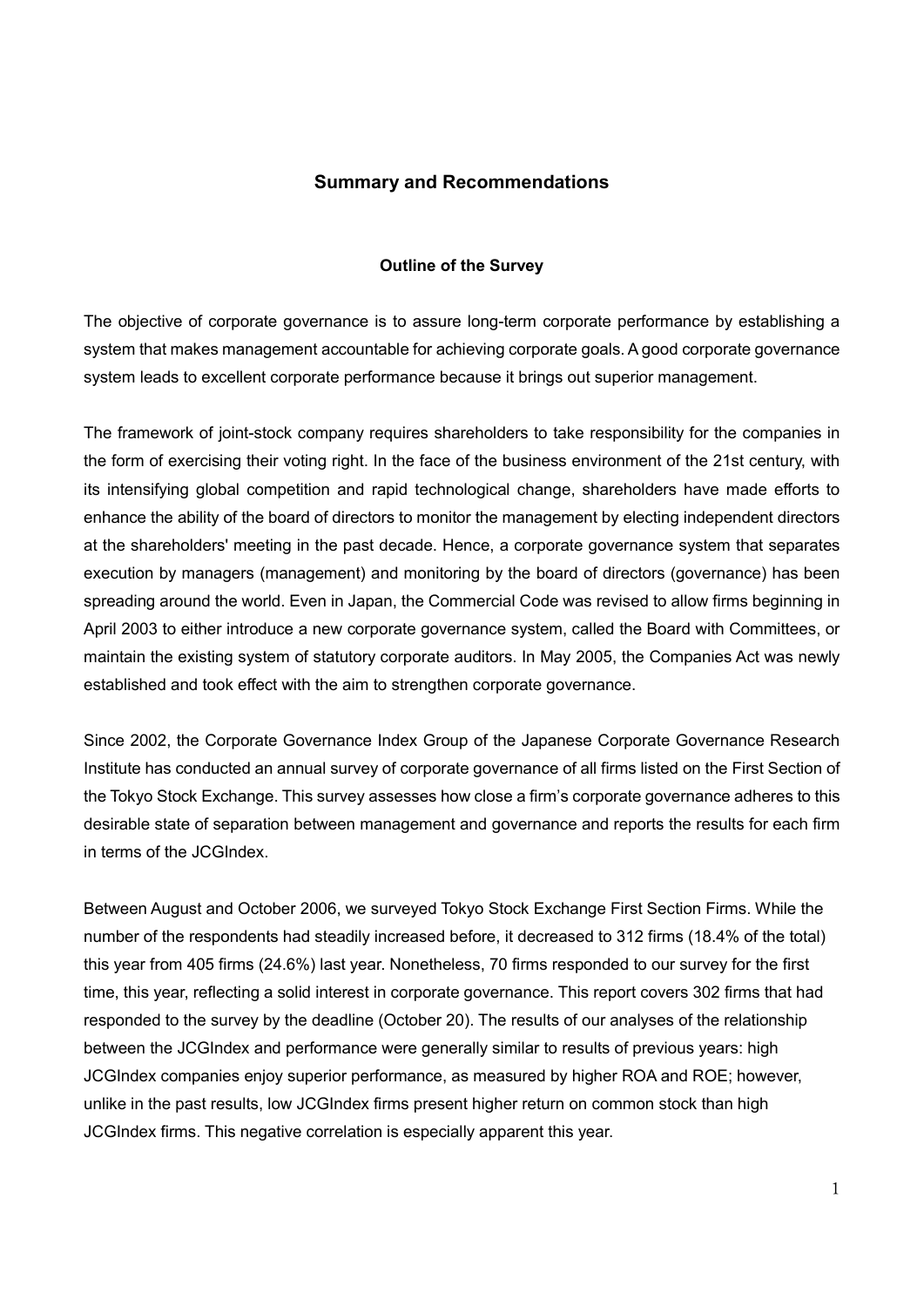We had assumed that analyzing the relationship between the past corporate performances and the present JCGIndex alone is sufficient. However, it turns out that several high JCGIndex firms have experienced poor performance; they started to reform the governance recently in the aftermath of the poor performance. For such companies, a negative correlation should be observed between the past performance and the JCGIndex. The existence of such high JCGIndex firms presumably has become apparent since last year. As we already expressed, corporate governance reform aims at improving future performance. Considering the fact that the corporate governance reform has just got started in Japan, that makes it reasonable to trace the relationship between the JCGIndex and performance after these firms start the governance reform. As of now, however, we are unable to conduct analysis from this perspective because the history of our survey is just four years and the size of the samples is too small. Now that we have five-year-data, we will be able to analyze the relationship between the JCGIndex and the future performance next time.

Anyway, the findings of the past JCGIndex surveys demonstrate that there is a positive correlation between the JCGIndex and corporate performance, implying that a corporate governance system that separates governance and management is the best model in today's business environment. We hope that the JCGIndex and the results of our analyses will be used by both investors and managers and will be useful in promoting continued corporate governance reform in Japan. We are very grateful to the companies that responded to this survey.

Since we started the survey, the environment surrounding the Japanese companies has been drastically changing: the new Companies Act, frequent takeover bids, etc. To address these changes, this time too, we modified questions, options, and proportions. Knowing that making changes every year is undesirable with regard to the survey's consistency, we strongly believe that handling with the perpetually changing environment is much more important. Therefore, a company's JCGIndex may increase or decrease by about 10 points. We would appreciate your understanding.

## Seven Important Results

#### 1. Response rate indicates a continued increase in interest in corporate governance

From August to October 2006, the Japan Corporate Governance Research Institute surveyed all firms listed on the First Section of the Tokyo Stock Exchange (1,696 firms as of July 13, 2006), and received responses from 312 firms. Survey questions were based on the "JCGR Corporate Governance Principles." The JCGIndex is based on these questions.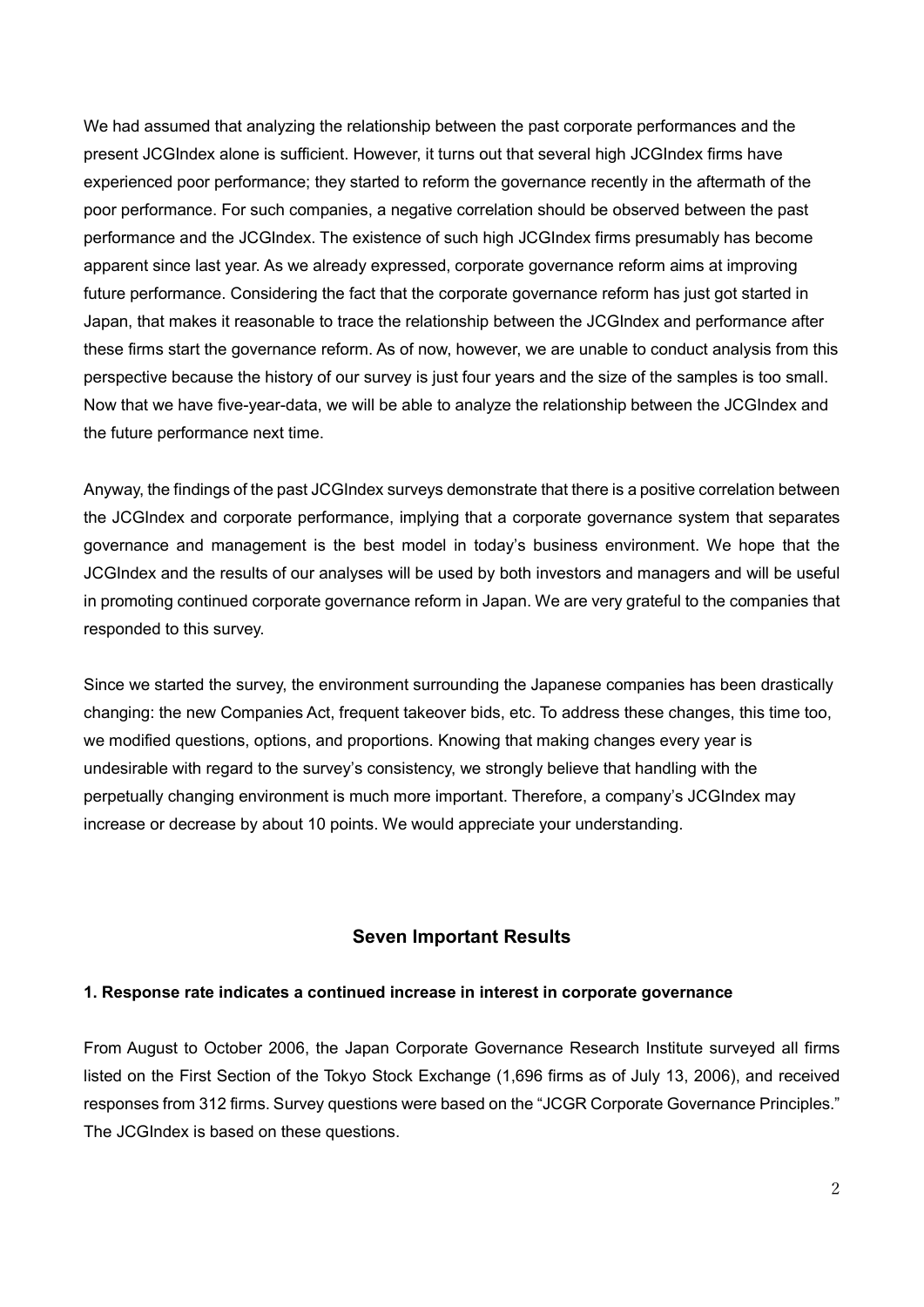This is the fifth consecutive year that we have carried out the survey. In 2002, we received responses from 159 firms. In 2003, 201 firms responded, 129 for the first time. In 2004, 341 firms responded, 189 for the first time. In 2005, 405 firms responded, 112 for the first time. In 2006, 70 firms responded for the first time. Over the past five years, we have received responses from 660 firms. This report analyses the results for 302 firms that had responded to the survey by the deadline of October 20.

## 2. Characteristics of the responding firms: Large firms with high performance

Firms that responded to the survey tended to be very large. The average size of assets, sales, and number of employees of responding firms (averaged over 2001-2005) was more than twice the size of the average listed firm. ROA of responding firms was 5.74%, compared to 5.45% for all listed firms: ROE was 5.03% versus 3.26%. Like in the previous year, however, the return on common stock for responding firms was slightly lower than all listed firms (12.72% versus 12.74%).

## 3. Distribution of the JCGIndex: Increased average score but wide range

This year, the average JCGIndex for the 302 responding firms is 47.3 (standard deviation 14.1), compared to an average of 48.0 (standard deviation 12.9) for last year. We believe that this decrease in average is due to the changes made in the questions and proportions this year and does not imply a worsening corporate governance in Japan.

Now that matters concerning takeover bids are discussed from the viewpoint of interest of shareholders, it is fair to say that the state of corporate governance in Japan continues to advance. However, 47.3 points is lower than one half of the total of 100 possible points, and from this it can be concluded that the state of corporate governance in most Japanese firms is far from the ideal state of our governance model.

The range between the highest and lowest JCGIndex firms is quite large, as in the previous years. This year, the highest JCGIndex was 92 and the lowest was 18. Last year, the highest JCGIndex was 86 and the lowest 12. The standard deviation increased to 14.1 from the previous 12.9.

## 4. Average points by category: Governance reform is unbalanced

The JCGIndex is the sum of the points in 4 separate categories (Cg1, Cg2, Cg3, Cg4). Categories I and Ⅱ are related to corporate governance system, and Ⅲ and Ⅳ are about corporate management system.

The following table reports the average points in each category for the 302 responding firms. In Categories III and IV, firms on average achieved over 50% of all possible points. The achievement rates for Categories I and II were far lower. In particular, average points for Category II, the structure and function of board of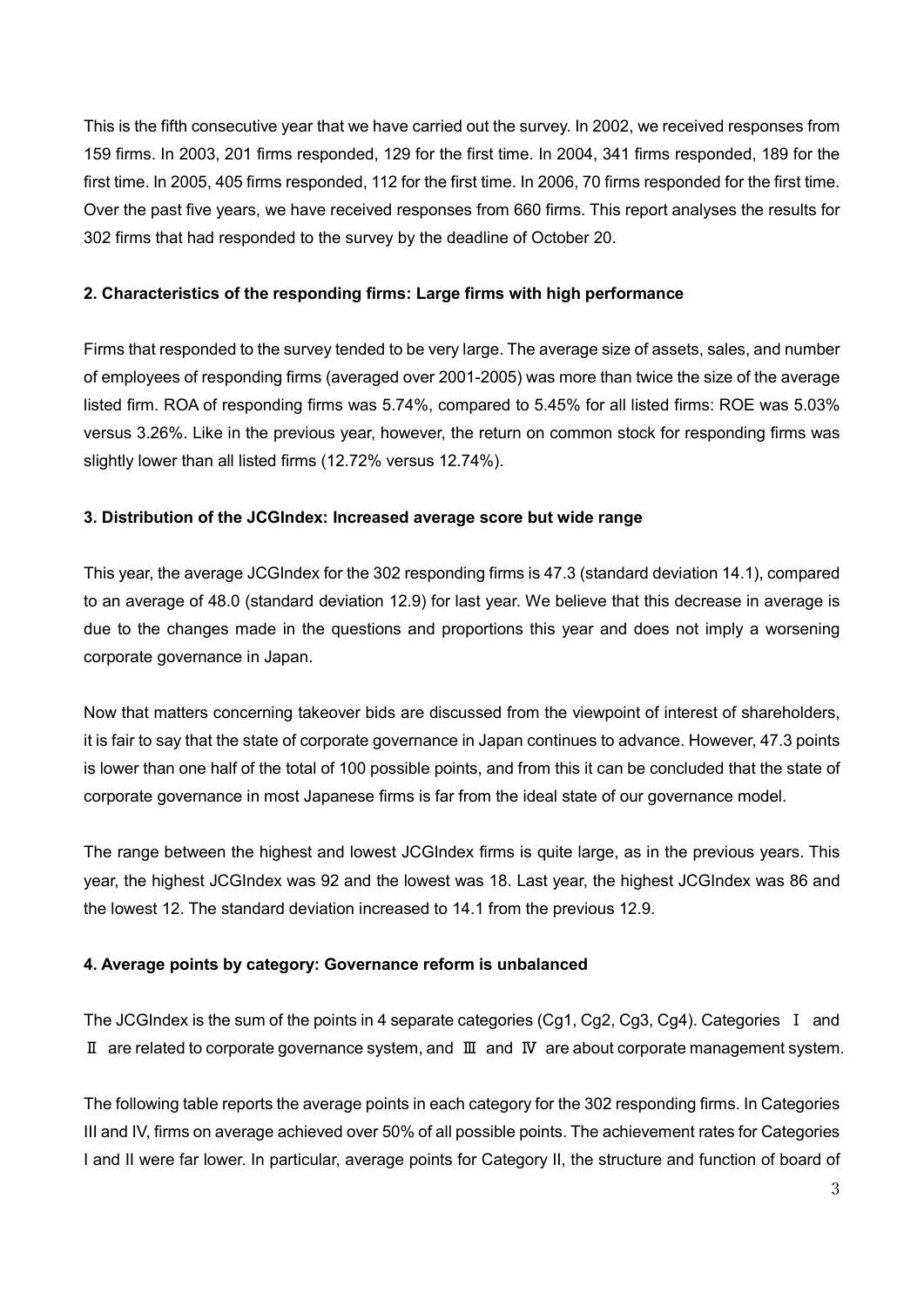directors, were particularly low, indicating that the separation of monitoring by the board of directors (governance) and execution by managers (management) has yet to spread widely.

For all of the four categories, the average points significantly changed from last year. We assume reasons of the changes to be as follows: The achievement rate for Category I fell from last year because changes in proportions were made to emphasize the difference between good governance and bad governance. The average for Category II increased because even companies adopting the system of statutory corporate auditors reinforced the function of monitoring the management by clarifying the nomination and compensation functions or accepting outside directors. The lower average point for Category III is due to the addition of questions on internal control and anti-takeover measures. The remarkable increase in the average of Category IV reflects the management's serious efforts to meet with the public demand for transparency.

These results suggest that in corporate governance reform, firms have focused on corporate restructuring, and have improved management systems and disclosure. In contrast, reform in the essence of governance, which is CEO accountability and board function, has not progressed as far.

|                                                     | Mean/ allocated | Achievement rate*      |
|-----------------------------------------------------|-----------------|------------------------|
| Category                                            | point           | (mean/allocated point) |
| I Corporate objectives and CEO responsibility       | 10.2/28         | 36.4% (42.9%)          |
| Il Structure and function of board of directors     | 8.7/25          | 34.8% (30.8%)          |
| III Management system                               | 15.1/27         | 55.9% (62.6%)          |
| IV Transparency and communication with shareholders | 13.3/20         | 66.5% (57.0%)          |

(note) results from last year's survey are in parentheses

## 5. Characteristics of high and low JCGIndex firms

To compare the characteristics of high and low JCGIndex firms and to examine the relationship between the JCGIndex and corporate performance, we constructed two groups: high and low JCGIndex firms. The high JCGIndex group consists of the 51 firms with a JCGIndex of 62 or more points (over one standard deviation above the mean) and the low JCGIndex group consists of the 54 firms with a JCGIndex of 33 or less (over one standard deviation below the mean).

(1) Characteristics of high and low JCGIndex firms: The percentage of foreign ownership is higher The average percentage of shares held by foreigners in the high JCGIndex group is 30.3%, while the average for responding firms is 18.9%, and the average for low JCGIndex firms is even lower at 10.9%. Every year, our survey has illustrated that companies with good governance generally enjoy strong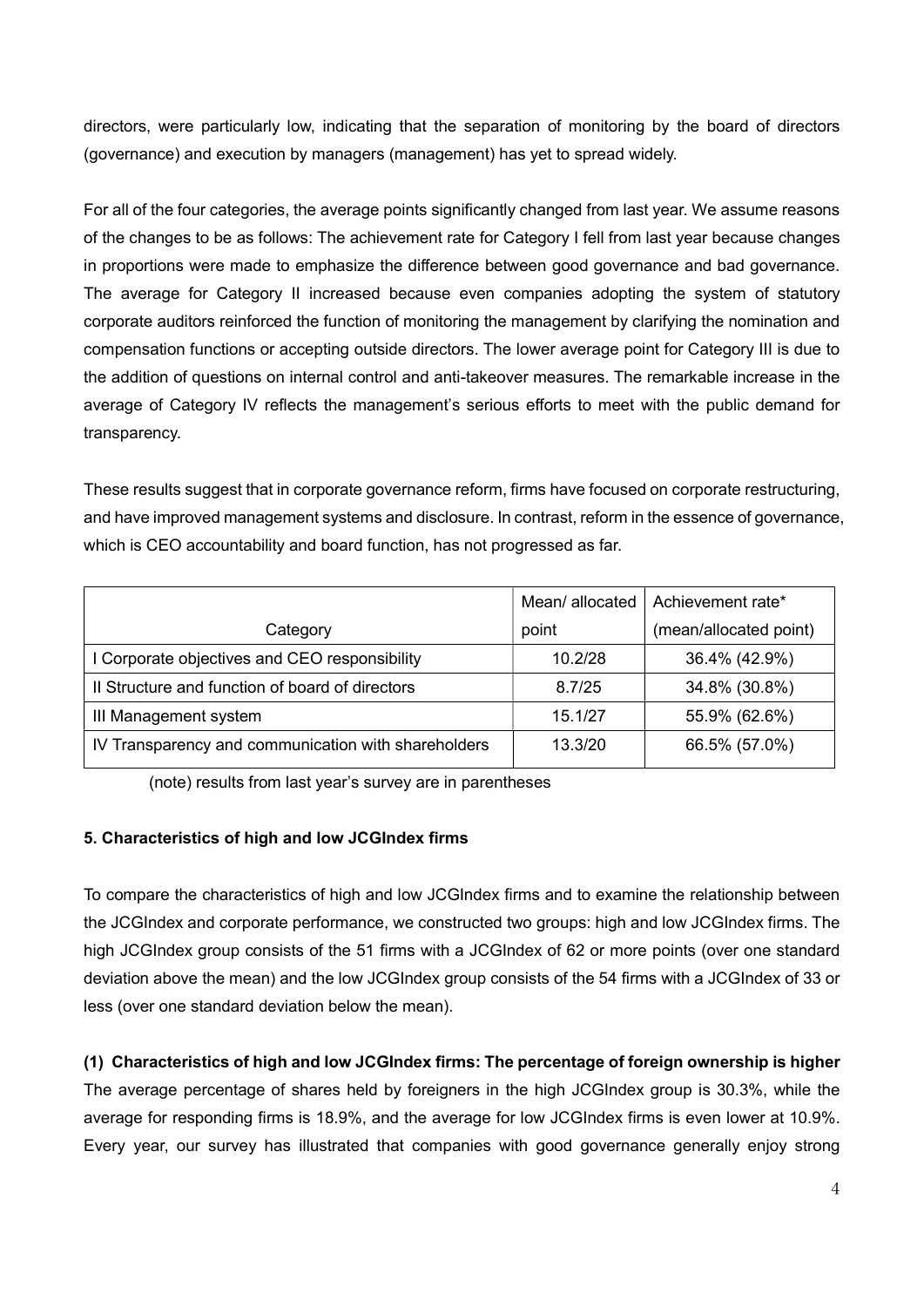performance. It is not certain whether good governance defines high foreign ownership or vice versa.

There is no statistically significant difference in the average age of the CEO between high JCGIndex firms (60.3) and low JCGIndex firms (60.0). In the previous survey, the average age for high JCGIndex firms was three years younger than the average for low JCGIndex firms.

#### (2) High JCGIndex firms are bigger

The total assets, sales, and number of employees are over 10 times greater in the high JCGIndex firms than the low JCGIndex firms.

#### (3) High JCGIndex firms are strong in all aspects of corporate governance

High JCGIndex firms have achieved high points in all four categories, indicating that a high JCGIndex cannot be achieved with high scores in only one or two categories. In Category I, high JCGIndex firms achieved on average 16.5 points (versus 5.4 points for low JCGIndex firms). In Category II, this was 16.4 versus 4.3, in Category III, 19.9 versus 10.0, and in Category IV, 17.6 versus 8.9. The JCGIndex captures the complete picture of a company's corporate governance capabilities and is not determined by single category.

#### 6. JCGIndex and firm performance: A clear relationship

The objective of corporate governance is to assure excellent corporate performance. Is there really a relationship between corporate governance and corporate performance? In the 2006 JCGIndex survey, as well as in surveys for previous years, we found a close relationship between the two. However, just as last year, return on common stock was lower in the high JCGIndex firms than in the low JCGIndex firms.

## (1) High JCGIndex firms enjoy superior performance on most dimensions

Based on 5-year averages, ROA (5.97% versus 5.63%) is higher in the high JCGIndex firms than in the low JCGIndex firms. However, this year, ROE (4.79% versus 5.48%) and return on common stock (10.42% versus 15.33%) were lower in the high JCGIndex firms than in the low JCGIndex firms. In the first three years, all of the three were higher in the high JCGIndex firms, but the trend has changed since last year. This reversal can be attributable to the fact that several companies that reformed the governance in the aftermath of the poor performance have now scored high JCGIndex, as we explained in the outline. Further analysis is required to verify this assumption.

## (2) The rate of growth in employment is higher in the high JCGIndex firms

Based on the 3-year average (2003-2005) of growth of employment, high JCGIndex firms have a higher growth rate than low JCGIndex firms (4.57% versus 2.85%). While it is often said that in order to increase profits it is necessary to sacrifice employment, our result suggests that high JCGIndex companies are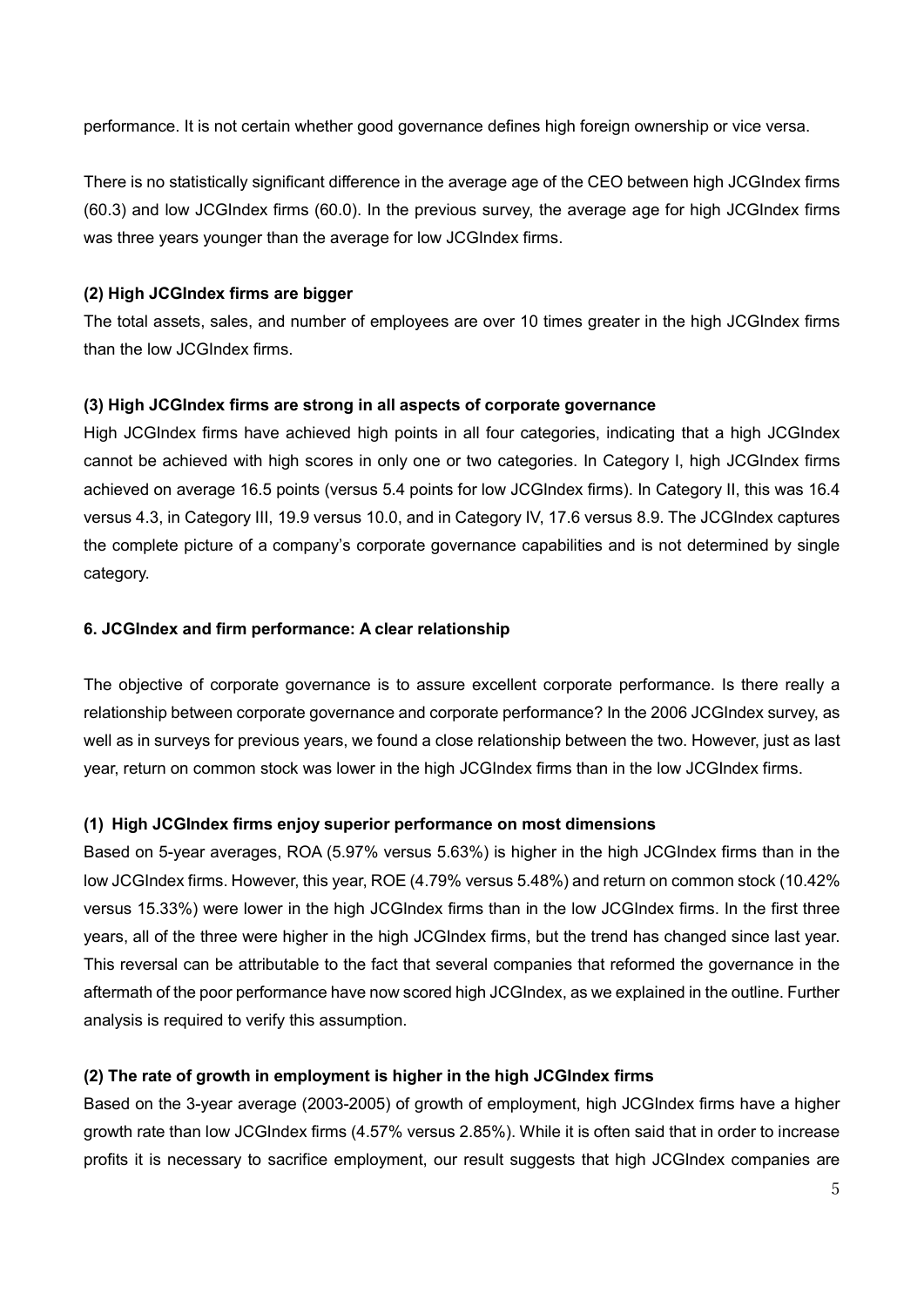establishing high performance without cutting costs through reducing employment.

# 7. Relationship between each category and performance: Strongest for structure and function of the board of directors and transparency and communication with shareholders

To determine whether or not there was a similar relationship between performance and each of the categories of the JCGIndex, we constructed high and low JCGIndex groups in each of the 4 categories, choosing the firms with points of one standard deviation above the mean or one standard deviation below the mean for each of the categories. In the surveys for previous years, the groups with high points in each category had higher performance (averaged over the past 5 years) than firms with low points. This year, however, we found no clear differences across categories in the relationship to performance. The generally positive relationship between the JCGIndex as a whole and performance explained above indicates that corporate governance is not a question of a single category, but rather, of all the categories taken together.

#### Conclusion: Corporate governance reform is key to the revival of the Japanese economy

The JCGR surveys over the past 5 years have demonstrated that corporate governance is strongly related to corporate performance. Although the response rate of the survey has not been high in any given year, we have received 1,418 responses for 660 distinct firms, and each year shows a similar relationship between JCGIndex and performance (although there are a few abnormalities). Based on this, we feel that it is appropriate to conclude that corporate governance reform is a necessary condition for Japanese firms to compete in the 21st century business environment. We hope that investors and managers will use the JCGIndex to promote corporate governance reform.

Investors are particularly important to governance reform. From the perspective of managers, there is not much incentive to promote corporate governance, as corporate governance reform makes them more accountable for corporate performance. For investors, on the other hand, corporate governance reform has a close relationship to the improvement of the performance of their investment, and therefore, they have a strong incentive to push for reform. This is especially true for institutional investors, who manage such a large share of investment capital today.

As investors become more aware of the importance of corporate governance reform, shareholder activism, including exercise of voting rights and establishment of governance funds, will increase. We hope that the JCGIndex will be used as an important weapon in these activities. For this reason, in 2004, we started to ask all responding companies to disclose their JCGIndex results. As part of the survey, we ask firms to give us permission to disclose their name if they were in the top 50% of the JCGIndex. Fortunately, most of the companies have answered "yes." Thus, we have been able to report a list of the top 50% JCGIndex firms, as well as a list of all responding companies. We are very impressed by the courage of firms that permitted the disclosure of their names and are very grateful to them. We hope that firms and investors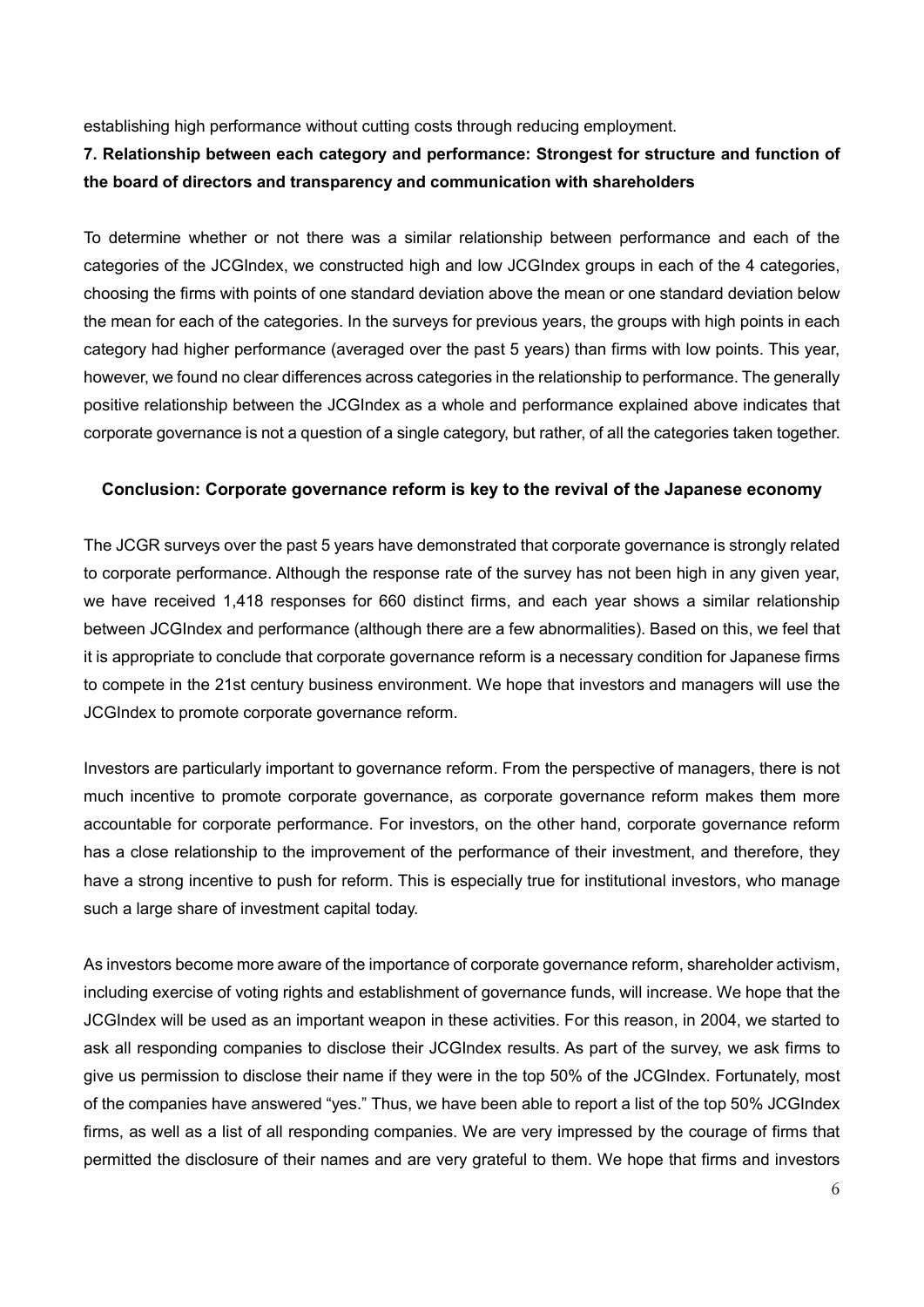will find many uses for the JCGIndex.

| Nomura Holdings, Inc. (*)                        | 92 | Toshiba Corp. (*)                     | 86 |
|--------------------------------------------------|----|---------------------------------------|----|
| Nikko Cordial Corp. (*)                          | 84 | Daiwa Securities Group Inc. (*)       | 83 |
| Sumida Corp. (*)                                 | 81 | Omron Corp.                           | 80 |
| Eisai Co., Ltd. (*)                              | 79 | Shinsei Bank, Ltd. (*)                | 79 |
| Teijin Ltd.                                      | 78 | Sony Corp. (*)                        | 78 |
| Meitec Corp.                                     | 77 | Millea Holdings, Inc.                 | 76 |
| Asahi Glass Co., Ltd.                            | 75 | Mitsubishi Electric Corp. (*)         | 74 |
| Anritsu Corp.                                    | 74 | Konica Minolta Holdings, Inc. (*)     | 73 |
| Aeon Co., Ltd. (*)                               | 73 | Resona Holdings, Inc. (*)             | 73 |
| Hitachi, Ltd. (*)                                | 72 | Hitachi Information Systems, Ltd. (*) | 71 |
| Benesse Corp.                                    | 71 | **************                        | 71 |
| Mitsui & Co., Ltd.                               | 70 | Ube Industries, Ltd.                  | 70 |
| Tokyo Gas Co., Ltd.                              | 70 | Santen Pharmaceutical Co., Ltd.       | 70 |
| Asahi Breweries, Ltd.                            | 69 | Isetan Co. Ltd.                       | 69 |
| Terumo Corp.                                     | 68 | Aisin Seiki Co., Ltd.                 | 68 |
| Marubeni Corp.                                   | 67 | Orix Corp. (*)                        | 67 |
| **************                                   | 67 | Fuji Seal International, Inc. (*)     | 66 |
| Kao Corp.                                        | 66 | Sojitz Corp.                          | 66 |
| Yamato Holdings Co., Ltd.                        | 66 | Parco Co., Ltd. (*)                   | 66 |
| Japan Airlines Corp.                             | 65 | **************                        | 65 |
| Tokyo Theatres Co., Inc.                         | 64 | Showa Denko K. K.                     | 64 |
| Nomura Research Institute, Ltd.                  | 64 | Yamaha Motor Co., Ltd.                | 64 |
| TDK Corp.                                        | 63 | Ricoh Co., Ltd.                       | 62 |
| Tokyo Electron Ltd.                              | 62 | Showa Shell Sekiyu K.K.               | 62 |
| Yokogawa Electric Corp.                          | 62 | Hitachi Maxell, Ltd. (*)              | 62 |
| The Fuji Fire and Marine Insurance Co., Ltd. (*) | 62 | Transcosmos Inc.                      | 62 |

# 【Appendix】The top 52 JCGIndex firms and their JCGIndex results

(note) (\*) firms adopting board with committees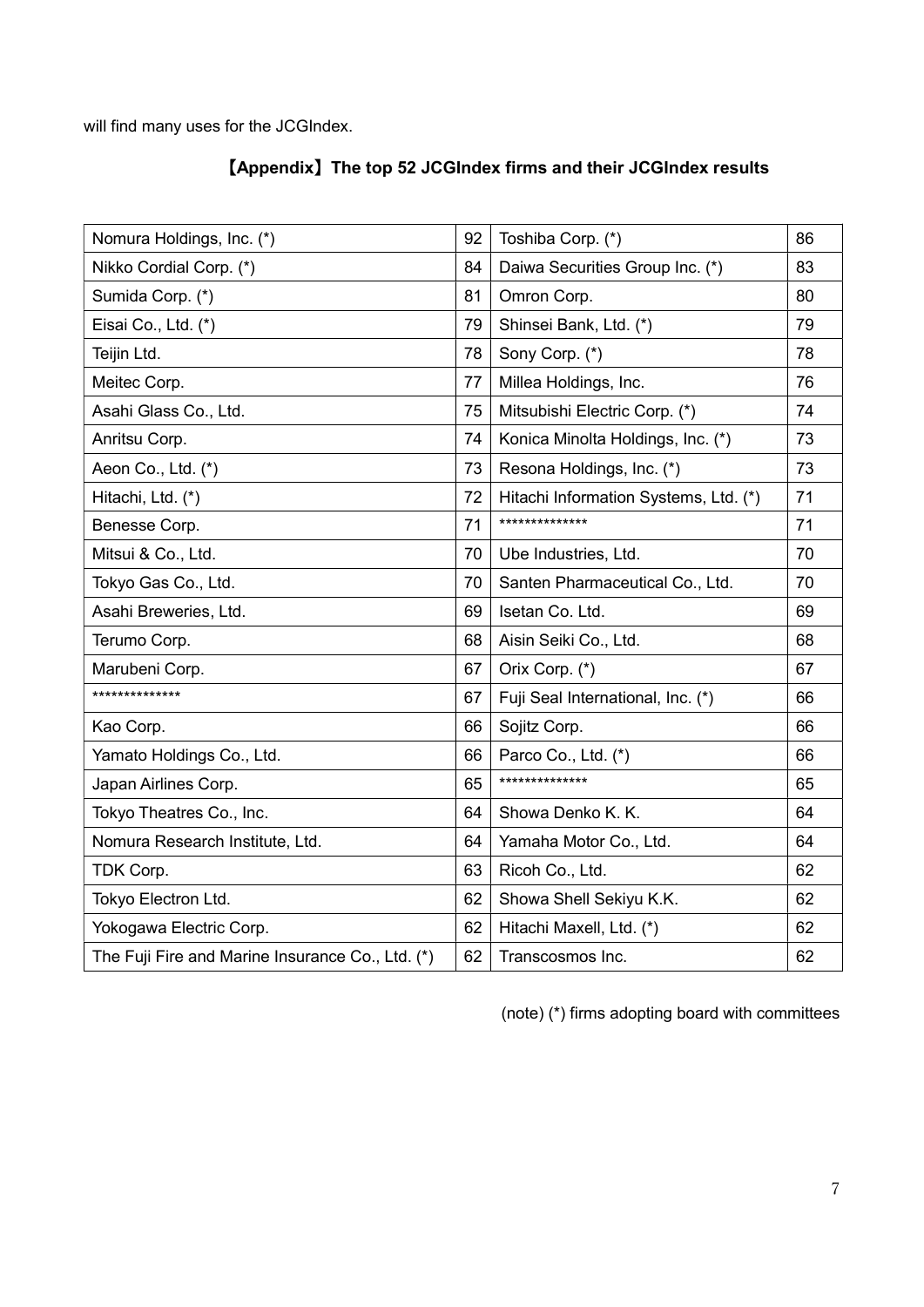# I. Outline of the survey and the survey results

## 1. An overview of the JCGIndex survey 2006

Between August and October 2006, the Japan Corporate Governance Research Institute (JCGR) sent its fifth annual survey to all Tokyo Stock Exchange First Section firms (1,696 firms as of July 13, 2006). We received responses from 312 firms. The names of these firms are listed in the Appendix. This report analyzes the responses from 302 firms that had responded to the survey by the deadline.

159 firms responded in 2002, 201 firms in 2003, 341 firms in 2004, and 405 firms in 2005. 590 firms responded in one or all of the four years. Of the 312 firms that responded to the survey in 2006, 70 firms responded for the first time. Over the five years that we have administered the survey, we have received 1,418 responses from a total of 660 firms.

#### 2. The objective of the JCGIndex survey

The objective of the JCGIndex is to measure the current state of corporate governance in Japanese firms through indexation. We hope that the JCGIndex will help Japanese people to look at Japanese firms in a new light. Furthermore, we hope that the JCGIndex will help the foreign business community better understand the corporate governance situation in Japan. We believe that in the process of responding to the questions in the JCGIndex survey, Japanese companies will gain a deeper understanding of our corporate governance model and hope that the JCGIndex is helpful to Japanese firms in realizing the corporate governance that they desire.

#### 3. About the JCGIndex

The objective of corporate governance is to give corporate executives a clear goal for corporate performance and to create a system by which they assume responsibility to reach those goals. For this reason, it is important to separate the execution of management (management) by executive officers from the monitoring of management (governance) by the board of directors, and to maintain transparency to shareholders and all stakeholders regarding the state of the corporation.

The JCGIndex is based on about 50 questions, derived from the "JCGR Corporate Governance Principles." These questions were grouped under nine titles for the ease of respondents.:

- 1. governance from the perspective of shareholders
- 2. clear and measurable corporate goals
- 3. a system to assure the responsibility of CEO and top management team for realizing the goals
- 4. an independent board with capability to monitor and motivate management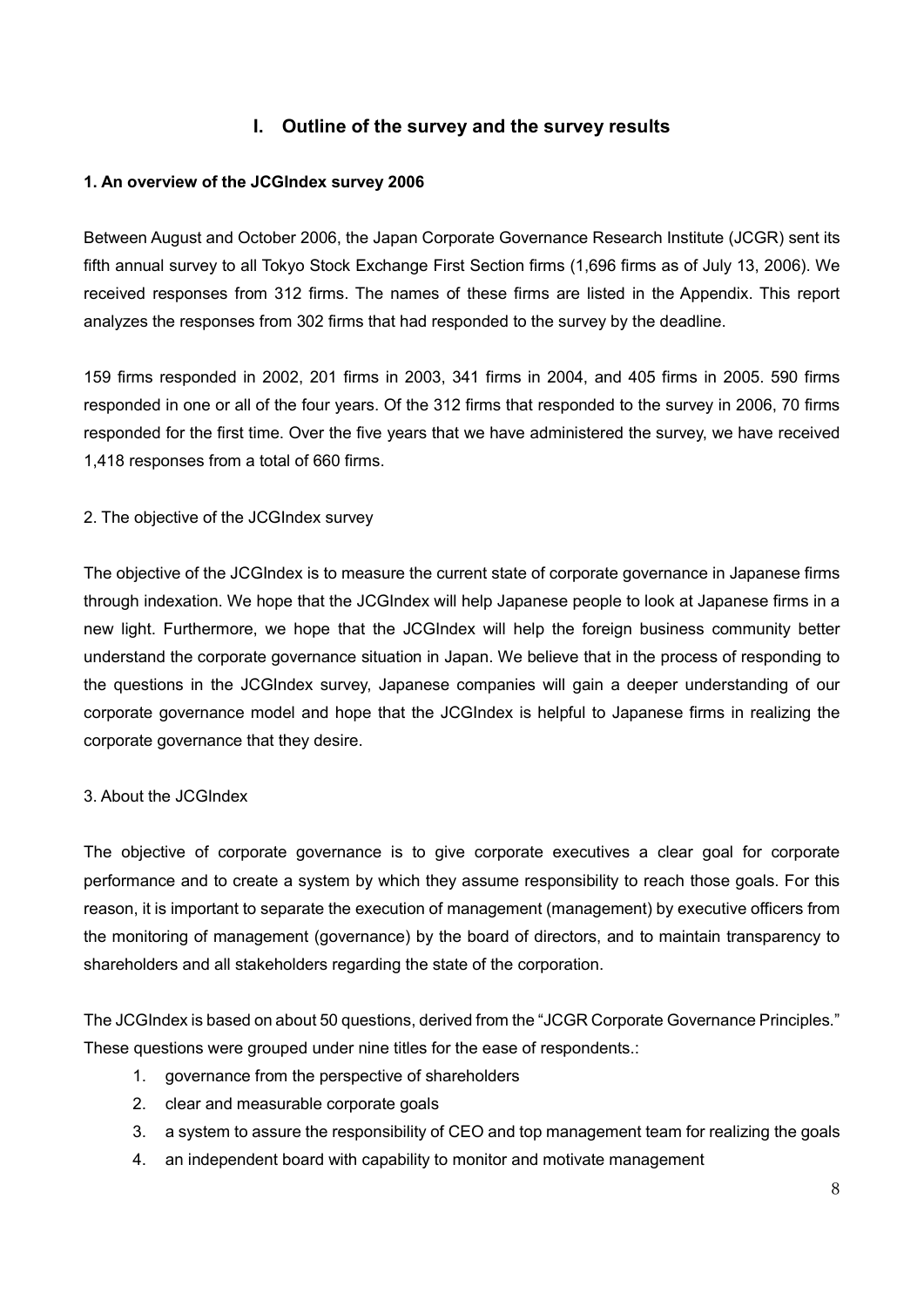- 5. systems for managerial decision-making and implementation to achieve performance targets
- 6. risk-management to fulfill compliance, internal control, and social responsibilities
- 7. accountability to shareholders
- 8. provision of appropriate information to shareholders through investor relations activities
- 9. maintenance of transparency through disclosure to all stakeholders

The answers to each question item are quantified, and distributed to one of the following four categories from the viewpoint of division of governance and management, and finally constitute a category score.

- I. Corporate objectives and CEO responsibility
- II. Structure and function of board of directors
- III. Management system
- IV. Transparency and communication with shareholders

The JCGIndex is the sum of the points in these four categories. If all points in all four categories are achieved, a firm receives a JCGIndex of 100. The fewer the points achieved, the closer the JCGIndex is to  $0$ .

## II. Characteristics of responding companies and the JCGIndex

## 1. A comparison of responding companies to all listed companies

The 312 responding companies represent 18.4% of the companies listed on the Tokyo Stock Exchange First Section. The table below presents comparisons of financials of responding companies and all listed companies, based on 5-year averages (2001-2005). The averages do not include companies that did not report financials in all five years.

Companies that responded to the JCGIndex survey were far larger than average in terms of total assets, sales, and number of employees. ROA, ROE, and return on common stock, which are not related to firm size, were larger for responding companies than for the average listed companies and their variance was smaller than that for all listed companies. The differences in these measures of size and performance for responding firms and all listed firms were significant in all cases. Here all figure are based on the consolidated financial statement.

| total assets     | No of firms | Mean       | <b>Minimum</b> | Maximum       | Standard     |
|------------------|-------------|------------|----------------|---------------|--------------|
|                  |             |            |                |               | deviation    |
| All listed firms | 1,400       | 406,791.39 | 1,425.80       | 23,147,631.40 | 1,293,543.53 |
| responding firms | 262         | 874,122.81 | 3,988.00       | 13,999,948.20 | 1,809,477.11 |

5-year averages (consolidated)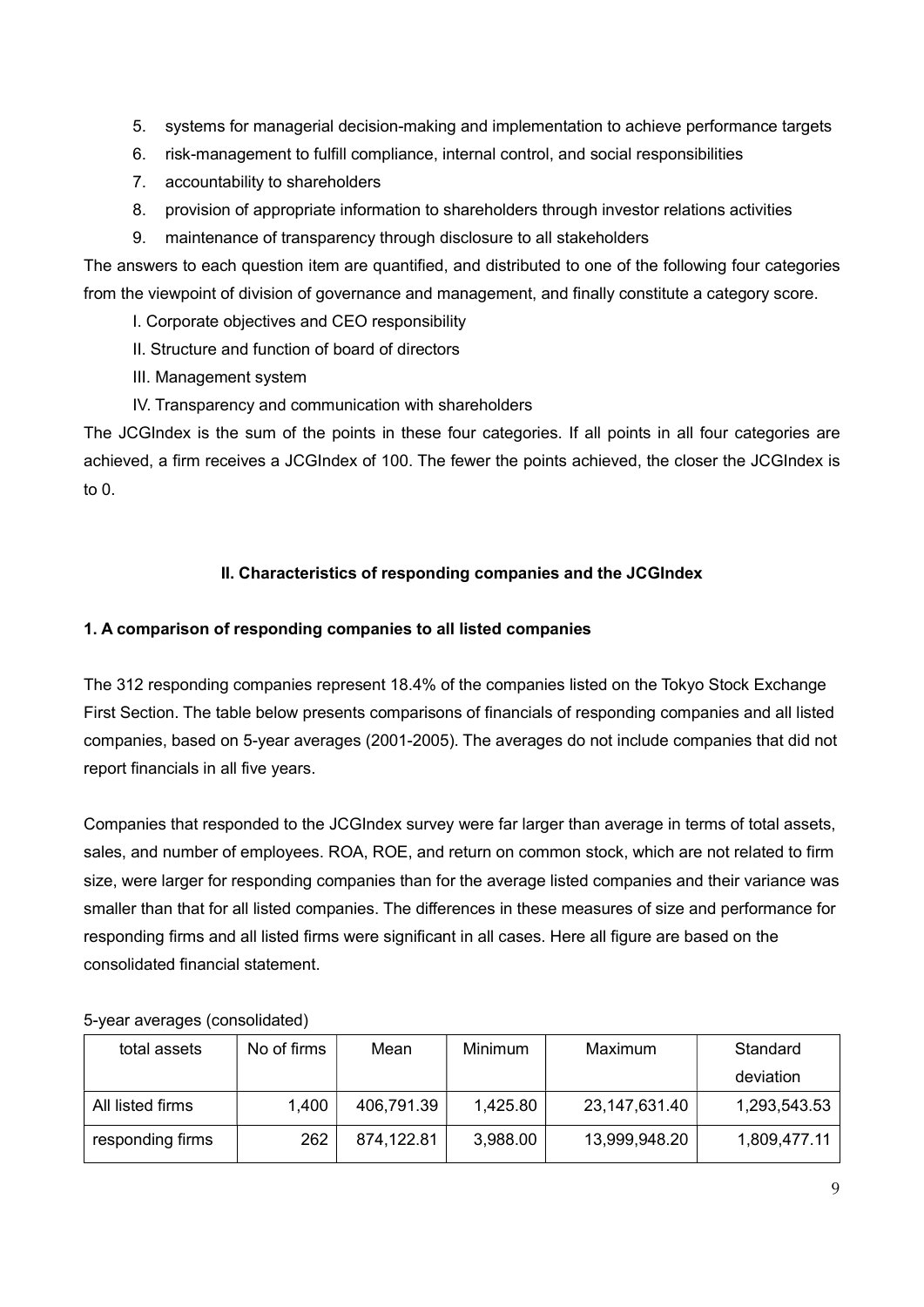(million yen)

| Sales                 | No of firms | Mean       | Minimum   | Maximum       | Standard deviation |
|-----------------------|-------------|------------|-----------|---------------|--------------------|
| All listed firms      | 1,400       | 346,217.73 | 670.00    | 17,608,756.40 | 1,123,586.69       |
| Responding firms      | 262         | 775,415.14 | 3,815.20  | 12,973,247.20 | 1,724,708.46       |
|                       |             |            |           |               | (million yen)      |
| <b>ROA</b>            | No of firms | Mean       | Minimum   | Maximum       | Standard deviation |
| All listed firms      | 1,348       | 5.448      | $-15.10$  | 32.03         | 4.25               |
| Responding firms      | 256         | 5.738      | $-1.19$   | 31.89         | 3.77               |
|                       |             |            |           |               | (%)                |
| <b>ROE</b>            | No of firms | Mean       | Minimum   | Maximum       | Standard deviation |
| All listed firms      | 1,337       | 3.258      | $-464.18$ | 67.35         | 17.93              |
| Responding firms      | 253         | 5.029      | $-34.59$  | 38.20         | 6.71               |
|                       |             |            |           |               | (%)                |
| employees             | No of firms | Mean       | Minimum   | Maximum       | Standard deviation |
| All listed firms      | 1,399       | 6,990.88   | 16.60     | 316,957.80    | 20,791.99          |
| Responding firms      | 262         | 15,155.61  | 86.40     | 316,957.80    | 32,243.04          |
| (number of employees) |             |            |           |               |                    |
| Return on stocks      | No of firms | Mean       | Minimum   | Maximum       | Standard deviation |
| All listed firms      | 1,273       | 12.735     | 0.00      | 54.30         | 9.24               |

(%)

## 2. Distribution of the JCGIndex

The JCGIndex for individual companies was distributed widely, ranging from a maximum of 92 to a minimum of 18. Given that the model that JCGR adopts is an ideal one, companies achieving 80 or higher scores effectively achieve a maximum level of corporate governance. Unfortunately, some companies score less than 30 (a few even fall below 20); it cannot be helped that they fail to achieve even a minimum level of management, let alone governance.

responding firms | 246 | 12.720 | 0.00 | 45.50 | 9.35

The mean JCGIndex was 47.3 (last year, 48.0), the standard deviation was 14.1 (last year, 12.9), and there was a normal distribution around the mean.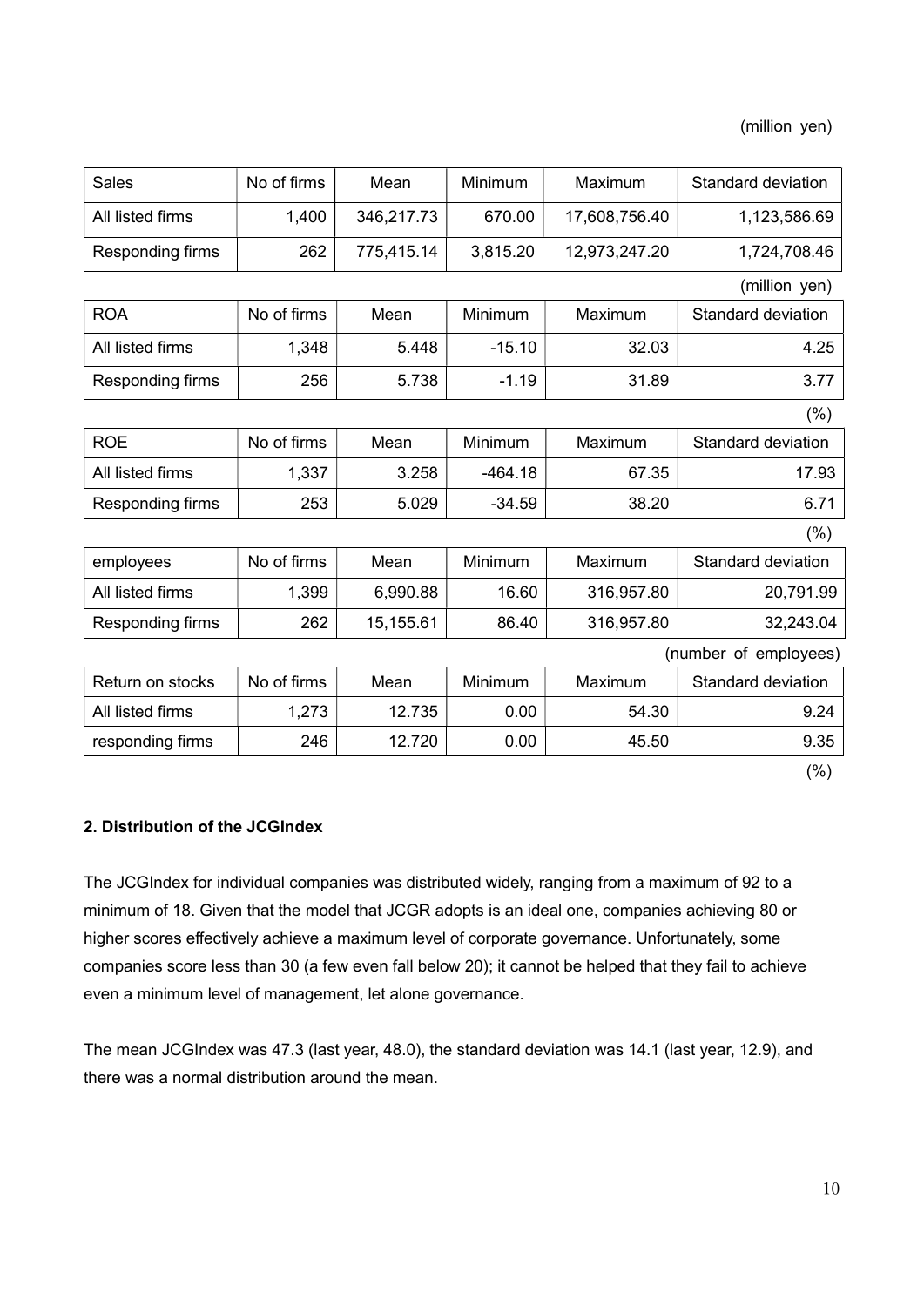

(note) The x axis depicts a range of +/- 2.5 around the number indicated. For example, the number 15 depicts a range greater than 12.5 and less than 17.5. Because the JCGIndex is rounded to the nearest integer, the reported range is 13 to 17.

#### 3. Board with committees and JCGIndex

In April 2003, the Commercial Code was revised to allow the introduction of the Board with Committees structure. This system was developed into the company with committees' structure, which was introduced by the Companies Act in May 2006 along with the board of corporate auditors' structure. The spirit of this new law, to facilitate the separation of governance by an independent board of directors and management by executive officers, is similar to the JCGR corporate governance principles. In the 21st century business environment, characterized by increasing globalization and rapid technological change, a governance system that ensures transparency, clarifies the responsibility of management for performance, and ensures that management makes its best efforts is critical.

Although the company with committee's structure makes it easier to create this kind of governance structure, it is still possible to establish this sort of governance with the board of corporate auditors' system. The JCGIndex is designed so that even if a firm has not introduced the company with committees' structure, if its governance structure assures the separation of management and monitoring, these efforts will be duly reflected in a higher JCGIndex.

Of the 302 firms that responded to the 2006 JCGIndex survey, 22 firms had introduced the company with committees' structure. Of the top 16 companies in the JCGIndex, 11 companies had introduced the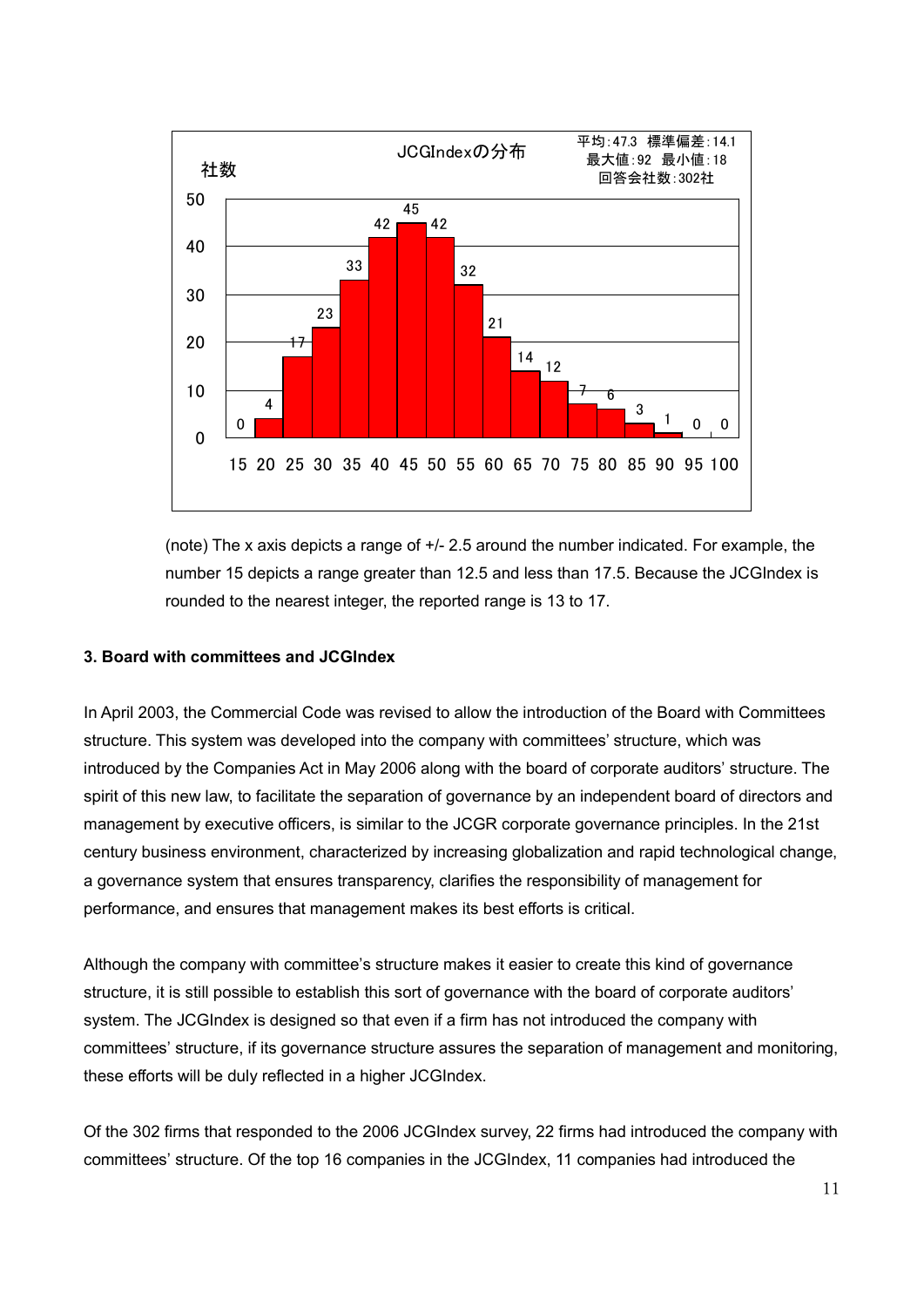company with committees' structure. Of the top 50 companies, 19 companies had introduced this structure, and 8 of the top 10 firms had introduced it. Thus, while the company with committees' structure is well-represented in the list of high JCGIndex firms, not all high JCGIndex firms had introduced this structure.

Whether or not a company has a company with committees' structure, if it has clarified its structure for management accountability and has satisfied the necessary conditions in each category, it can obtain a high JCGIndex equivalent to that of a company that has adopted the company with committees' structure.

Questions of the structure of the board aside, even the top JCGIndex firms are still far from the maximum 100 points and there are many challenges ahead both for companies that have adopted this structure and those that have not.

## 4. The JCGIndex by industry

The following figure shows the average JCGIndex by industry for 2006 and 2005. We report results only for industries for which 5 companies or more responded.

Note that changes in the average JCGIndex are attributable to the changes in the questionnaire (questions and point allocations) as well as changes in responding firms, and do not necessarily indicate that corporate governance in a given industry improved or worsened from last year.

(note) In the figure below, the industries of five or more responding firms are arranged in the following order. Number in the parenthesis after the industry name indicates the number of responding companies.

Electric appliances (42) Telecommunications (14) Real estate (6) Service industry (12) Pharmaceutical (6) Retail (18) Fiber products (6) Chemical products (31) Wholesale (25) Electricity and gas (7) Transportation equipment (15) Food (18)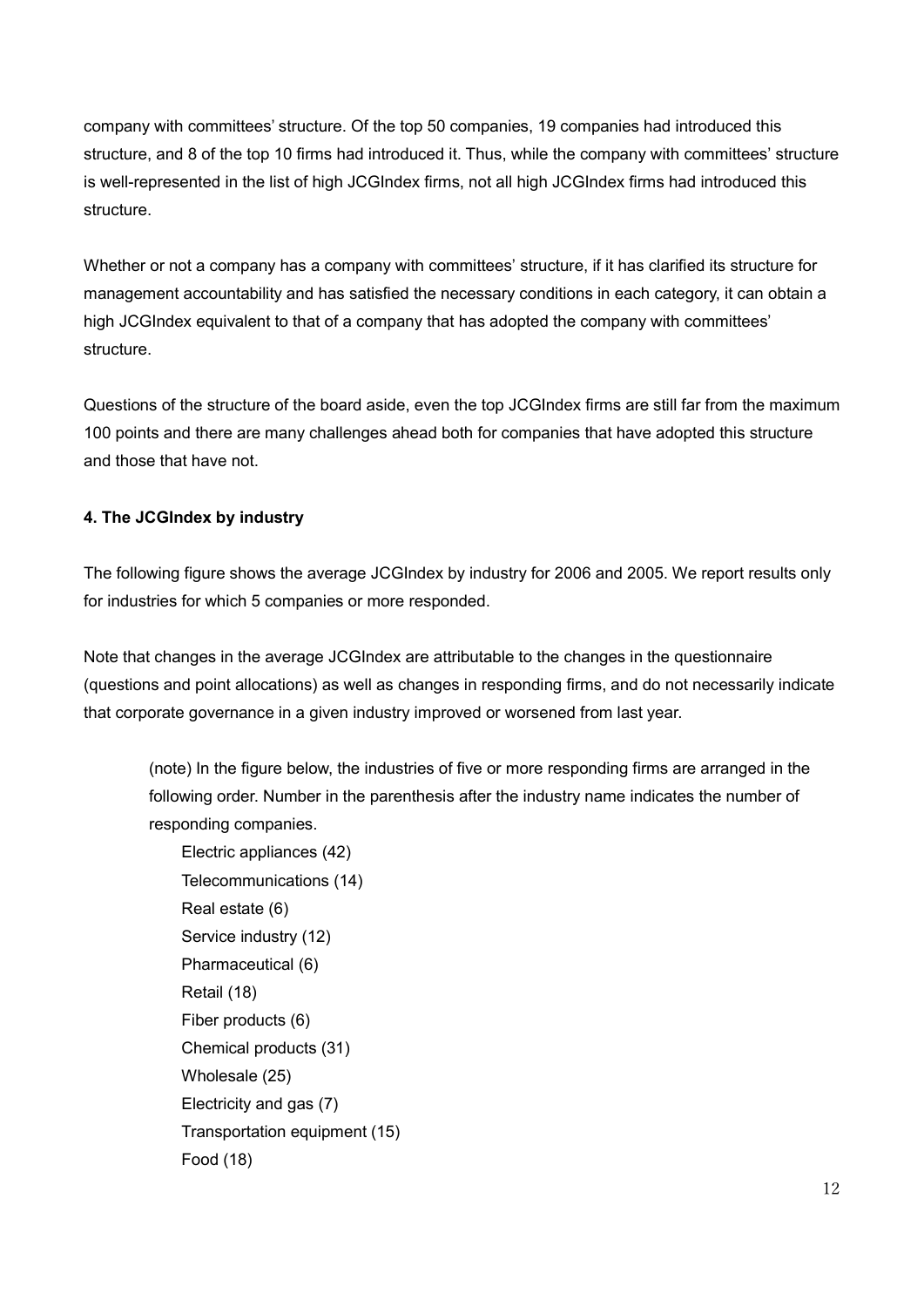Machinery (18) Other manufacturing (7) Banking (9) Construction (13) Iron and steel (6)



The average JCGIndex by industry

#### 5. Score by category

The following table reports the average points by category for the 302 responding firms. While firms achieved a relatively high percentage of total possible points in Categories III and IV, the achievement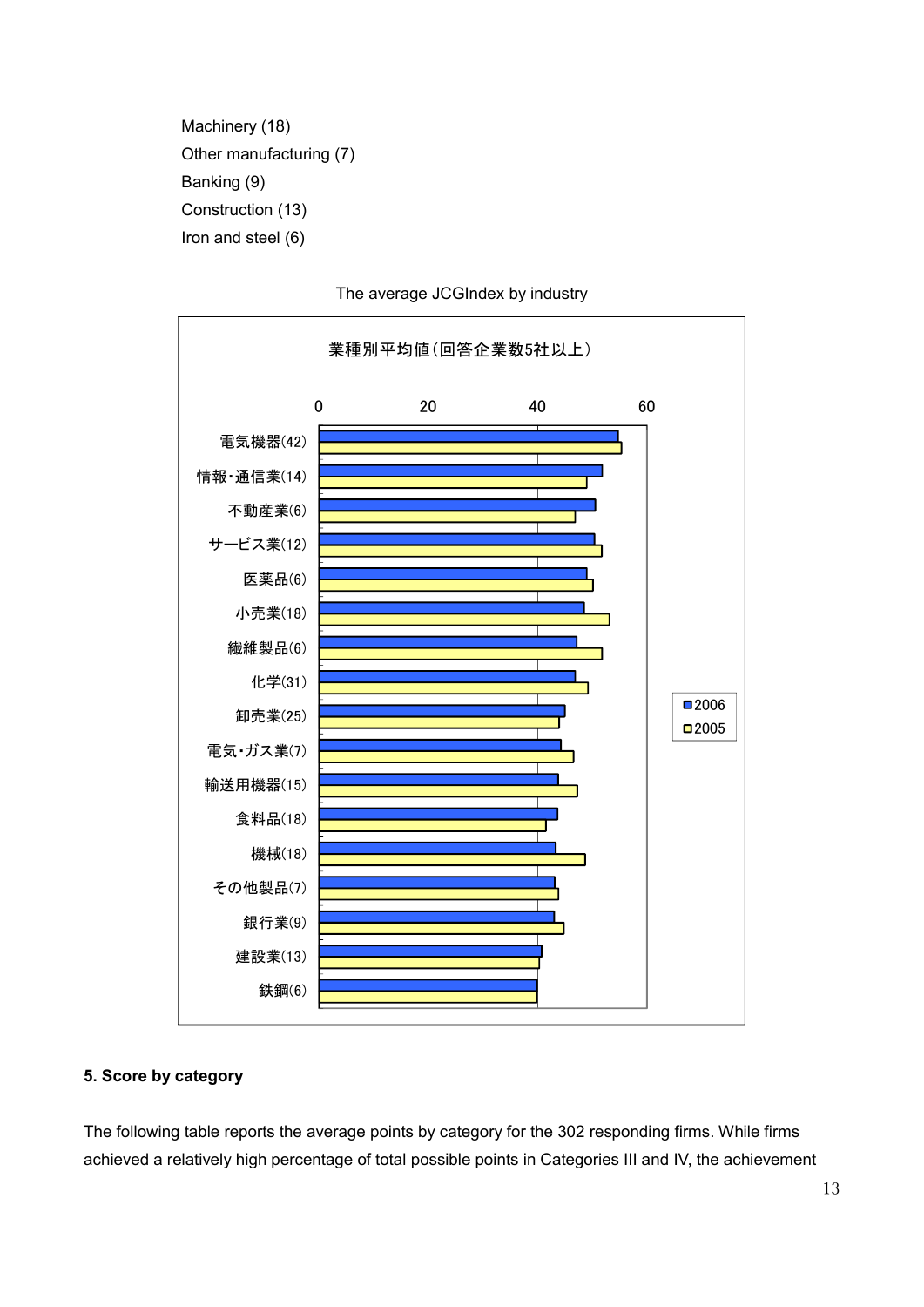rate for Categories I and II was much lower. This clearly indicates that the separation between the governance and management through independent boards has yet to be fully accomplished.

Until 2005, the achievement rate for Category II was significantly lower than the other Categories. This year, with the rate for Category I dropped and the rate for Category II increased from last year, the achievement rates for the two Categories on governance are roughly the same. The assumed reason is that even companies with board of corporate auditors have accepted outside directors to ensure the same level of auditing function as the companies with committees. As for management, while the achievement rate for transparency remarkably improved, the rate for management system dropped. That could be because we added questions on internal control and introduced questions on anti-takeover measures. We consider internal control and the protection of shareholders in Japan inadequate.

|                                                      | Category                                     | Point allocated<br>(A) | Mean<br>(B) | Achievement rate<br>(B) / (A) |
|------------------------------------------------------|----------------------------------------------|------------------------|-------------|-------------------------------|
|                                                      |                                              | 28                     | 10.2        | 36.4%                         |
|                                                      | Corporate objectives and CEO responsibility  | (28)                   | (12.0)      | $(42.9\%)$                    |
| $\mathbf{H}$                                         | Structure and function of board of directors | 25                     | 8.7         | 34.8%                         |
|                                                      |                                              | (25)                   | (7.7)       | $(30.8\%)$                    |
|                                                      |                                              | 27                     | 15.1        | 55.9%                         |
| $\mathbf{III}$<br>Management system                  | (27)                                         | (16.9)                 | (62.6%)     |                               |
| IV<br>Transparency and communication to shareholders |                                              | 20                     | 13.3        | 66.5%                         |
|                                                      | (20)                                         | (11.4)                 | $(57.0\%)$  |                               |

\*Results in 2005 are in parentheses.

## III. JCGIndex and on financial performance

In this section, we analyze differences between high and low JCGIndex firms in financial performance, and separately compare performance for each of the 4 categories of the JCGIndex between high category point firms and low category point firms. This report presents comparisons of unadjusted data. We have also created a supplementary report that shows comparisons of data adjusted for industry. Just as before, the differences in these two sets of analyses are not great, suggesting that our results are stable and robust to industry differences.

## 1. The definition of high and low JCGIndex groups

To analyze the relationship between the JCGIndex and firm characteristics, we constructed two groups: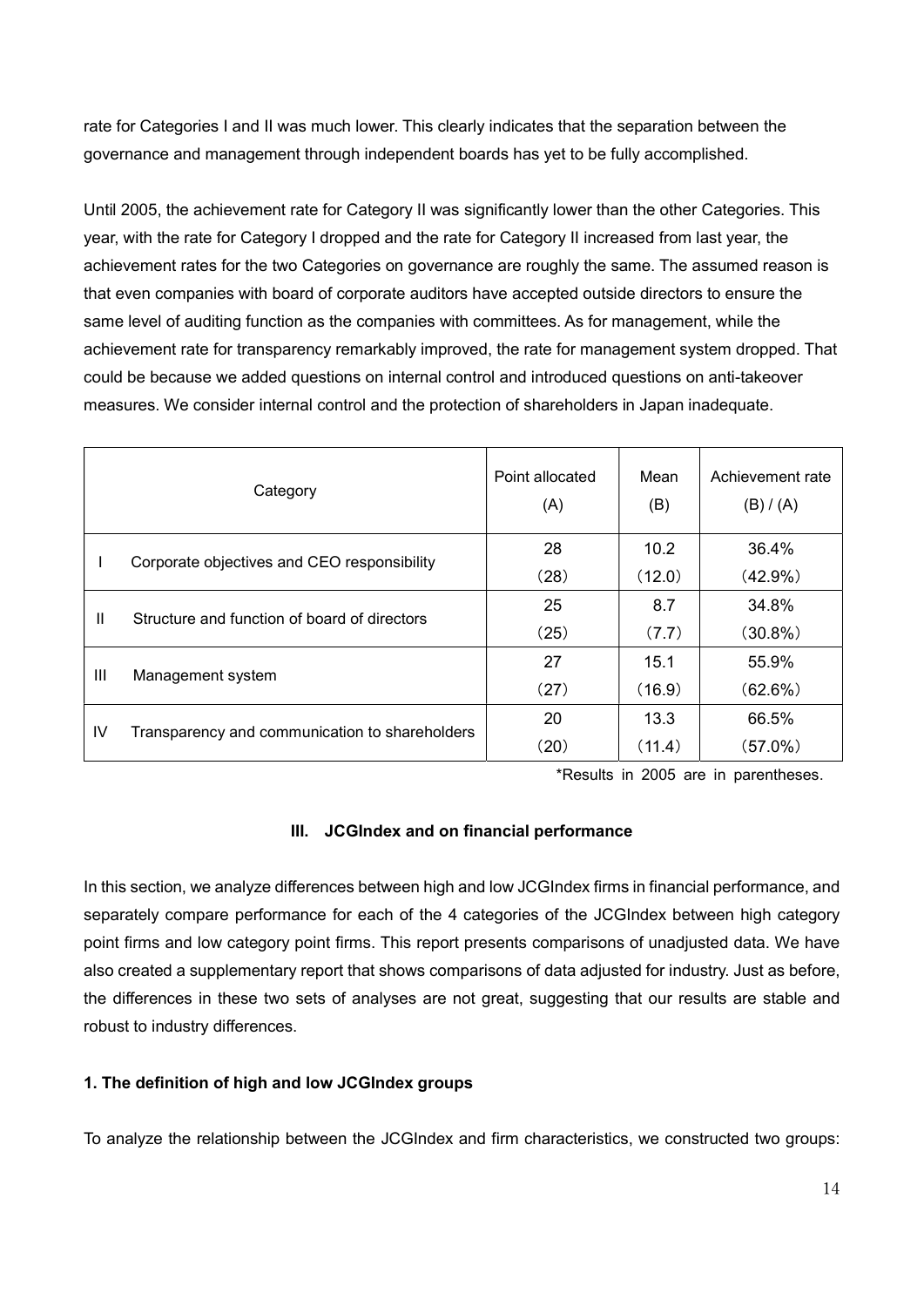high JCGIndex firms, with JCGIndex greater than one standard deviation above the mean (mean is 47.3 points, standard deviation is 14.1 points) and low JCGIndex firms, with JCGIndex greater than one standard deviation below the mean.

| High JCGIndex firms: 51 firms with JCGIndex of 62 or more | (47.3+14.1=61.4) |
|-----------------------------------------------------------|------------------|
| Low JCGIndex firms: 54 firms with JCGIndex of 33 or less_ | (47.3-14.1=33.2) |

We also used this method to construct groups of high and low firms for each of the four categories that make up the JCGIndex.

## 2. Analysis of relationship between JCGIndex and firm performance

#### (1) Method of analysis

We used the high and low JCGIndex groups constructed as described above to compare financial characteristics of high and low JCGIndex firms, and to compare these to all responding firms. Comparisons are shown in the form of graphs. We show the differences in means and report the degree of statistical significance.

Financial information is averaged over the previous 3 years (2003-2005) and 5 years (2001-2005), using consolidated reports. Firms that did not report data for the entire period were excluded from our comparison, so there is some variation in the number of firms used for each of the comparison.

Return on assets (ROA) is profits before payment of interest and tax divided by total assets (averaged across beginning and ending of period). Return on equity (ROE) is profits after tax divided by total shareholders' equity (averaged across beginning and ending of period). Thinking of leverage, ROE should be larger than ROA. However, because ROA includes tax and ROE deducts tax, ROA is larger than ROE in some cases.

The return on common stock is the sum of the dividends and capital gains (or capital loss) for the period, divided by the share price at the beginning of the period.

## (2) Characteristics of firms responding to the JCGIndex

First, we present some of the more interesting differences between the characteristics of firms in the high and low JCGIndex groups.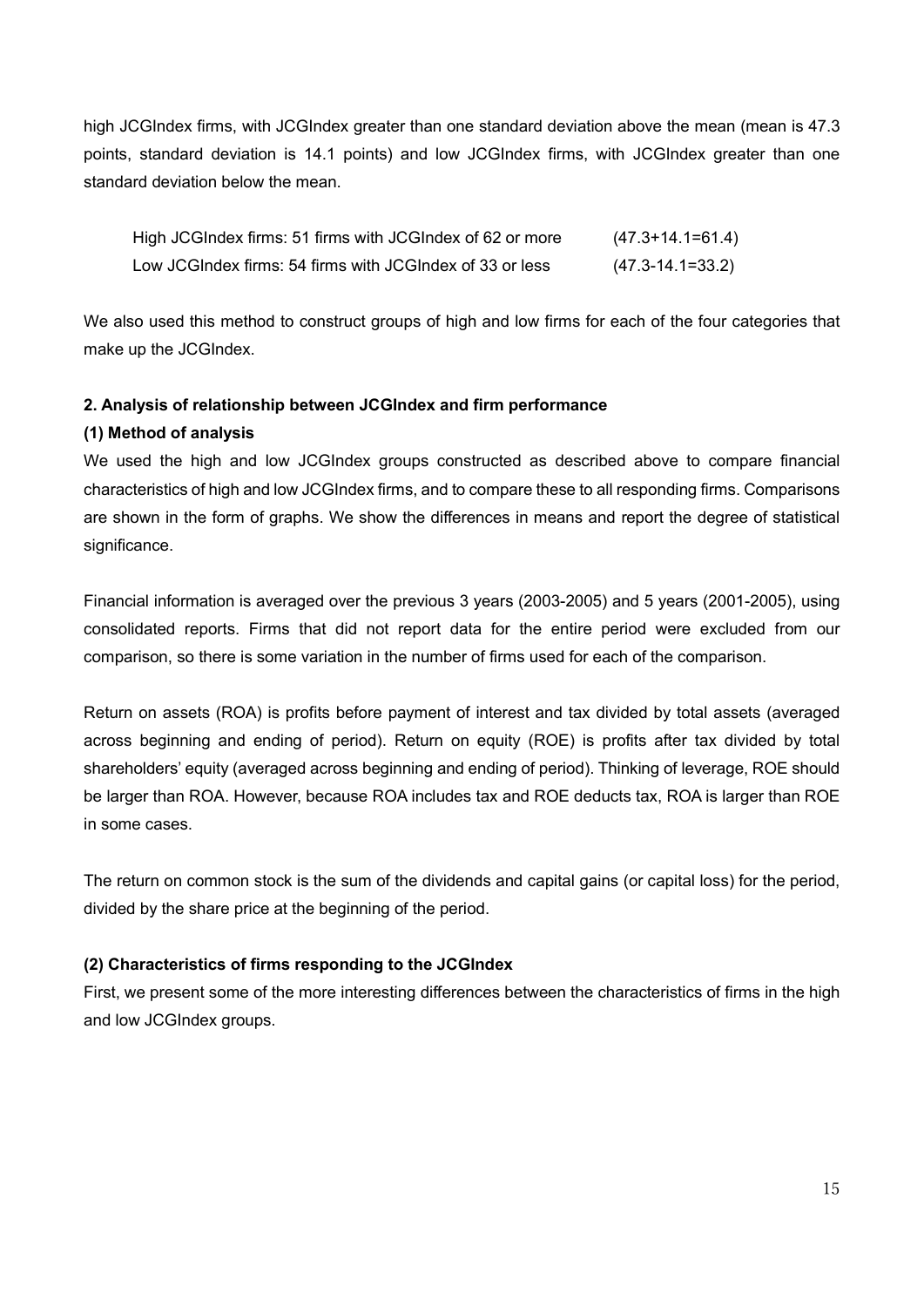#### a. Percentage of foreign ownership



b. Age of CEO



Just as 2005, foreign ownership is higher in high JCGIndex firms than in low JCGIndex firms, and this difference is statistically significant (at the 1% level).

Total responding firms: 282 High JCGIndex firms: 48 Low JCGIndex firms: 51

The CEOs of high JCGIndex firms are older than CEOs of low JCGIndex firms, but this difference is not statistically significant (at the 10% level).

Total responding firms: 279 High JCGIndex firms: 48 Low JCGIndex firms: 46

In 2005, the CEOs of high JCGIndex firms were three years younger than CEOs of low JCGIndex firms, but this difference is not observed this time.

## (3) JCGIndex and firm size

## a. Total assets (consolidated, average of 3 years)

Total assets of high JCGIndex firms are greater than total assets of low JCGIndex firms, and this difference is statistically significant (at the 1% level). This result is the same for the 5-year average of total assets.

Total responding firms: 271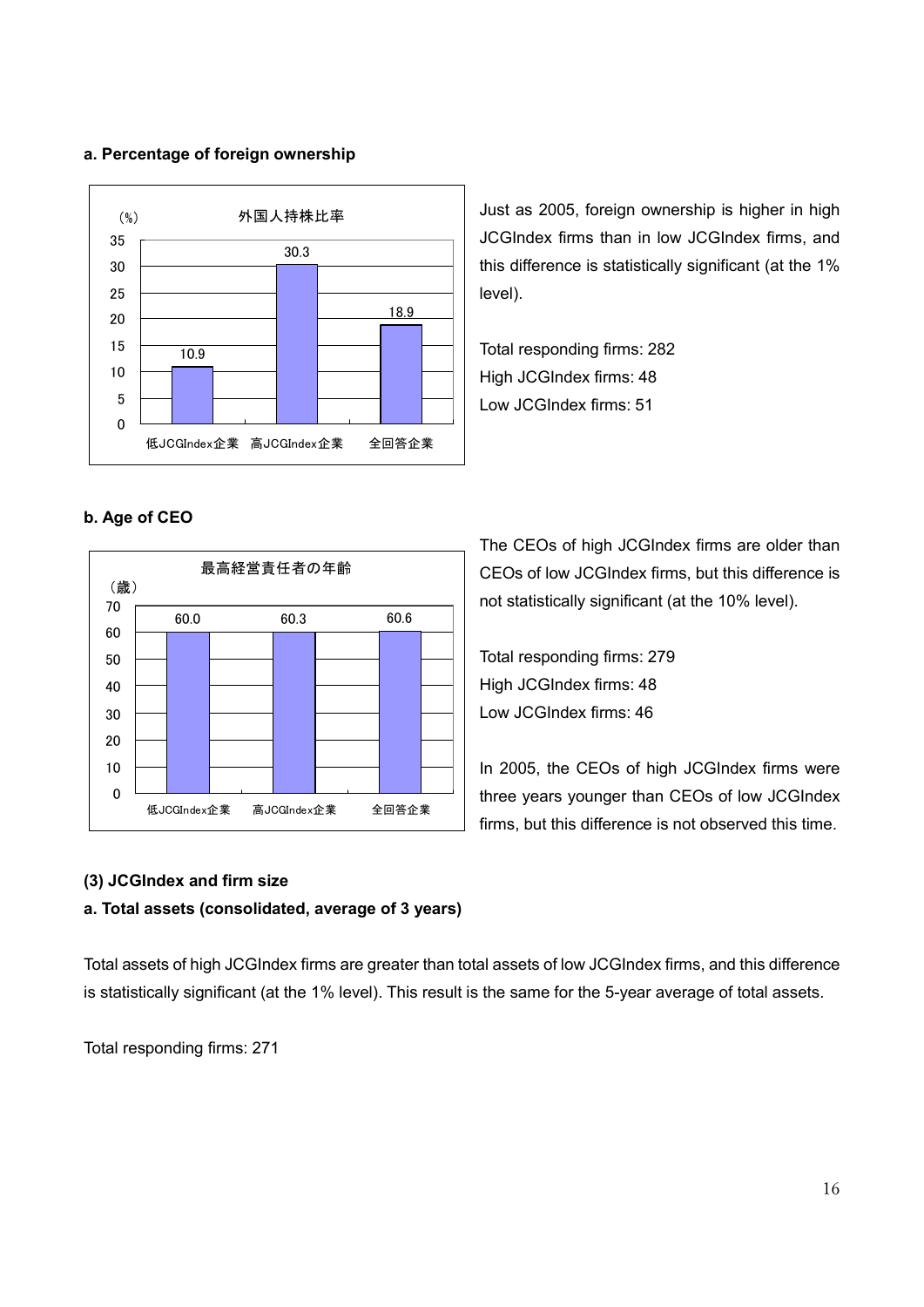

High JCGIndex firms: 44 Low JCGIndex firms: 46 b. Total sales (consolidated, average of 3 years)

Total sales of high JCGIndex firms are greater than total sales of low JCGIndex firms, and this difference is statistically significant (at the 1% level). This result is the same for the 5-year average of total sales.

Total responding firms: 271 High JCGIndex firms: 44 Low JCGIndex firms: 46

#### c. Number of employees (consolidated, average of 3 years)



Number of employees of high JCGIndex firms is greater than number of employees in low JCGIndex firms, and this difference is statistically significant (at the 1% level). This result is the same for the 5-year average of number of employees.

Total responding firms:271 High JCGIndex firms: 44 Low JCGIndex firms: 46

As in past surveys, firms with high JCGIndex have much larger sizes in total assets, sales and employee numbers than low JCGIndex firms.

#### (4) JCGIndex and rate of return on capital

The essence of corporate governance from the perspective of shareholders is to maintain a return on capital invested. We compared return on total assets (ROA) and return on shareholders' equity (ROE) between high and low JCGIndex groups. For both 3- and 5-year averages, ROA and ROE are higher for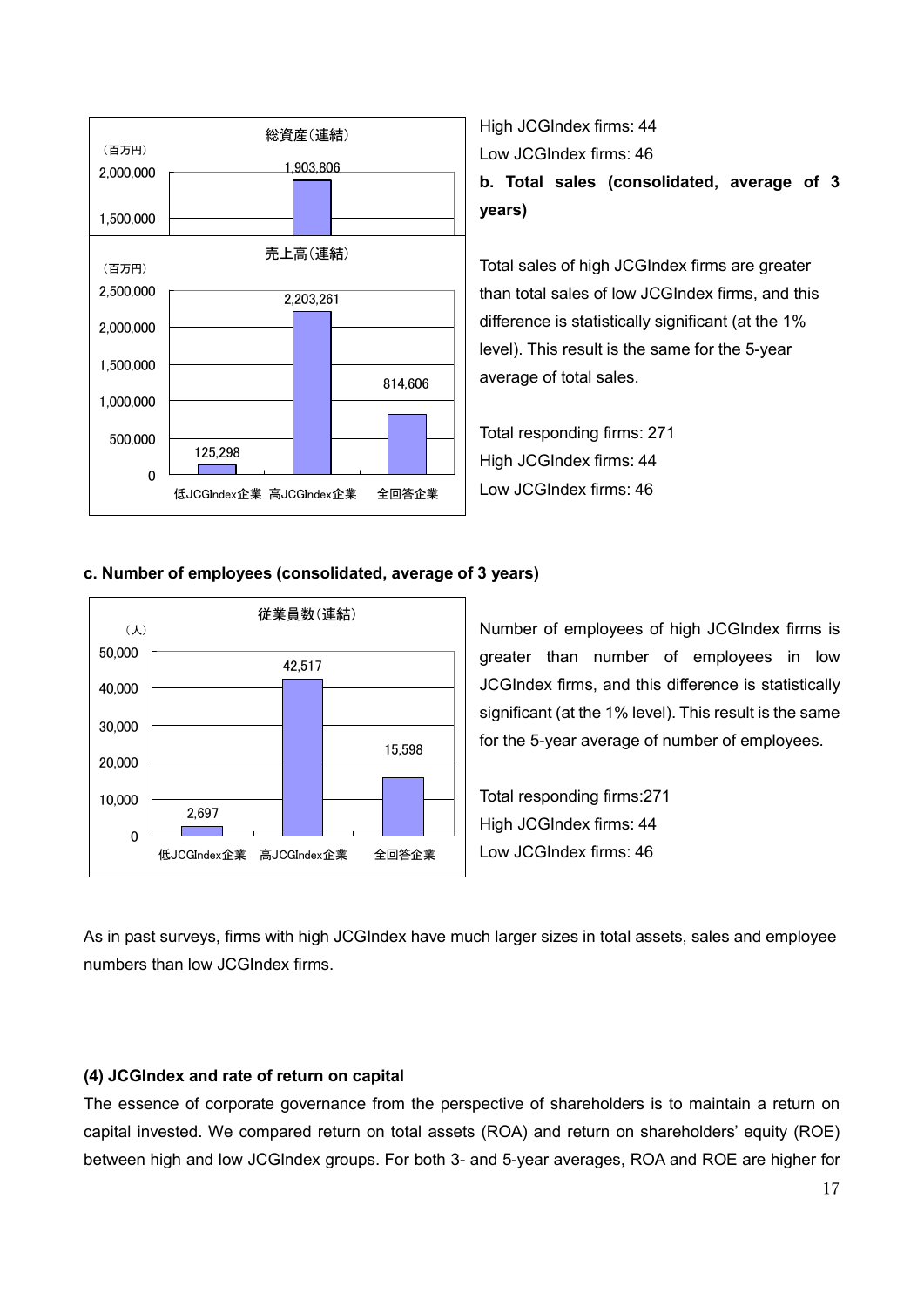high JCGIndex than for low JCGIndex firms, but the difference is not statistically significant.

## a. ROA (consolidated, average of 3 years and 5 years)

## <3 years>



ROA for high JCGIndex firms is higher than ROA for low JCGIndex firms, but this difference is not statistically significant (at the 10% level).

Total responding firms: 266 High JCGIndex firms: 43 Low JCGIndex firms: 45

#### <5 years>



ROA for high JCGIndex firms is higher than ROA for low JCGIndex firms, but this difference is not statistically significant (at the 10% level).

Total responding firms: 256 High JCGIndex firms: 41 Low JCGIndex firms: 43

b. ROE (consolidated, average of 3 years and 5 years)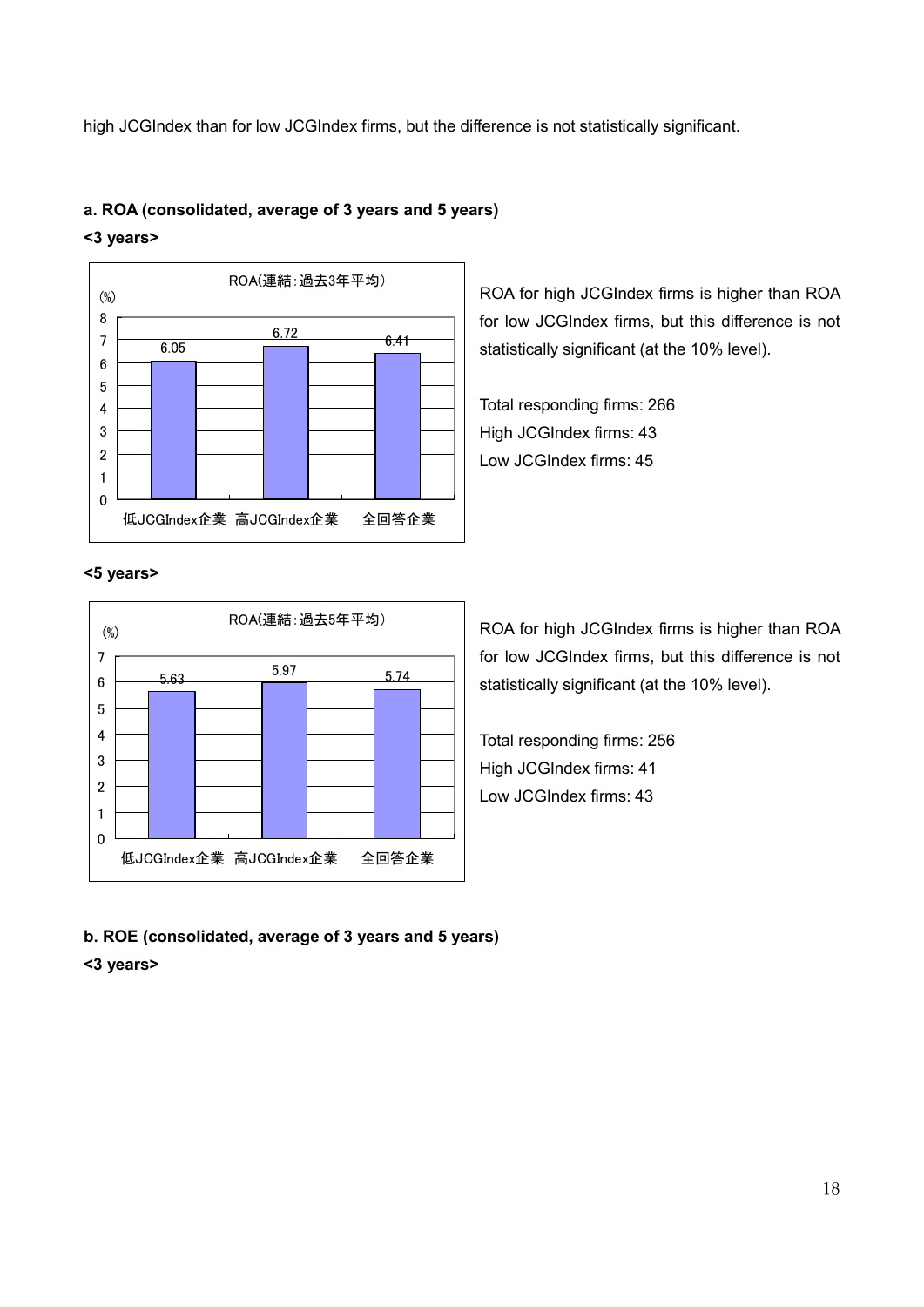



ROE for high JCGIndex firms is higher than ROE for low JCGIndex firms, but this difference is not statistically significant (at the 10% level).

Total responding firms: 264 High JCGIndex firms: 43 Low JCGIndex firms: 45

## <5 years>

ROE for low JCGIndex firms is higher than ROE for high JCGIndex firms, but this difference is not statistically significant (at the 10% level).

Total responding firms: 253 High JCGIndex firms: 41 Low JCGIndex firms: 43

# (5) JCGIndex and rate of return on equity investment (average of 3 years and 5 years)

In the surveys from 2002 to 2004, taking into consideration the measure of investment risk, beta (β), high JCGIndex firms had higher returns on investment. This pattern has reversed since last year. This reversal can be attributable to the fact that several companies that reformed the governance in the aftermath of the poor performance have now scored high JCGIndex. Further analysis is required to examine this hypothesis.

The JCGIndex should be compared with the future performance (ROA, ROE, and return on common stock), but as of now, we are unable to conduct analysis from this perspective because the history of our survey is short, and the size of the samples is too small. Now that we have enough data, we will be able to analyze the relationship between the JCGIndex and the future performance next time.

## <3 years>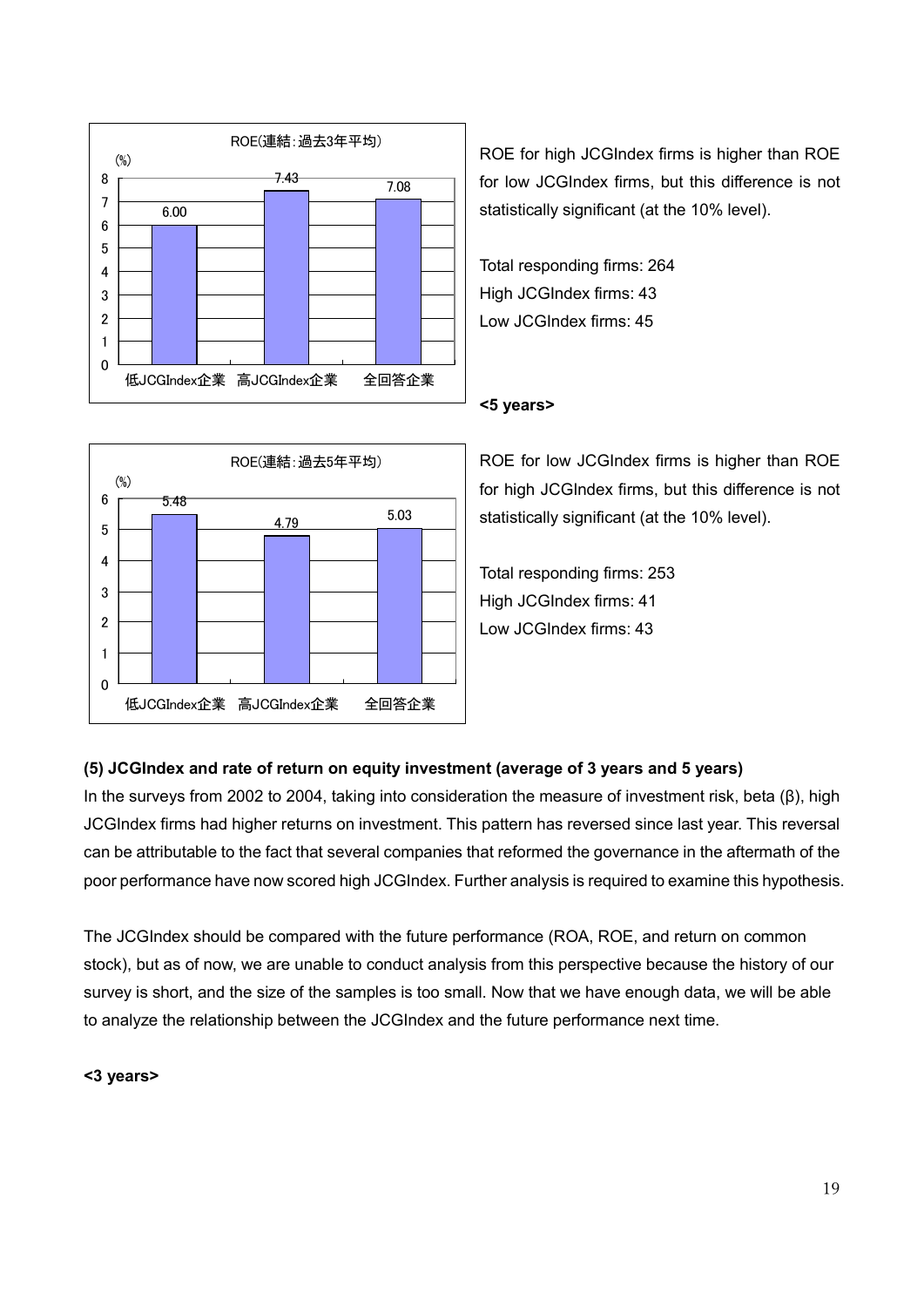

Return on common stock is lower in the high JCGIndex firms than in the low JCGIndex firms, and this difference is statistically significant (at the 1% level).

Total responding firms: 270 High JCGIndex firms: 47 Low JCGIndex firms: 46

#### <5 years>



Return on common stock is lower in the high JCGIndex firms than in the low JCGIndex firms, and this difference is statistically significant (at the 1% level).

Total responding firms: 246 High JCGIndex firms: 44 Low JCGIndex firms: 40

#### <adjustment for risk>

In a world where there is risk, return (in other words, average profitability in past years or future expected profit) cannot be evaluated without thinking about differences in risk. In modern capital markets, high risk=high return and low risk=low return, for both individual stocks and entire portfolios. This degree of risk is measured by the beta (β), and the risk-adjusted expected return of an investment is calculated as follows:

Expected return = interest rate +  $\beta$ × (expected market return - interest rate)

This formula is called the CAPM, or capital asset pricing model. According to this model, the expected return of a stock is a function of the risk-free rate (interest rate) plus the difference between the expected market return and risk-free rate, times a beta (β). The beta represents the contribution of a single stock to the total variance of the market portfolio, and thus is a measure of the relative risk of a stock. Predictions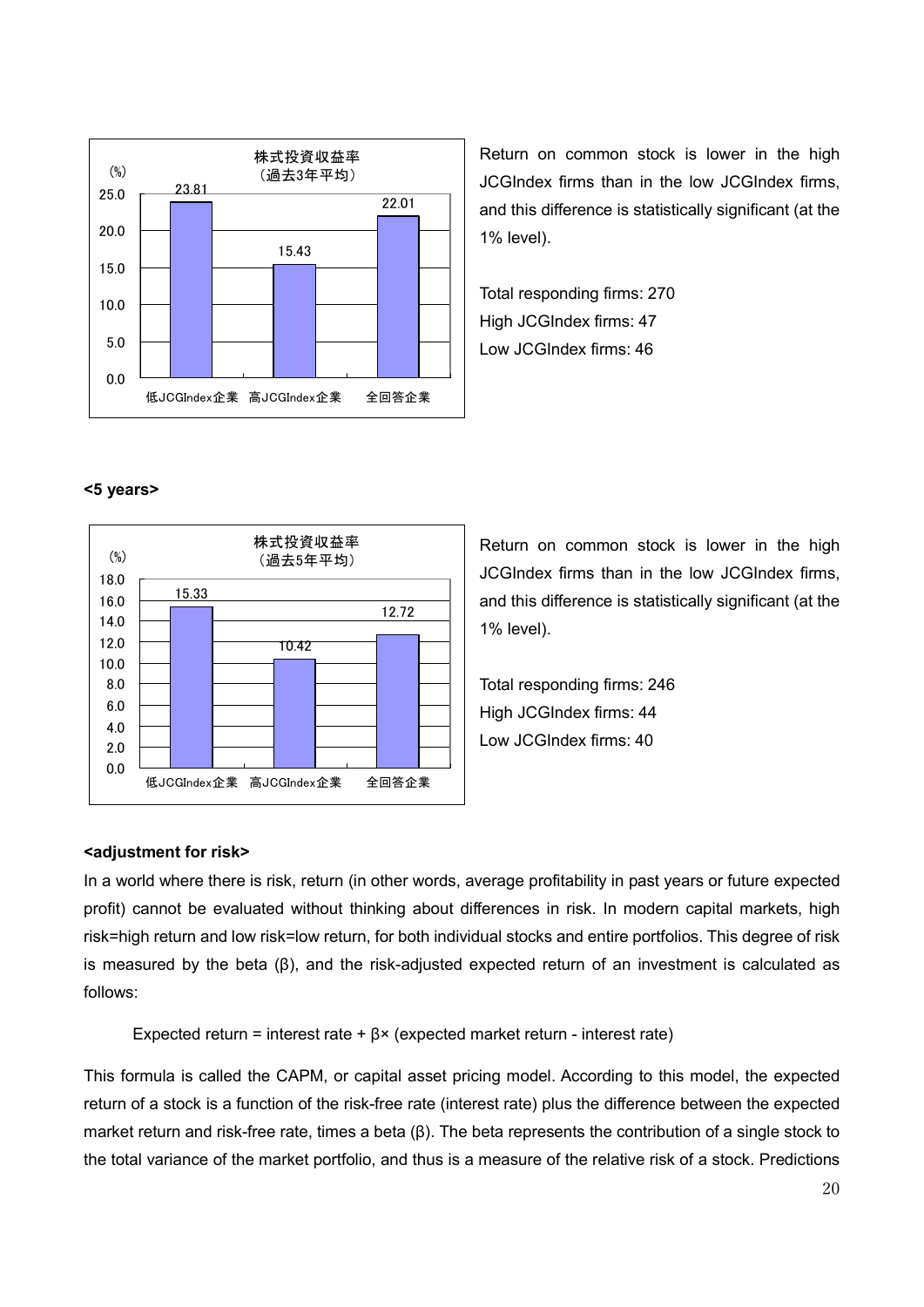for the return for stocks listed on the first section of the Tokyo Stock Exchange in excess of the risk-free interest rate are in the range of 3% to 5%. The beta of the market portfolio is set at 1 and is the weighted average of betas of all listed stocks. Thus, betas of individual stocks are distributed around 1.

From 2002 to 2004, the beta of high JCGIndex firms was higher, but the return was also higher for these firms. So, shareholders of high JCGIndex firms received returns in excess of the risk. Since 2005, however, the trend has reversed: even though the beta of high JCGIndex firms is higher, the return is lower for these firms, meaning that the performance was very unfavorable for shareholders. Probable reason is stated at the beginning of this section.

|                      | $3$ -year $\beta$ | 5-γear β |
|----------------------|-------------------|----------|
| High JCGIndex firms  | 1.098             | 1.078    |
| Low JCGIndex firms   | 0.877             | 0.862    |
| All responding firms | 0.902             | 0.906    |

(6) JCGIndex and growth in number of employees (consolidated, in 3 years)

Japanese companies seem to have secured profit through laying off employees in the past decade, but this is not the case when looking at our survey for five years: High JCGIndex firms, which enjoy better performance, increase the employees. Note that the difference between high JCGIndex firms and low JCGIndex firms is not statistically significant.

Above all, it would be fair to say that companies with good governance establish high performance without reducing employment.



Growth in employment for high JCGIndex firms is higher than growth in employment for low JCGIndex firms, but this difference is not statistically significant (at the 10% level).

Total responding firms: 270\* High JCGIndex firms: 44 Low JCGIndex firms: 46

\* 1 outlier was removed.

## IV: Category score and financial performance

## 1. Relationship between category score and JCGIndex

The following table shows the average number of points for each of the 4 categories that make up the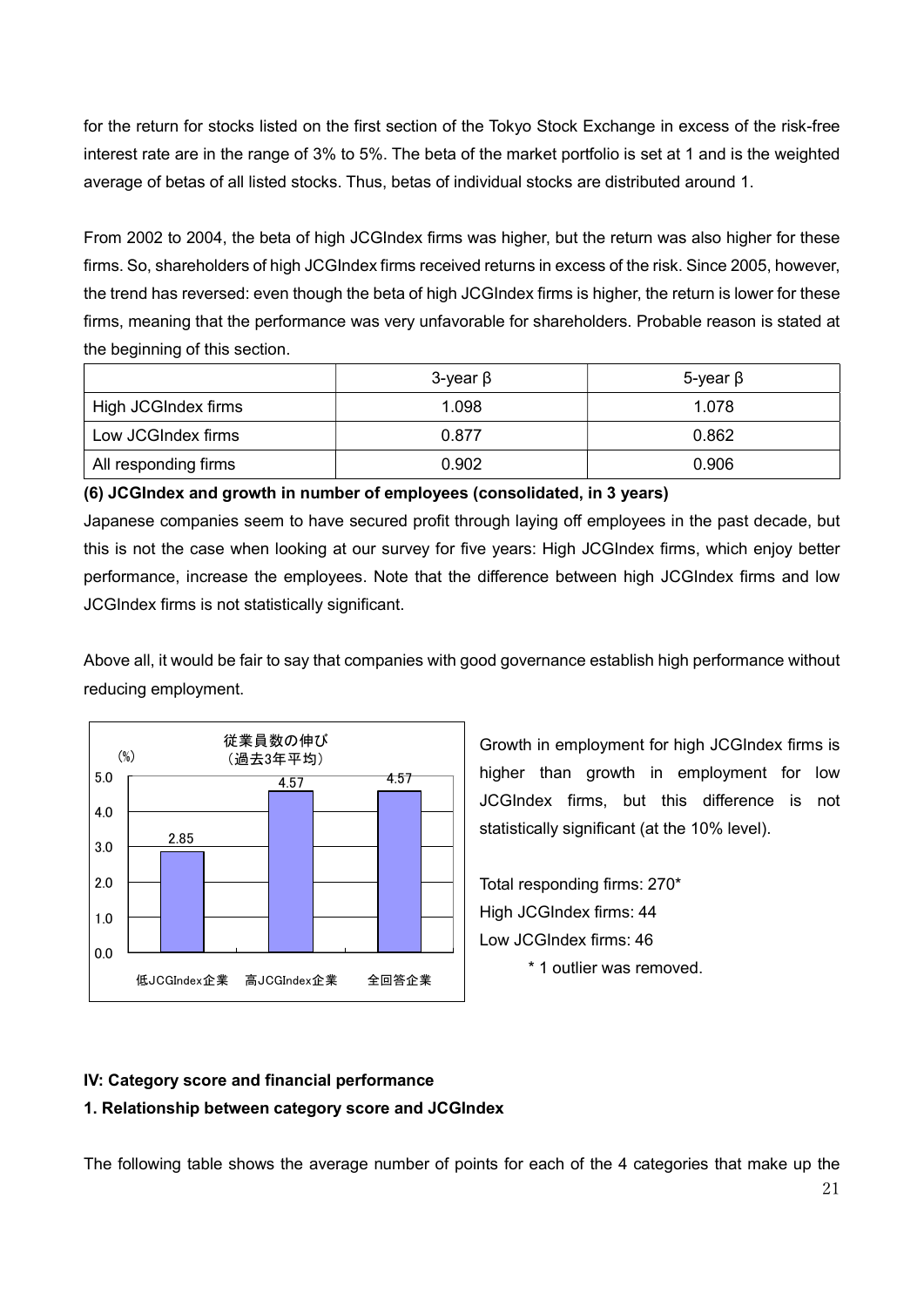JCGIndex for the high and low JCGIndex groups. In the parentheses, we report the contribution of each category expressed as a percentage of the total points. The difference between the high and low JCGIndex groups in the contribution of each category to the total is evident. While each category contributes to the total to roughly the same degree in the high JCGIndex firms, the contribution of Categories I and II is significantly smaller than Categories III and IV in the low JCGIndex firms. This indicates that the JCGIndex reflects the quality of a company's governance.

| category             |             |               | Ш            | ΙV            | <b>JCGIndex</b> |
|----------------------|-------------|---------------|--------------|---------------|-----------------|
| <b>High JCGIndex</b> | 16.5(23.5%) | 16.4 (23.2%)  | 19.9 (28.3%) | 17.6 (25.0%)  | 70.5 (100%)     |
| firms                |             |               |              |               |                 |
| Low JCGIndex         | 5.4(18.7%)  | $4.3(15.1\%)$ | 10.0 (34.9%) | $8.9(31.3\%)$ | 28.6 (100%)     |
| firms                |             |               |              |               |                 |

## 2. High and low firms by category and performance

In the following section, we create groups of high and low firms for each category and compare their performance. We calculated the high and low groups in the same way as we calculated the high and low JCGIndex groups. The high groups consist of firms for which the points in a given category are over one standard deviation above the mean for that category, while the low groups consist of firms for which the points in a given category are over one standard deviation below the mean.

We refer to the total points received in categories I, II, III, and IV as Cg1, Cg2, Cg3, Cg4.

## 3. Category I (Corporate objectives and CEO responsibility)

## (1) Distribution of Category I score (Cg1), and definition of high and low Cg1 groups

High and low Cg1 firms are defined as follows;

High Cg1 group: 53 firms for which Cg1 is 15 or more Low Cg1 group: 38 firms for which Cg1 is 5 or less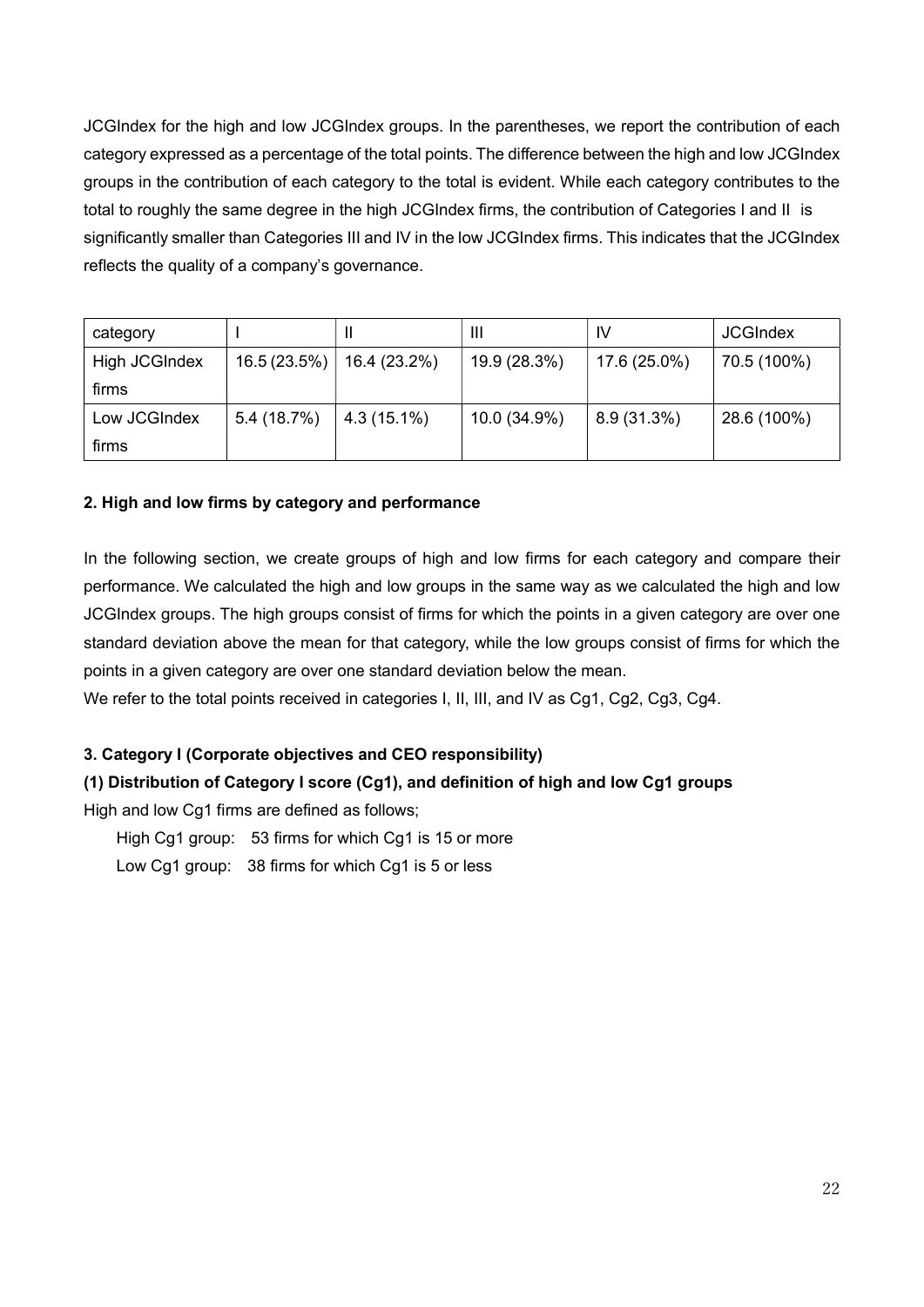Distribution of Cg1



Mean: 10.2, Standard deviation: 4.5, Maximum, 26, Minimum 0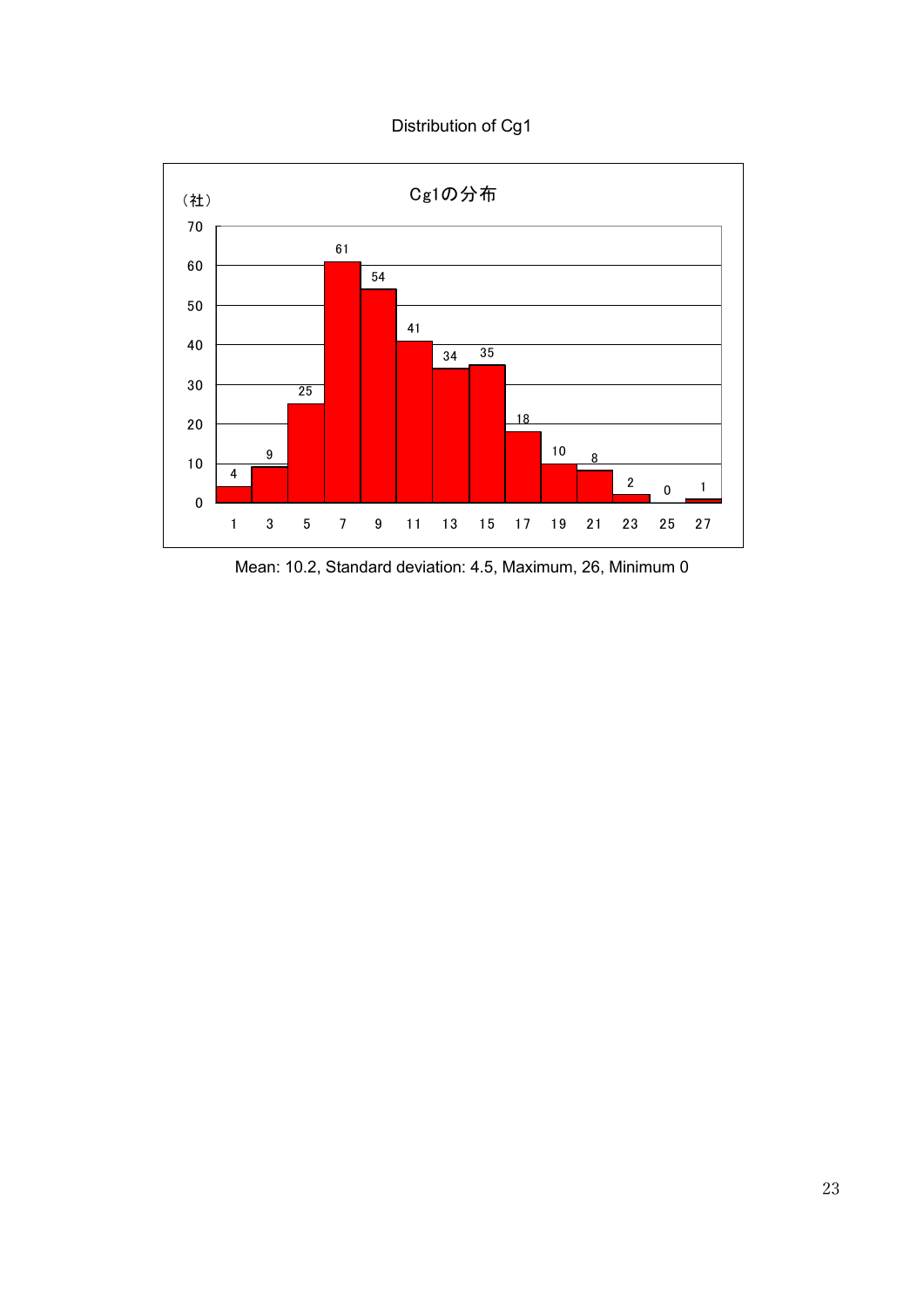## (2) Cg1 and firm characteristics

## a. Percentage of foreign ownership



Foreign ownership is higher in high Cg1 firms than in low Cg1 firms, and this difference is statistically significant (at the 1% level).

Total responding firms: 282 High JCGIndex firms: 50 Low JCGIndex firms: 34

#### b. Age of CEO



(3) Cg1 and firm size

a. Total assets (consolidated, average of 3 years)

The CEOs of high Cg1 firms are younger than CEOs of low Cg1 firms, but this difference is not statistically significant (at the 10% level).

Total responding firms: 279 High JCGIndex firms: 49 Low JCGIndex firms: 35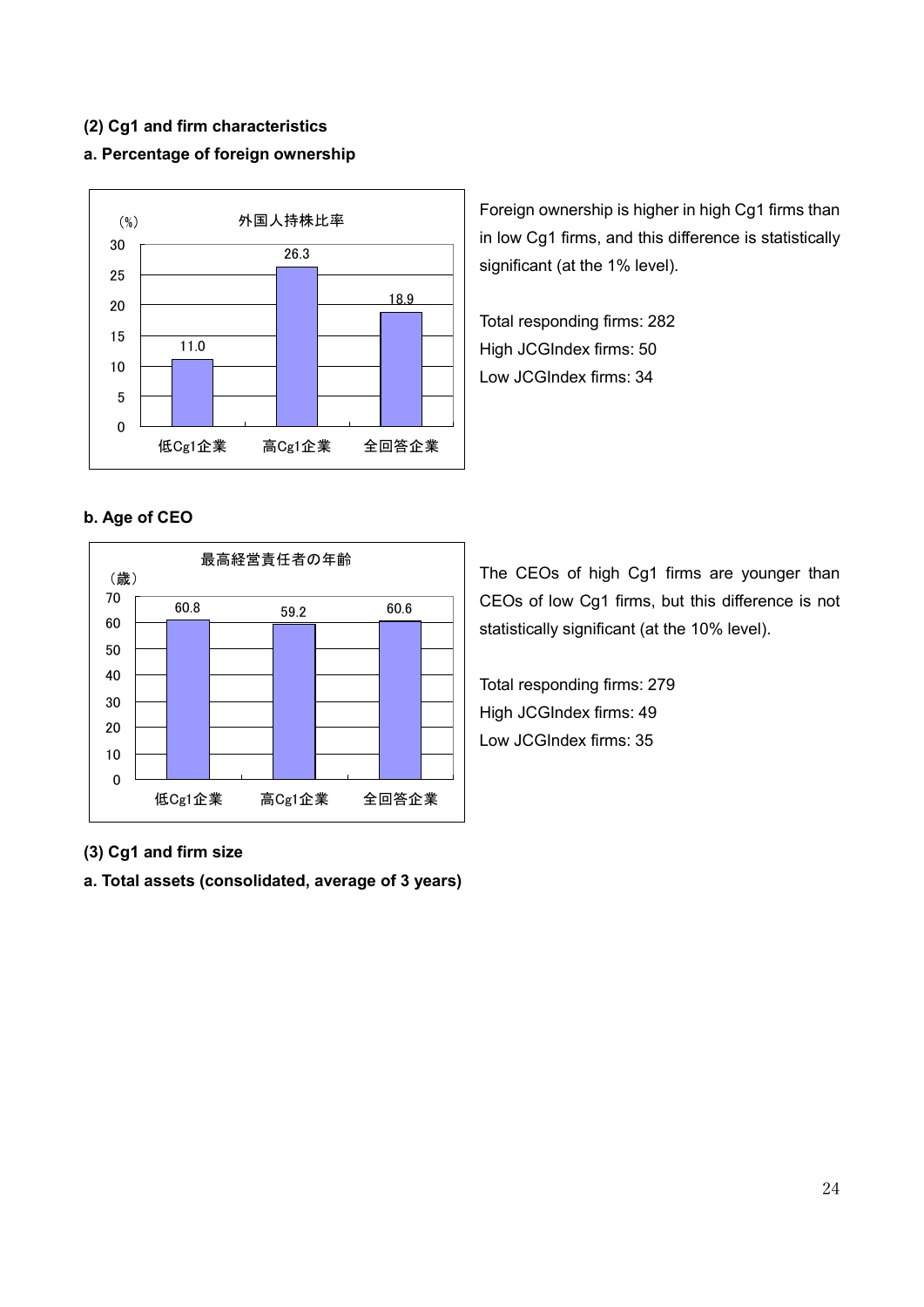

#### years)



Total assets of high Cg1 firms are greater than total assets of low Cg1 firms, and this difference is statistically significant (at the 1% level).

Total responding firms: 271 High JCGIndex firms: 45 Low JCGIndex firms: 32

## b. Total sales (consolidated, average of 3

Total sales of high Cg1 firms are greater than total sales of low Cg1 firms, and this difference is statistically significant (at the 1% level).

Total responding firms: 271 High JCGIndex firms: 45 Low JCGIndex firms: 32

c. Number of employees (consolidated, average of 3 years)



Number of employees of high Cg1 firms is greater than number of employees in low Cg1 firms, and this difference is statistically significant (at the 1% level).

Total responding firms: 271 High JCGIndex firms: 45 Low JCGIndex firms: 32

## (4) Cg1 and rate of return on capital

a. ROA (consolidated, average of 3 years and 5 years)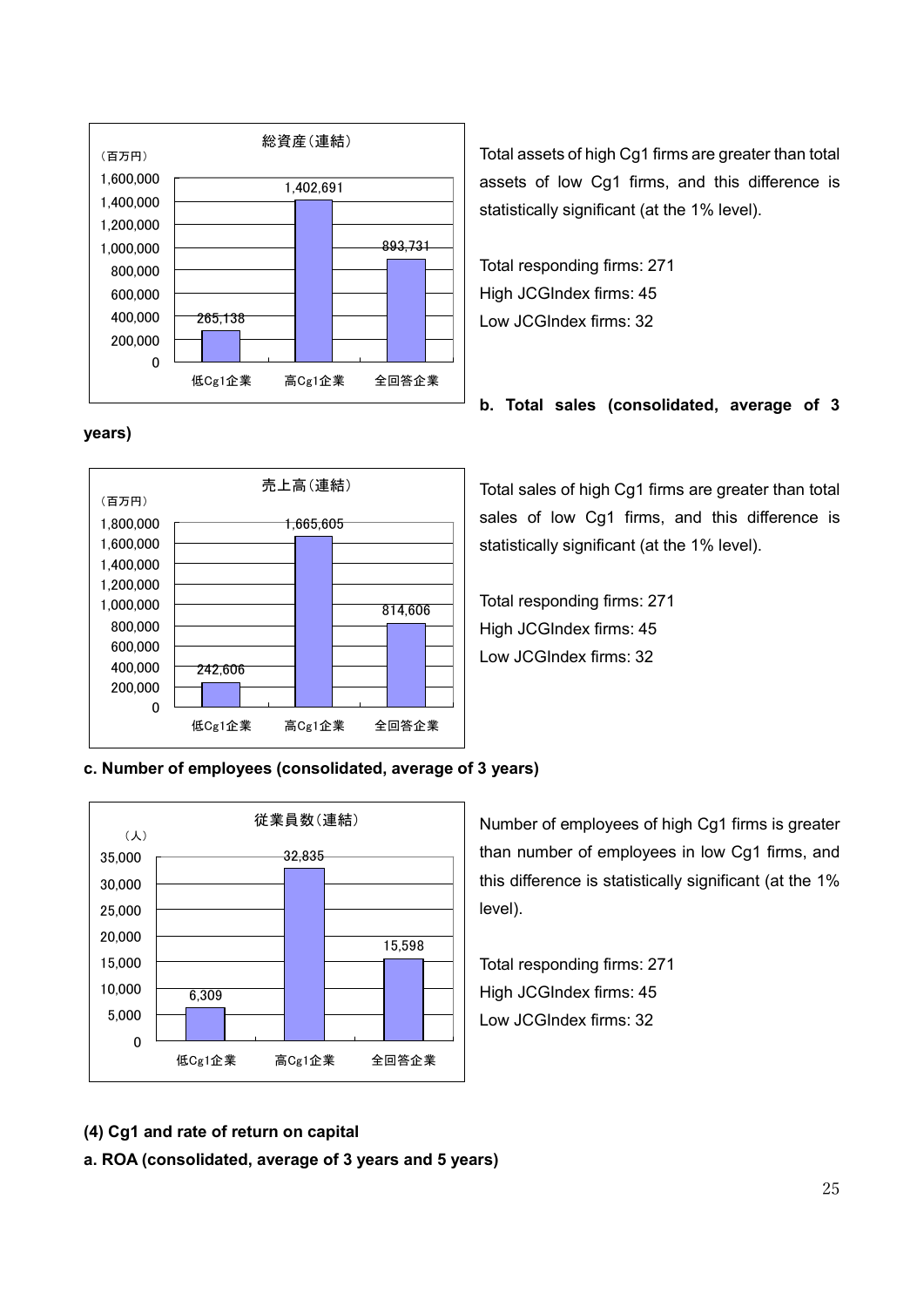#### <3 years>





ROA for high Cg1 firms is higher than ROA for low Cg1 firms, but this difference is not statistically significant (at the 10% level).

Total responding firms: 266 High JCGIndex firms: 43 Low JCGIndex firms: 31

#### <5 years>

ROA for high Cg1 firms is higher than ROA for low Cg1 firms but this difference is not statistically significant (at the 10% level).

Total responding firms: 256 High JCGIndex firms: 43 Low JCGIndex firms: 29

b. ROE (consolidated, average of 3 years and 5 years)

## <3 years>



ROE for high Cg1 firms is higher than ROE for low Cg1 firms, but this difference is not statistically significant (at the 10% level).

Total responding firms: 264 High JCGIndex firms: 42 Low JCGIndex firms: 31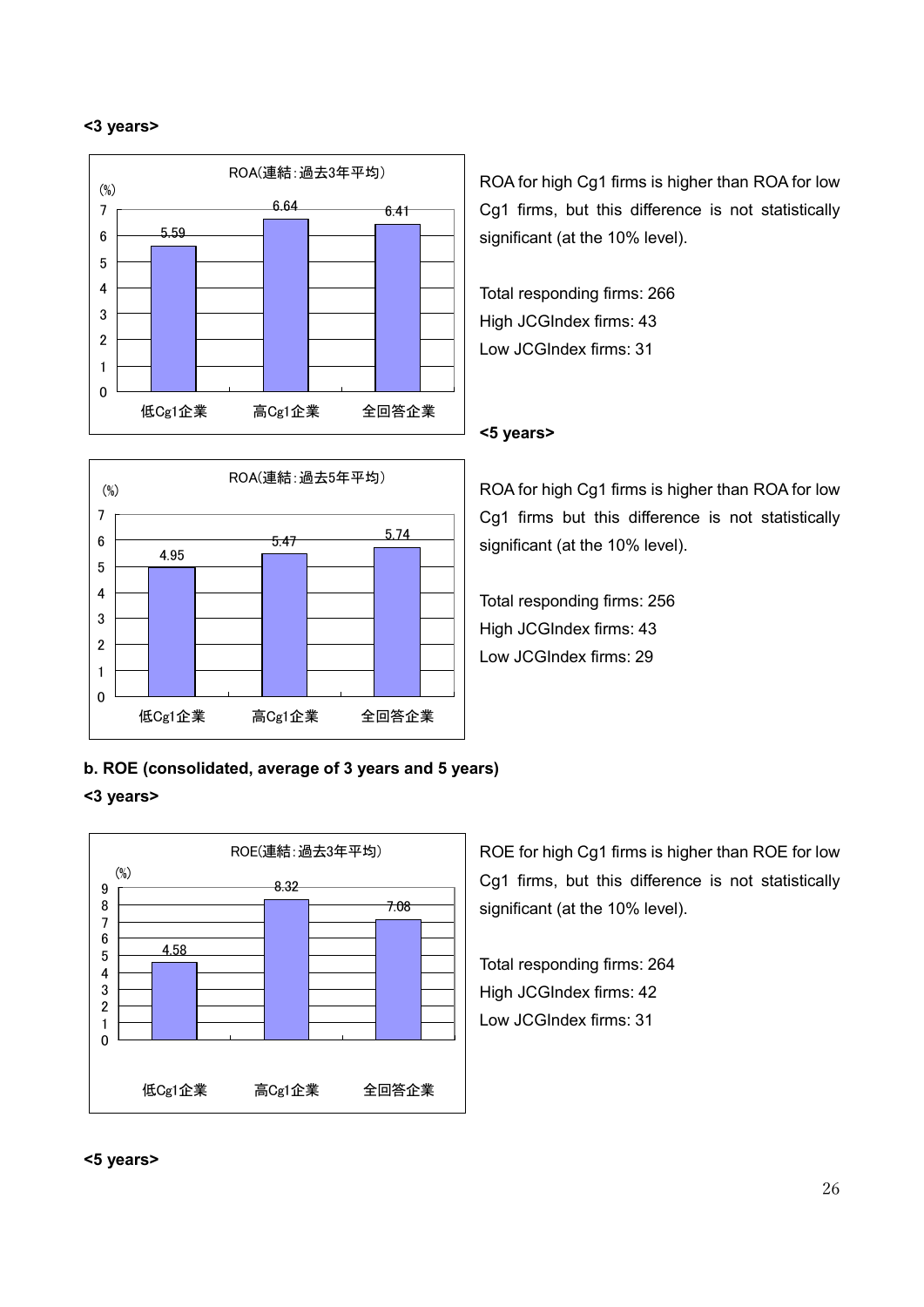

ROE for high Cg1 firms is higher than ROE for low Cg1 firms, and this difference is statistically significant (at the 5% level).

Total responding firms: 253 High JCGIndex firms: 42 Low JCGIndex firms: 29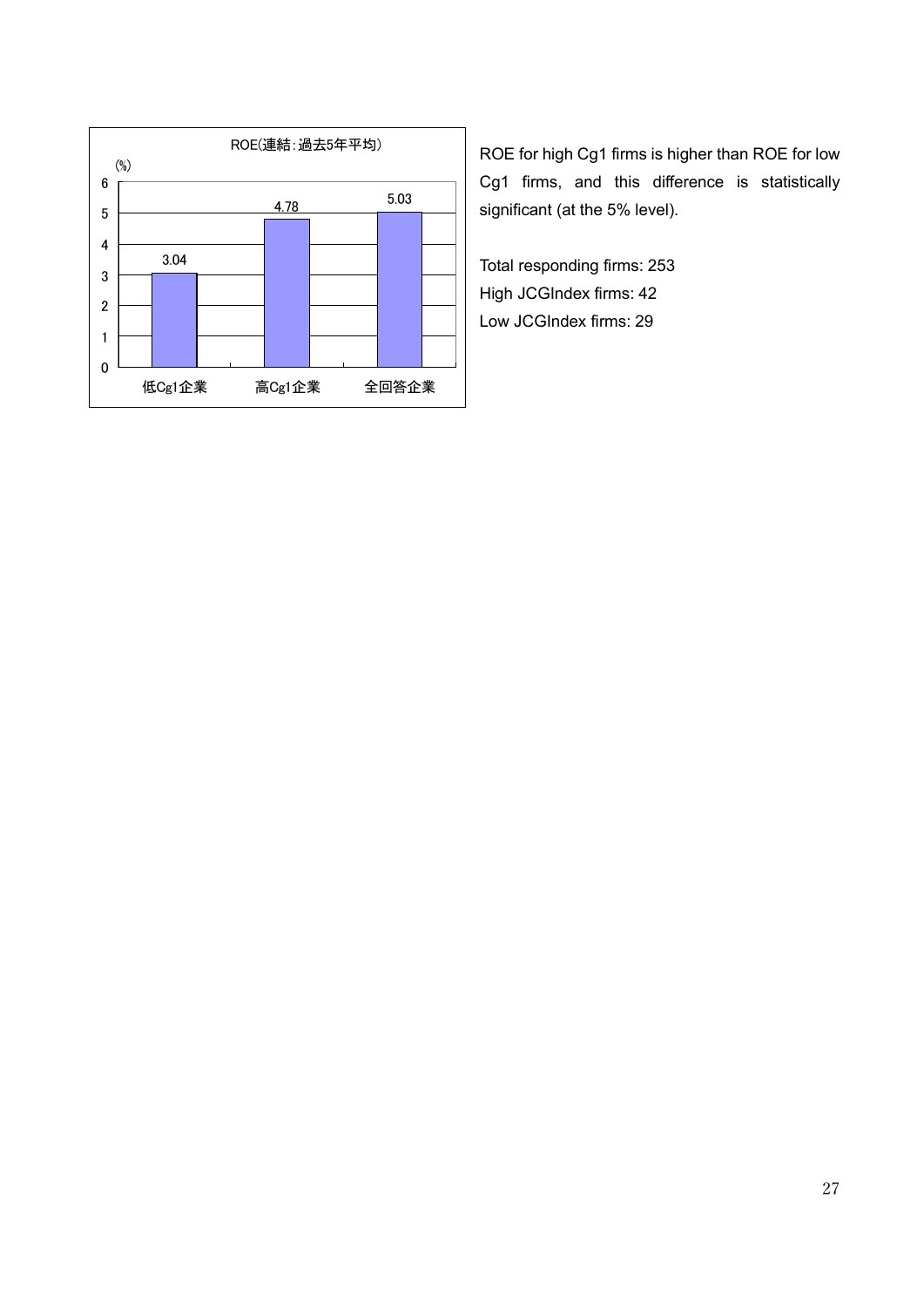# (5) Cg1 and rate of return on equity investment (average of 3 years and 5 years) <3 years>



<5 years>



Return on common stock for low Cg1 firms is higher than for high Cg1 firms, but this difference is not statistically significant (at the 10% level).

Total responding firms: 270 High JCGIndex firms: 49 Low JCGIndex firms: 30

Return on common stock for high Cg1 firms is higher than for low Cg1 firms, but this difference is not statistically significant (at the 10% level).

Total responding firms: 246 High JCGIndex firms: 44 Low JCGIndex firms: 26

## <adjustment for risk>

The following table shows the betas of high and low Cg1 firms for 3 and 5 years. The difference between betas for the two groups is statistically significant in both cases (at the 1% level). During these periods, some of the downside risk of the high Cg1 firms is seen; even though the risk is higher for high Cg1 firms, there is no difference in return on common stock between high and low Cg1 firms.

|                      | $3$ -year $\beta$ | $5$ -year $\beta$ |
|----------------------|-------------------|-------------------|
| High Cg1 firms       | 1.134             | 1.114             |
| Low Cg1 firms        | 0.744             | 0.799             |
| All responding firms | 0.902             | 0.906             |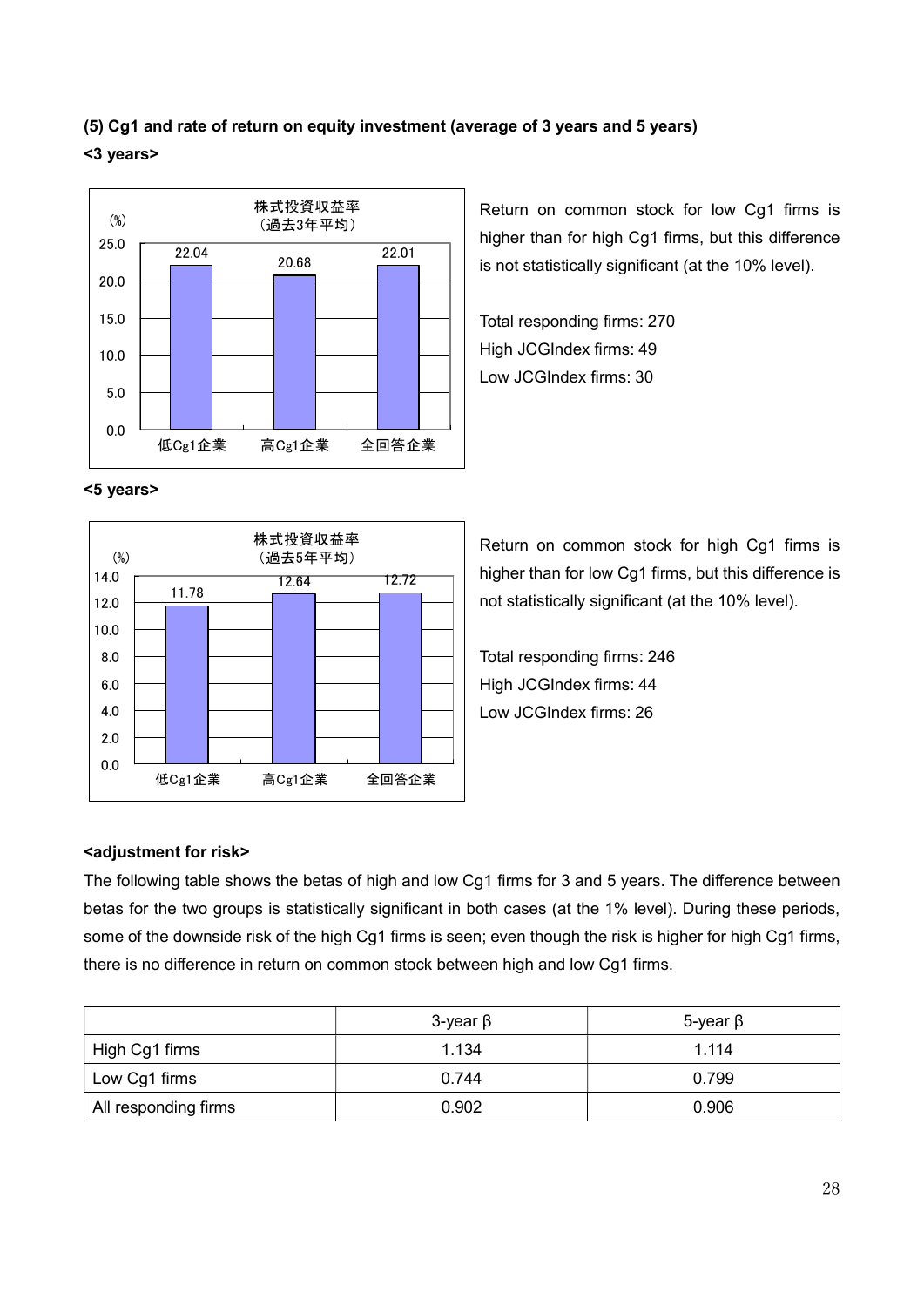## (6) Cg1 and growth in number of employees (consolidated, 3-year growth)



Growth in employment for high Cg1 firms is higher than growth in employment for low Cg1 firms, and this difference is statistically significant (at the 10% level).

Total responding firms: 270\* High JCGIndex firms: 45 Low JCGIndex firms: 32 \*1 outlier was removed.

#### 4. Category II (Structure and function of board of directors)

#### (1) Distribution of category II (Cg2), and definition of high and low Cg2 groups

High and low Cg2 firms are defined as follows;

High Cg2 group: 46 firms for which Cg2 is 14 or over Low Cg2 group: 27 firms for which Cg2 is 3 or under



#### Distribution of Cg2

Mean: 8.7, Standard deviation: 5.0, Maximum, 23, Minimum 1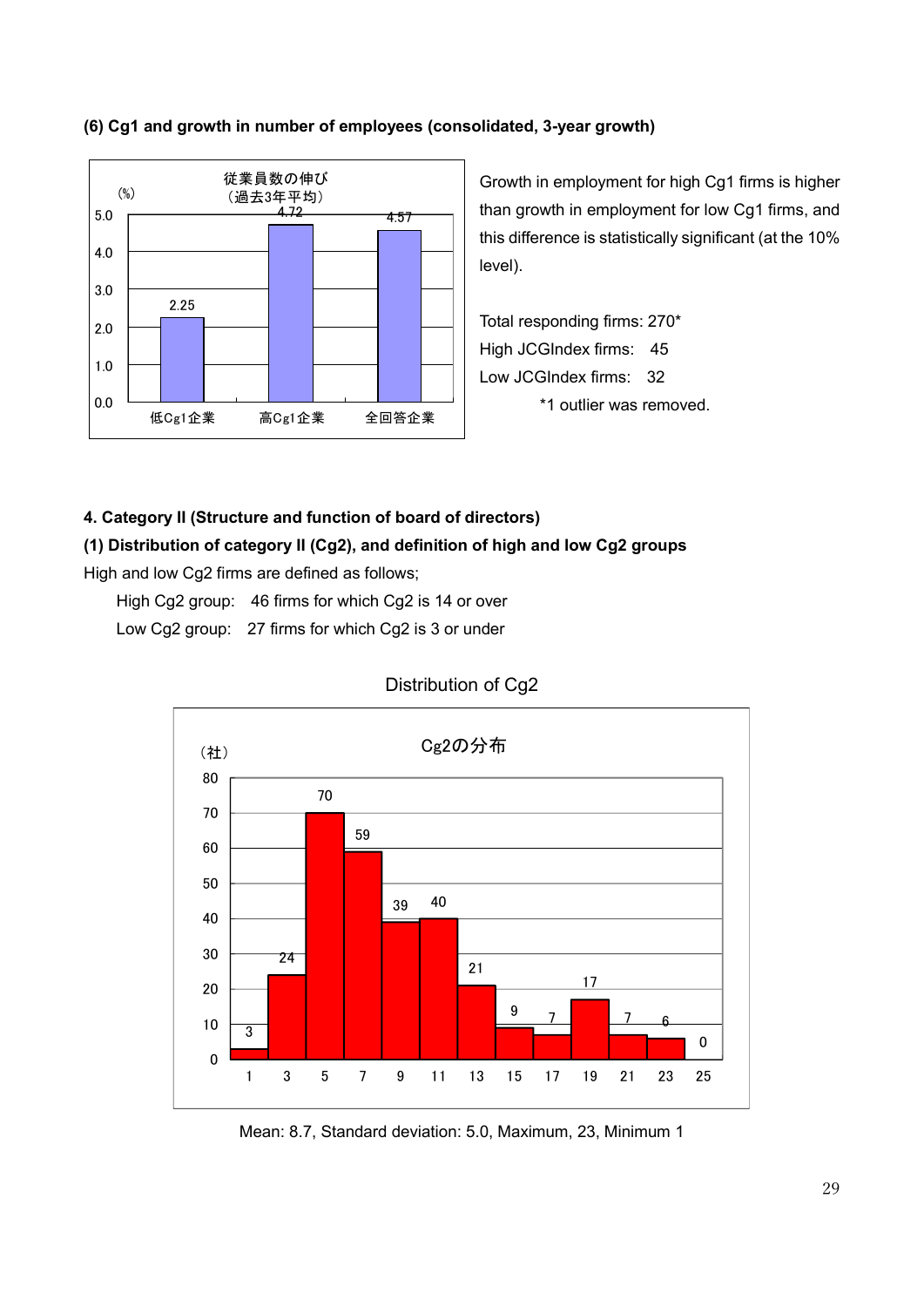## (2) Cg2 and firm characteristics

## a. Percentage of foreign ownership



Foreign ownership is higher in high Cg2 firms than in low Cg2 firms, and this difference is statistically significant (at the 1% level).

Total responding firms: 282 High JCGIndex firms: 45 Low JCGIndex firms: 26

## b. Age of CEO



The CEOs of high Cg2 firms are older than CEOs of low Cg2 firms, but this difference is not statistically significant (at the 10% level).

Total responding firms: 279 High JCGIndex firms: 45 Low JCGIndex firms: 23

#### (3) Cg2 and firm size

a. Total assets (consolidated, average of 3 years)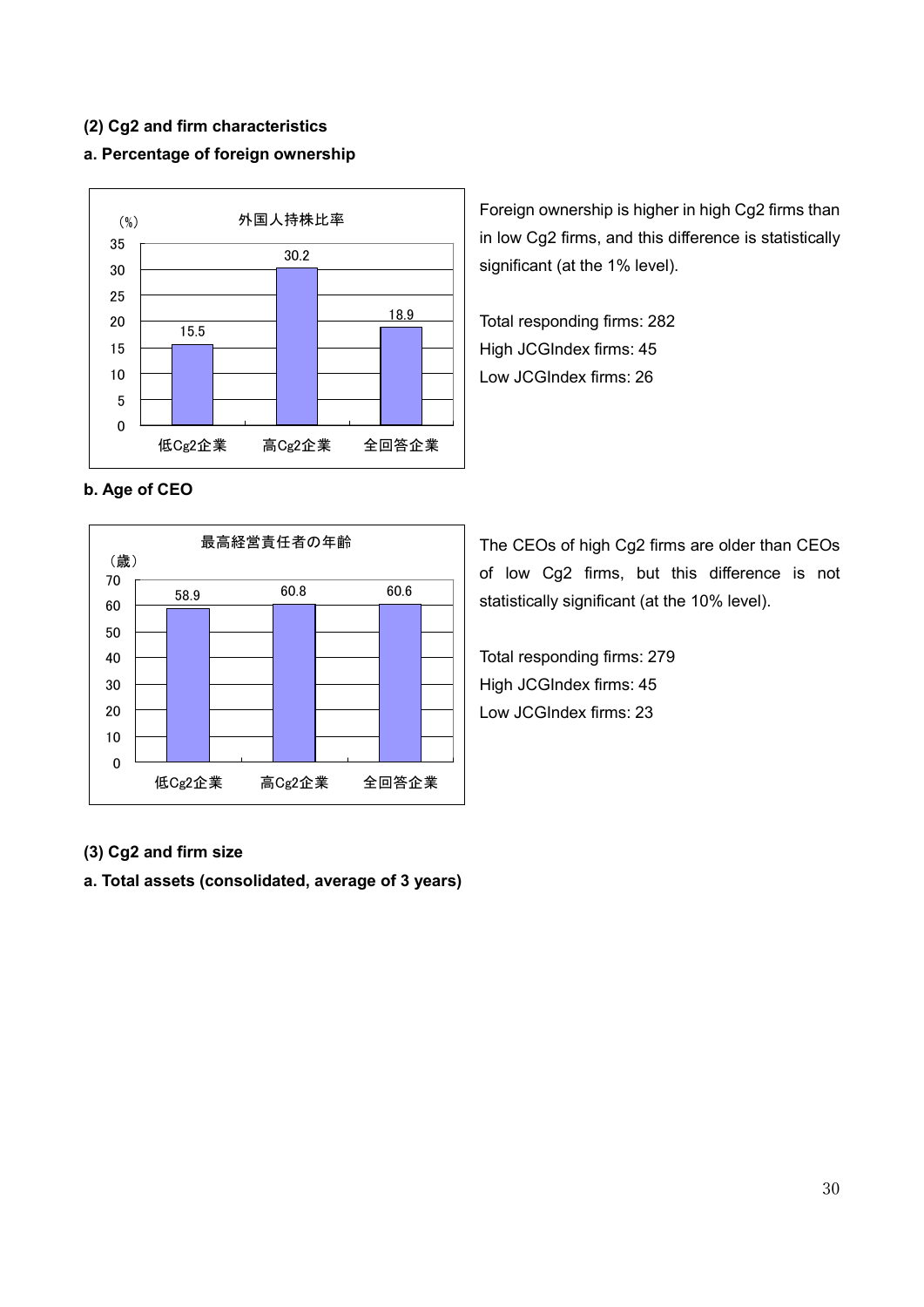





Total assets of high Cg2 firms are greater than total assets of low Cg2 firms, and this difference is statistically significant (at the 1% level).

Total responding firms: 271 High JCGIndex firms: 40 Low JCGIndex firms: 25

## b. Total sales (consolidated, average of 3

Total sales of high Cg2 firms are greater than total sales of low Cg2 firms, and this difference is statistically significant (at the 1% level).

Total responding firms: 271 High JCGIndex firms: 40 Low JCGIndex firms: 25

c. Number of employees (consolidated, average of 3 years)



Number of employees of high Cg2 firms is greater than number of employees in low Cg2 firms, and this difference is significant (at the 1% level).

Total responding firms: 271 High JCGIndex firms: 40 Low JCGIndex firms: 25

## (4) Cg2 and rate of return on capital

a. ROA (consolidated, average of 3 years and 5 years)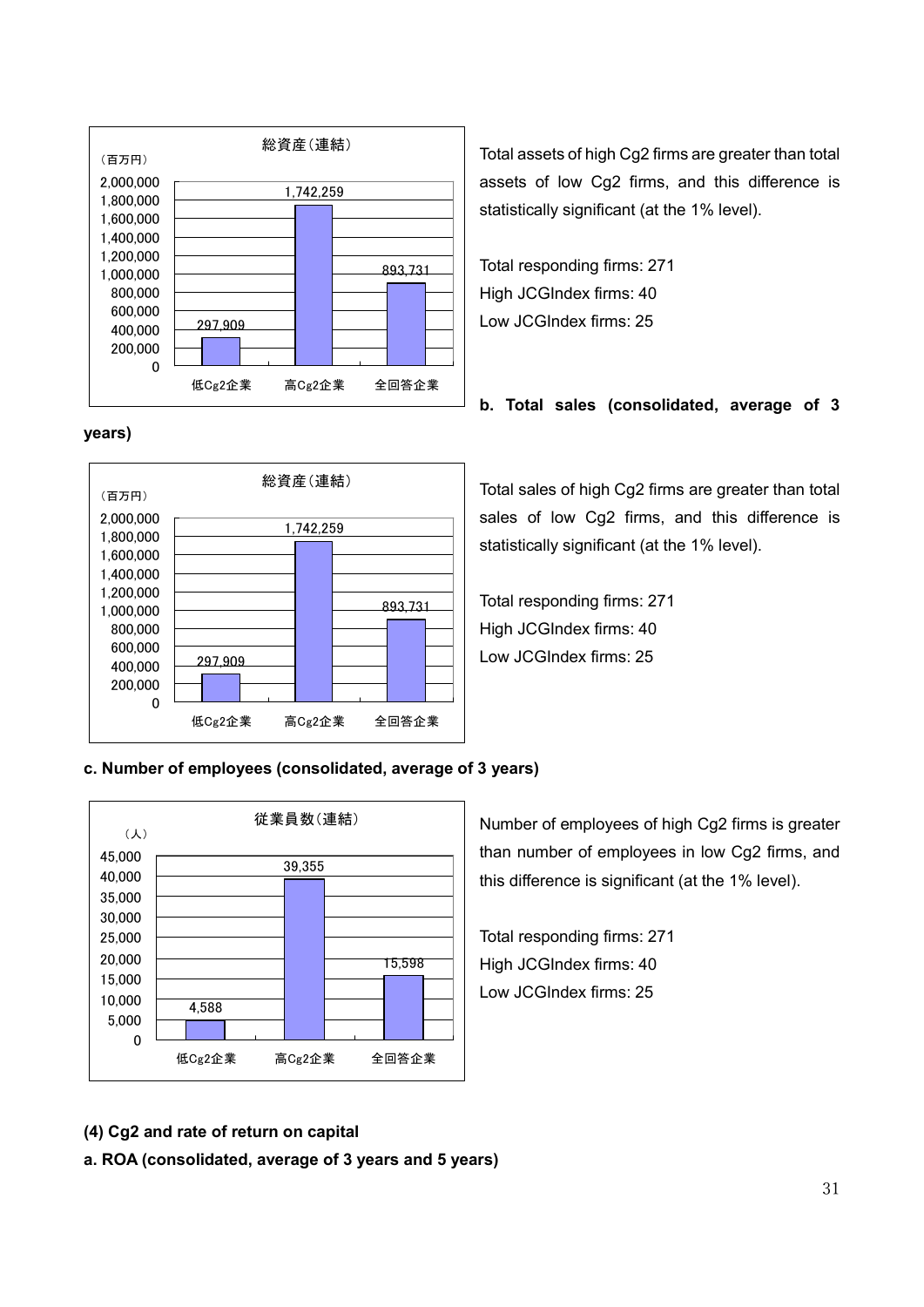#### <3 years>





ROA for high Cg2 firms is higher than ROA for low Cg2 firms, but this difference is not statistically significant (at the 10% level).

Total responding firms: 266 High JCGIndex firms: 38 Low JCGIndex firms: 25

#### <5 years>

ROA for high Cg2 firms is higher than ROA for low Cg2 firms, but this difference is not statistically significant (at the 10% level).

Total responding firms: 256 High JCGIndex firms: 37 Low JCGIndex firms: 23

## b. ROE (consolidated, average of 3 years and 5 years)

#### <3 years>



ROE for low Cg2 firms is higher than ROE for high Cg2 firms, but this difference is not statistically significant (at the 10% level).

Total responding firms: 264 High JCGIndex firms: 38 Low JCGIndex firms: 25

#### <5 years>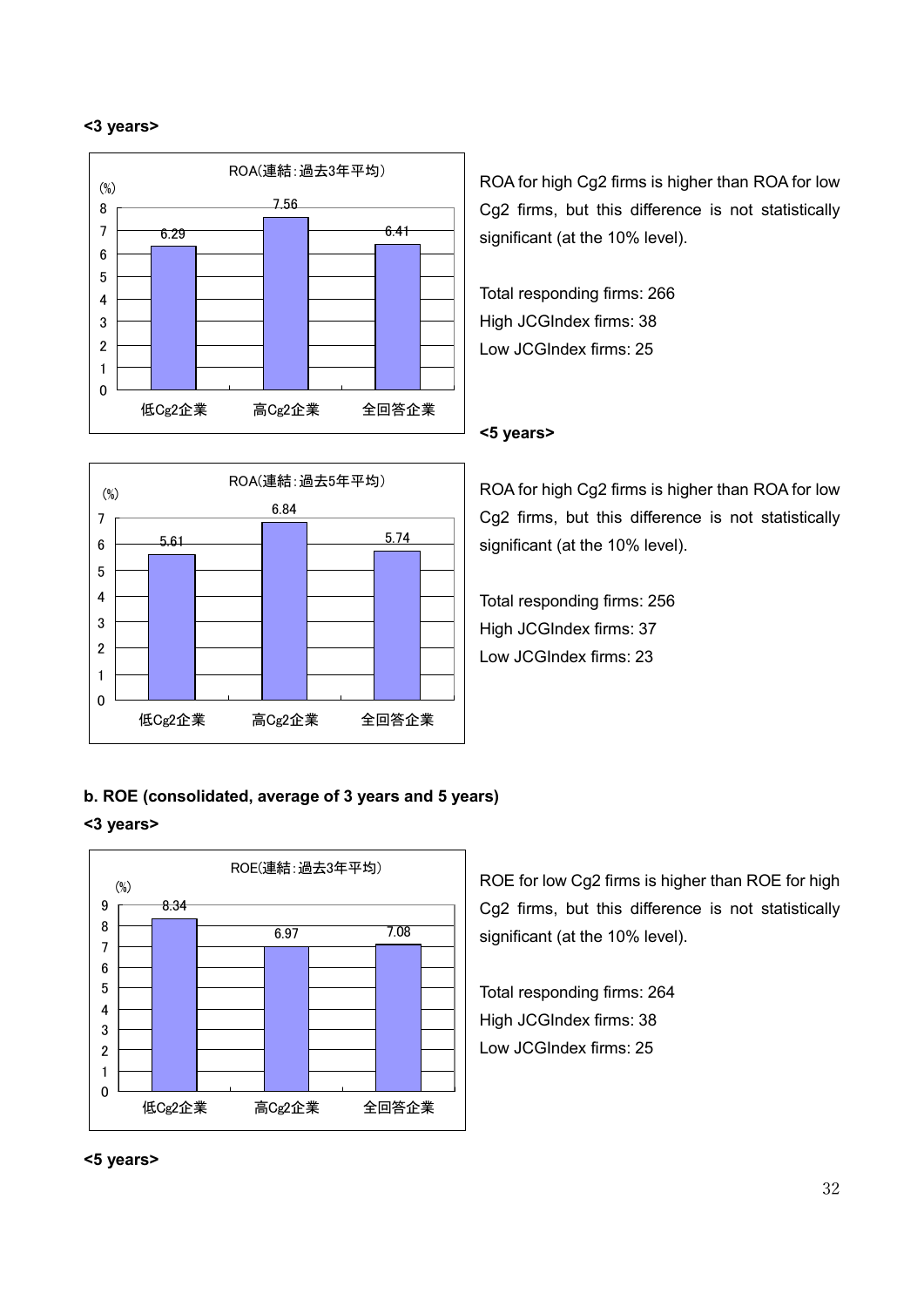

ROE for low Cg2 firms is higher than ROE for high Cg2 firms, but this difference is not statistically significant (at the 10% level).

Total responding firms: 253 High JCGIndex firms: 36 Low JCGIndex firms: 23

#### (5) Cg2 and return on common stock (average

#### of 3 years and 5 years)

#### <3 years>



Return on common stock for low Cg2 firms is higher than return on common stock for high Cg2 firms, and this difference is statistically significant (at the 5% level). Total responding firms: 270 High JCGIndex firms: 42 Low JCGIndex firms: 24

#### <5 years>



Return on common stock for low Cg2 firms is higher than return on common stock for high Cg2 firms, and this difference is statistically significant (at the 1% level).

Total responding firms: 246 High JCGIndex firms: 39 Low JCGIndex firms: 21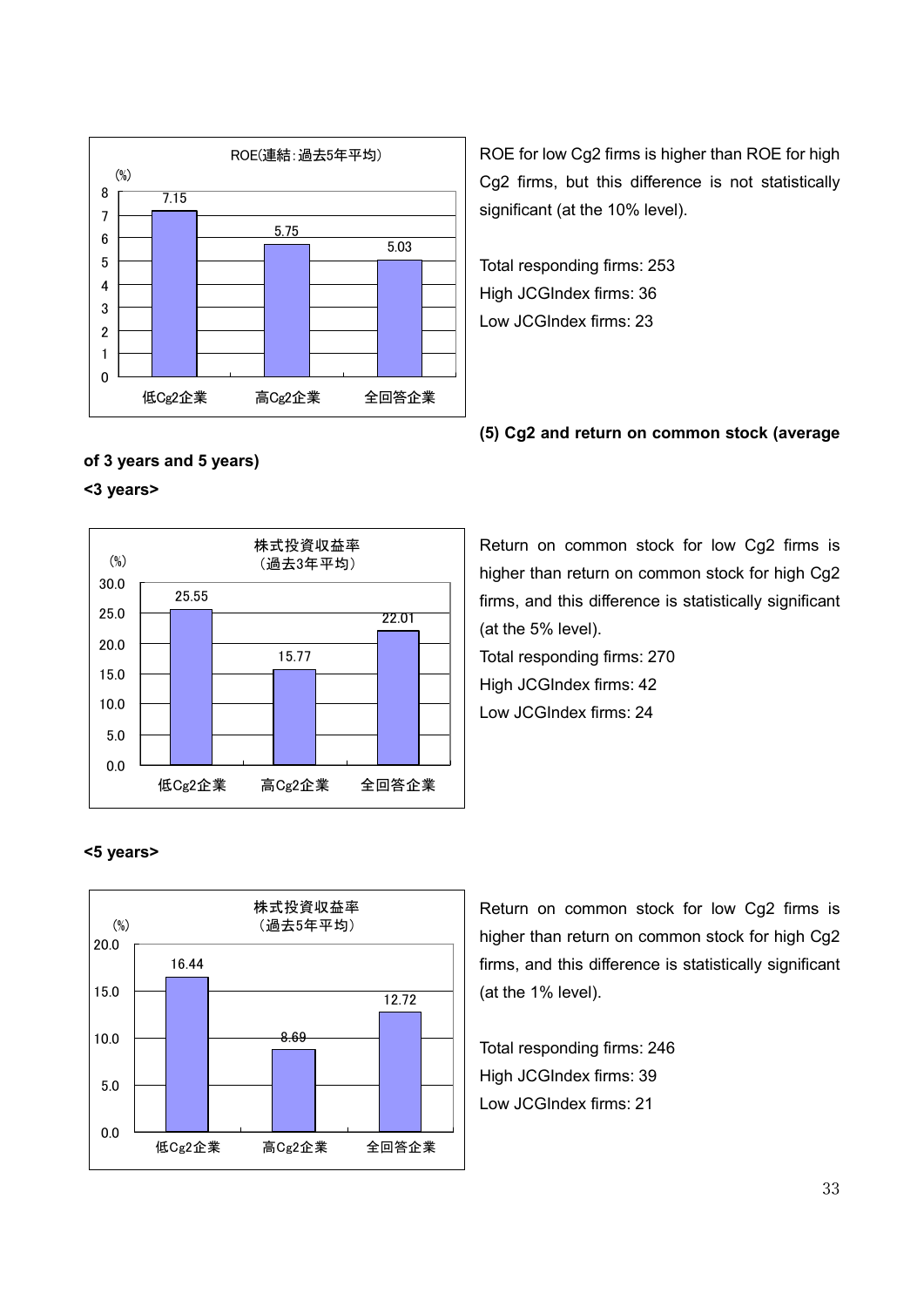## <adjustment for risk>

The following table shows the betas of high and low Cg2 firms for 3 and 5 years. The significance level of the difference between the betas of high and low Cg2 firms is 5% for 3 years, and 1% for 5 years. During these periods, some of the downside risk of the high Cg2 firms is seen; even though the risk is higher for higher Cg2 firms, the return on common stock was lower for these firms.

|                      | $3$ -year $\beta$ | $5$ -year $\beta$ |
|----------------------|-------------------|-------------------|
| High Cg2 firms       | 1.113             | 1.079             |
| Low Cg2 firms        | 0.863             | 0.779             |
| All responding firms | 0.902             | 0.906             |



## (6) Cg2 and growth in number of employees (consolidated, 3-year growth)

Growth in employment for high Cg2 firms is higher than growth in employment for low Cg2 firms, but this difference is not statistically significant (at the 10% level).

Total responding firms: 270\* High JCGIndex firms: 40 Low JCGIndex firms: 25 \*1 outlier was removed.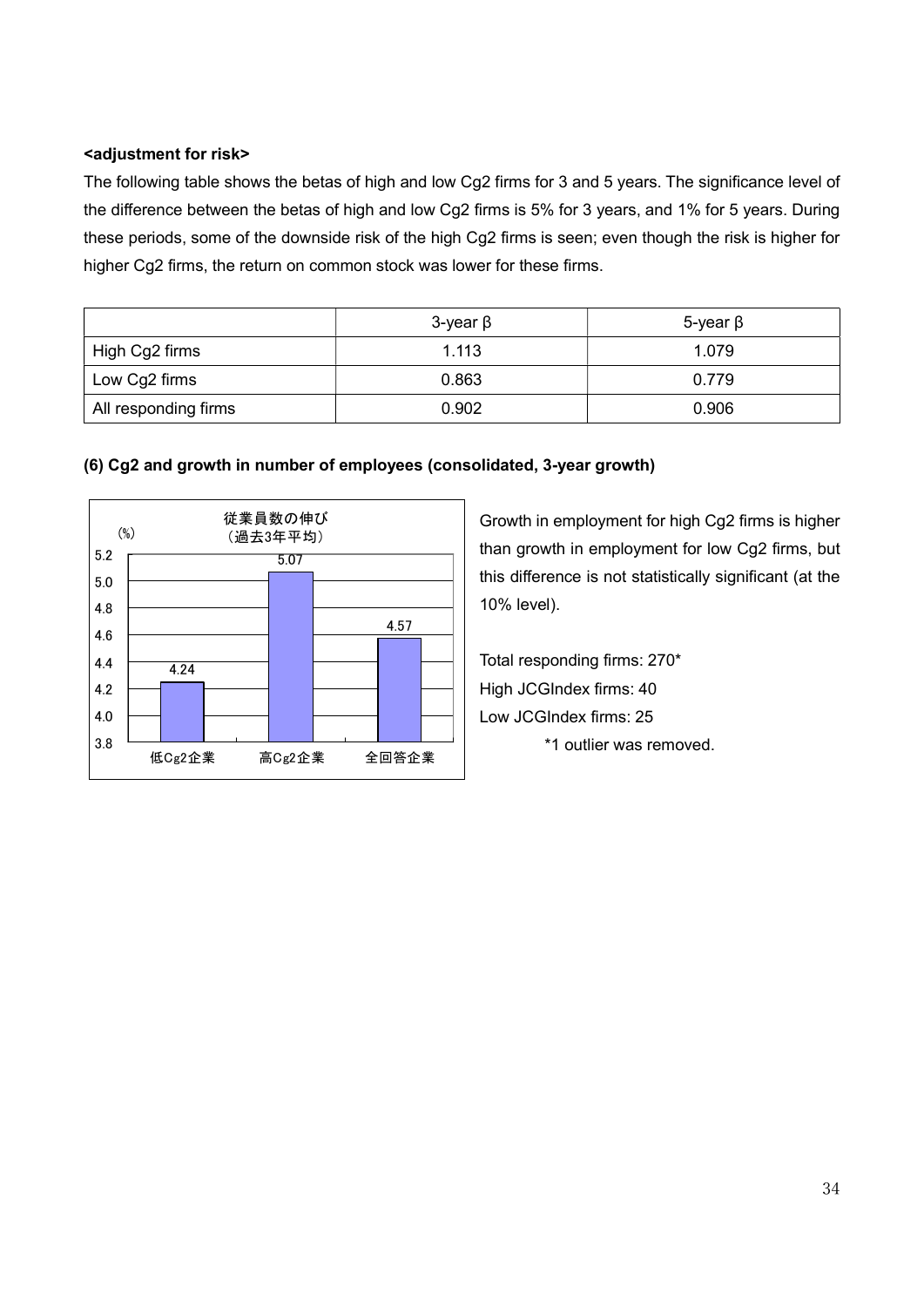## 5. Category III (Management system)

# (1) Distribution of category III score (Cg3), and definition of high and low Cg3 groups

High and low Cg3 firms are defined as follows;

High Cg3 group: 44 firms for which Cg3 is 20 or more

Low Cg3 group: 49 firms for which Cg3 is 11 or less



## Distribution of Cg3

Mean: 15.1, standard deviation: 4.1, maximum, 26, minimum 4

## (2) Cg3 and firm characteristics

## a. Percentage of foreign ownership



Foreign ownership is higher in high Cg3 firms than in low Cg3 firms, and this difference is statistically significant (at the 1% level).

Total responding firms: 282 High JCGIndex firms: 43 Low JCGIndex firms: 47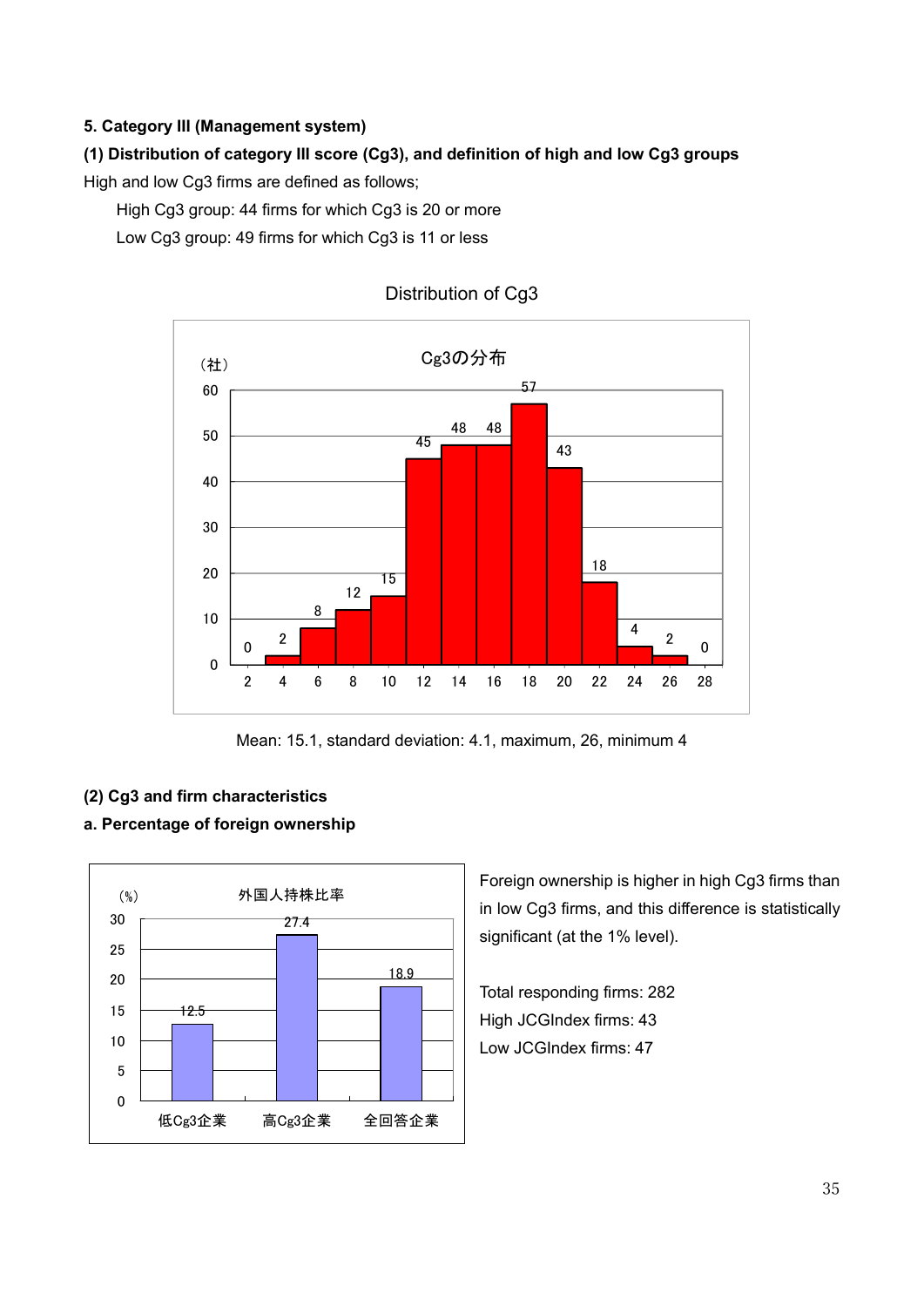## b. Age of CEO



(3) Cg3 and firm size

## a. Total assets (consolidated, average of 3 years)



years)



The CEO's of high Cg3 firms are older than CEO's of low Cg3 firms, but this difference is not statistically significant (at the 10% level).

Total responding firms: 279 High JCGIndex firms: 41 Low JCGIndex firms: 41

Total assets of high Cg3 firms are greater than total assets of low Cg3 firms, and this difference is statistically significant (at the 1% level).

Total responding firms: 271 High JCGIndex firms: 40 Low JCGIndex firms: 41

## b. Total sales (consolidated, average of 3

Total sales of high Cg3 firms are greater than total sales of low Cg3 firms, and this difference is statistically significant (at the 1% level).

Total responding firms: 271 High JCGIndex firms: 40 Low JCGIndex firms: 41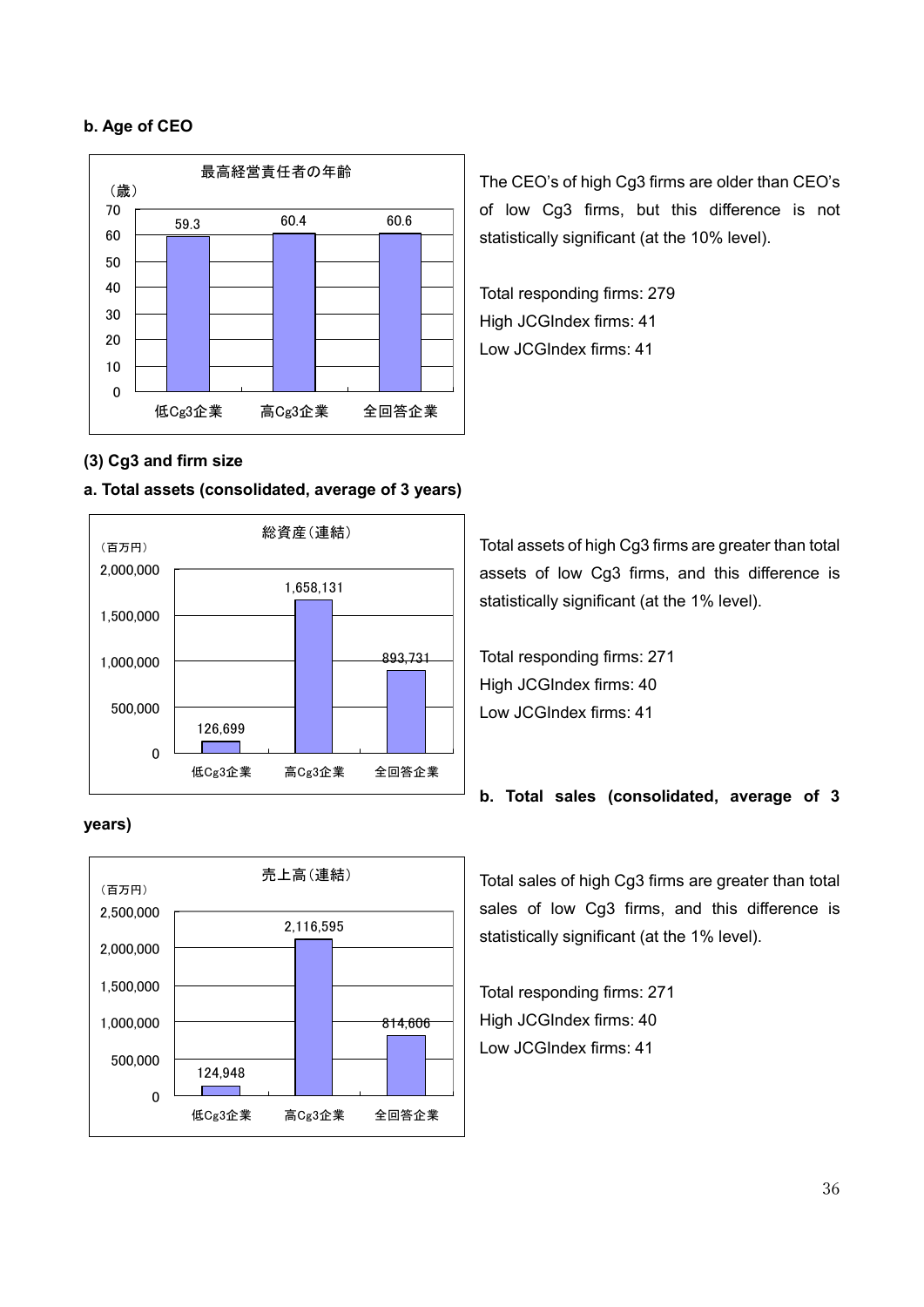

#### c. Number of employees (consolidated, average of 3 years)

Number of employees of high Cg3 firms is greater than number of employees in low Cg3 firms, and this difference is statistically significant (at the 1% level).

Total responding firms: 271 High JCGIndex firms: 40 Low JCGIndex firms: 41

## (4) Cg3 and rate of return on capital

## a. ROA (consolidated, average of 3 years and 5 years)

#### <3 years>



ROA for low Cg3 firms is higher than ROA for high Cg3 firms but this difference is not statistically significant (at the 10% level).

Total responding firms: 266 High JCGIndex firms: 39 Low JCGIndex firms: 41

#### <5 years>



ROA for low Cg3 firms is higher than ROA for high Cg3 firms, but this difference is not statistically significant (at the 10% level).

Total responding firms: 256 High JCGIndex firms: 38 Low JCGIndex firms: 39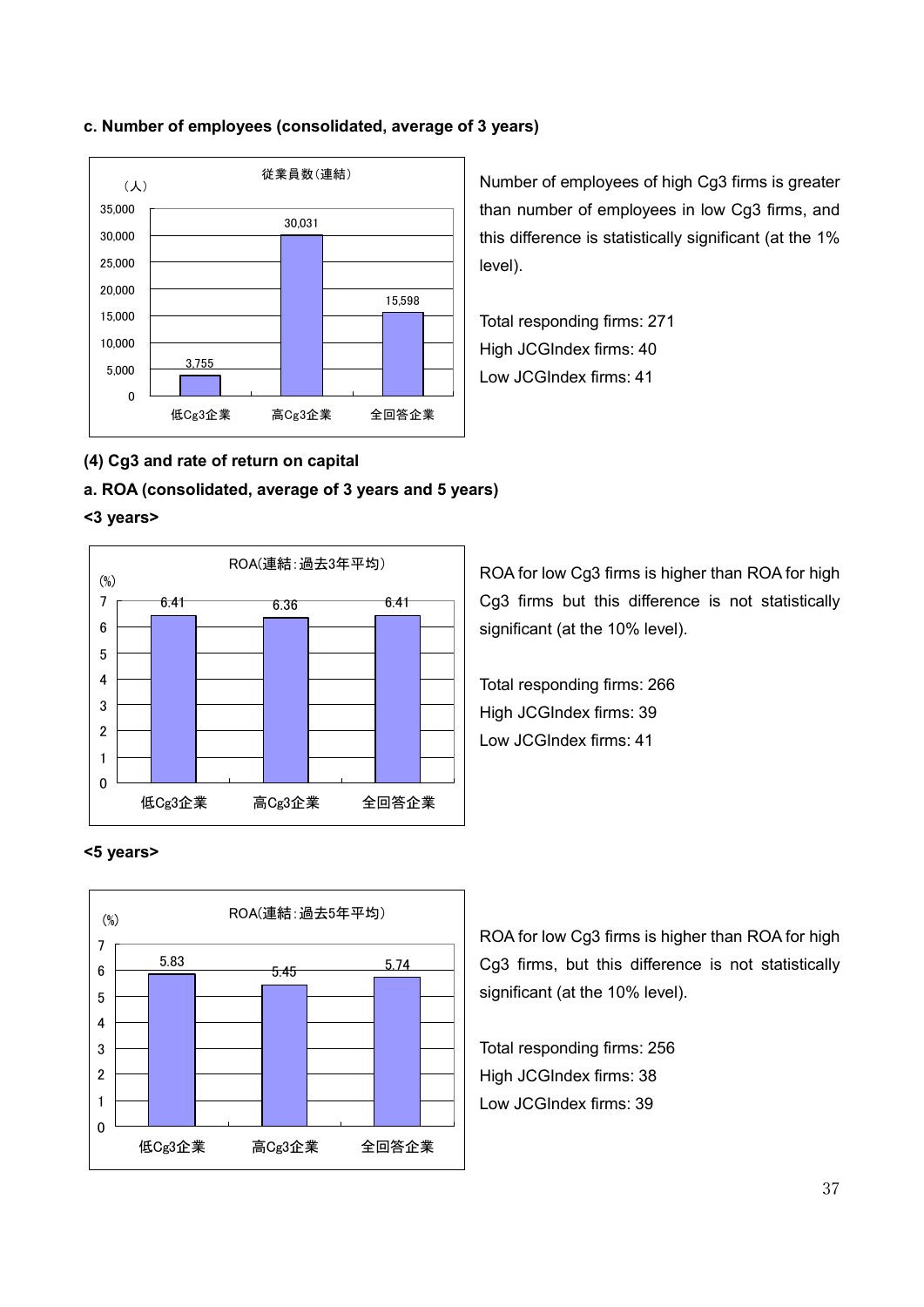#### b. ROE (consolidated, average of 3 years and 5 years)

#### <3 years>



ROE for high Cg3 firms is higher than ROE for low Cg3 firms, but this difference is not statistically significant (at the 10% level).

Total responding firms: 264 High JCGIndex firms: 39 Low JCGIndex firms: 41

#### <5 years>



ROE for high Cg3 firms is lower than ROE for low Cg3 firms, and this difference is statistically significant (at the 10% level).

Total responding firms: 253 High JCGIndex firms: 38 Low JCGIndex firms: 39

# (5) Cg3 and rate of return on equity investment (average of 3 years and 5 years)

#### <3 years>



Return on common stock for low Cg3 firms is higher than return on common stock for high Cg3 firms, but this difference is not statistically significant (at the 10% level).

Total responding firms: 270 High JCGIndex firms: 42 Low JCGIndex firms: 44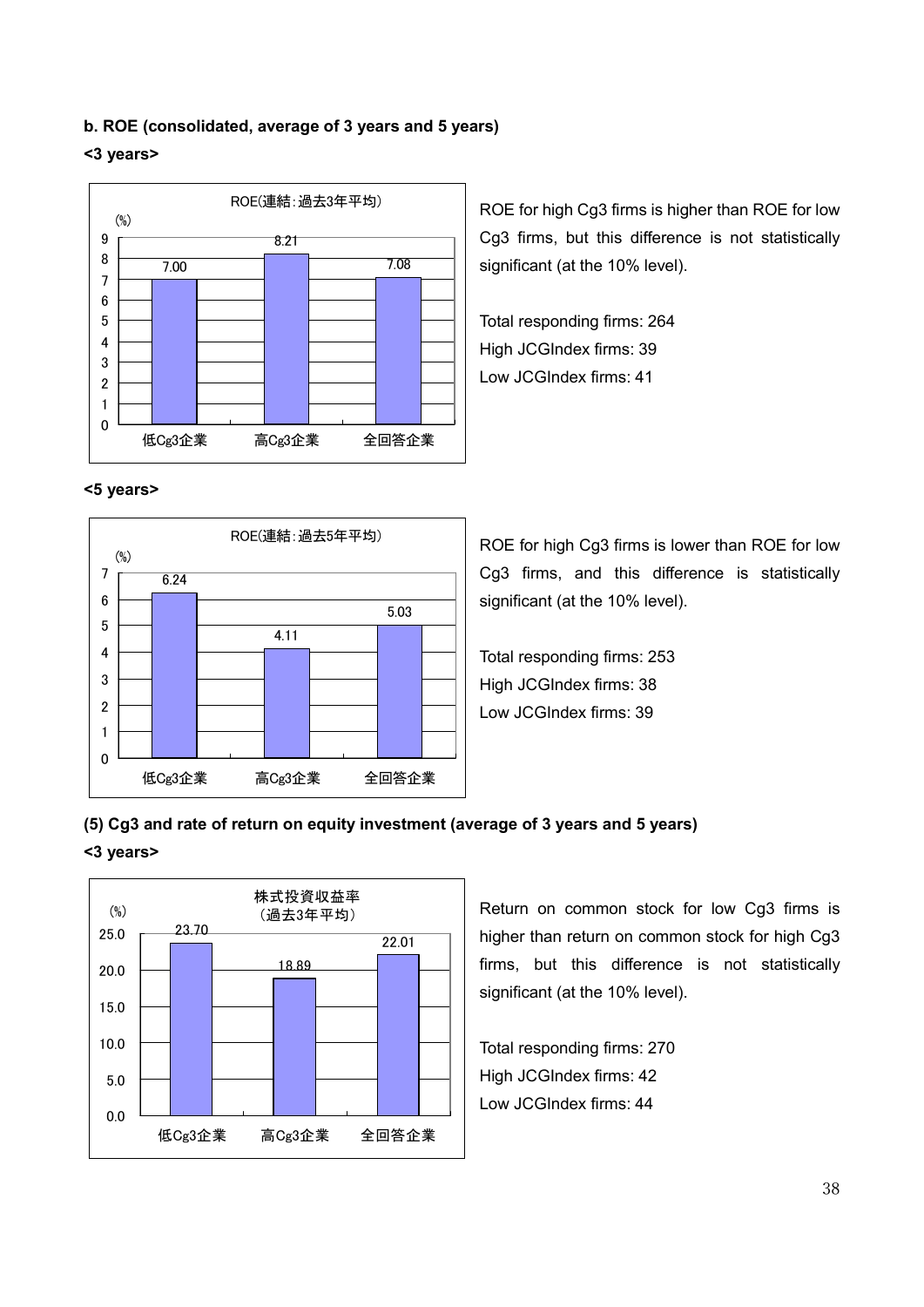#### <5 years>



Return on common stock for low Cg3 firms is higher than return on common stock for high Cg3 firms, and this difference is statistically significant (at the 5% level).

Total responding firms: 246 High JCGIndex firms: 40 Low JCGIndex firms: 38

#### <adjustment for risk>

The following table shows the betas of high and low Cg3 firms for 3 and 5 years. The difference between betas for the two groups is statistically significant only for 5 years (at the 5% level).

|                      | $3$ -year $\beta$ | $5$ -year $\beta$ |
|----------------------|-------------------|-------------------|
| High Cg3 firms       | 1.045             | 1.078             |
| Low Cg3 firms        | 0.891             | 0.875             |
| All responding firms | 0.902             | 0.906             |

## (6) Cg3 and growth in number of employees (consolidated, 3-year growth)



Growth in employment for high Cg3 firms is higher than growth in employment for low Cg3 firms, and this difference is statistically significant (at the 10% level).

Total responding firms: 270\* High JCGIndex firms: 40 Low JCGIndex firms: 41 \*1 outlier was removed.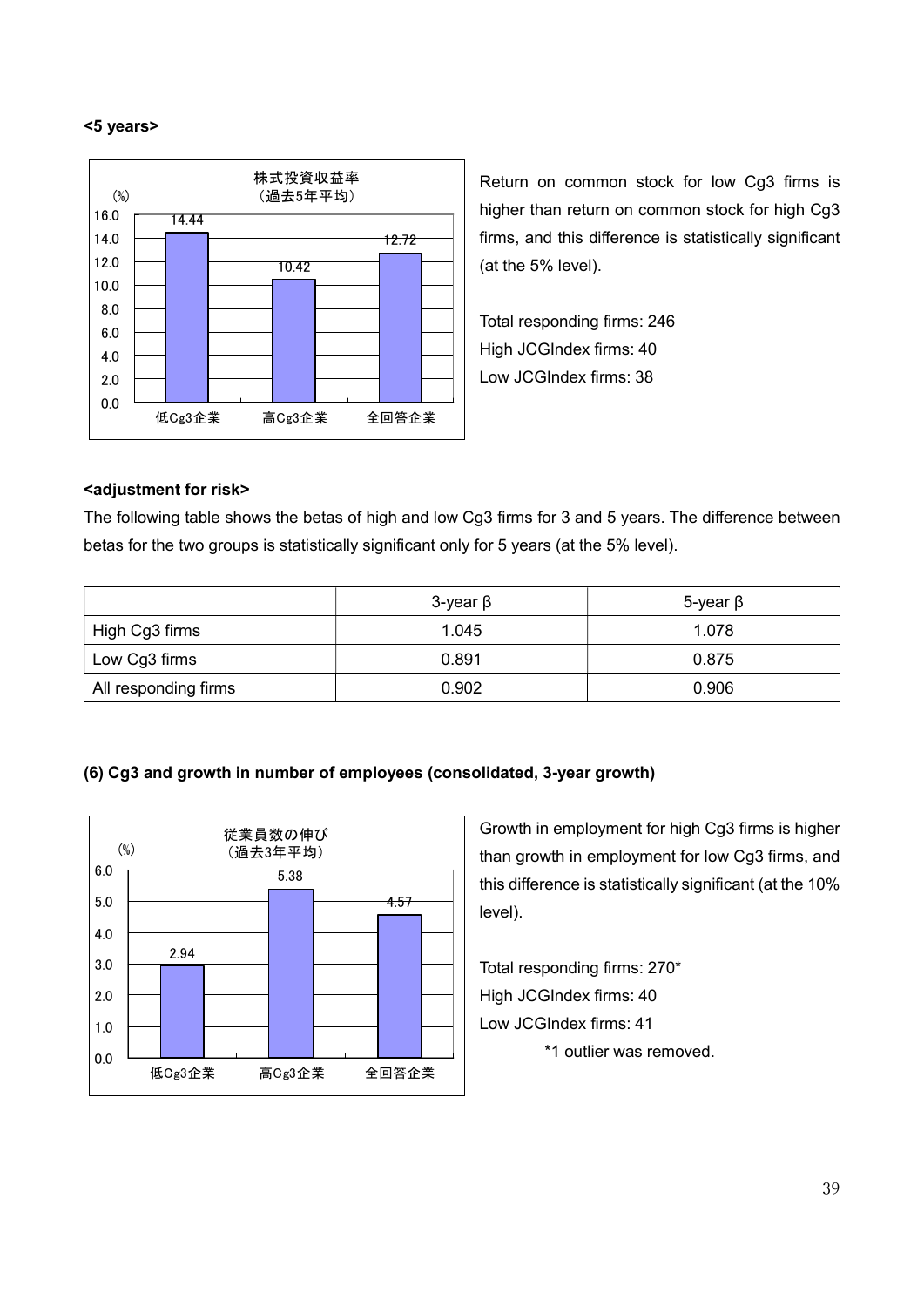## 6. Category IV (Transparency and communication with shareholders)

## (1) Distribution of category IV (Cg4), and definition of high and low Cg4 groups

High and low Cg4 firms are defined as follow;

High Cg4 group: 51 firms for which Cg4 is 18 or over

Low Cg4 group: 50 firms for which Cg4 is 9 or under



Distribution of Cg4

Mean: 13.3, standard deviation: 3.8, maximum, 20, minimum 4

## (2) Cg4 and firm characteristics

#### a. Percentage of foreign ownership



Foreign ownership is higher in high Cg4 firms than in low Cg4 firms, and this difference is statistically significant (at the 1% level).

Total responding firms: 282 High JCGIndex firms: 50 Low JCGIndex firms: 47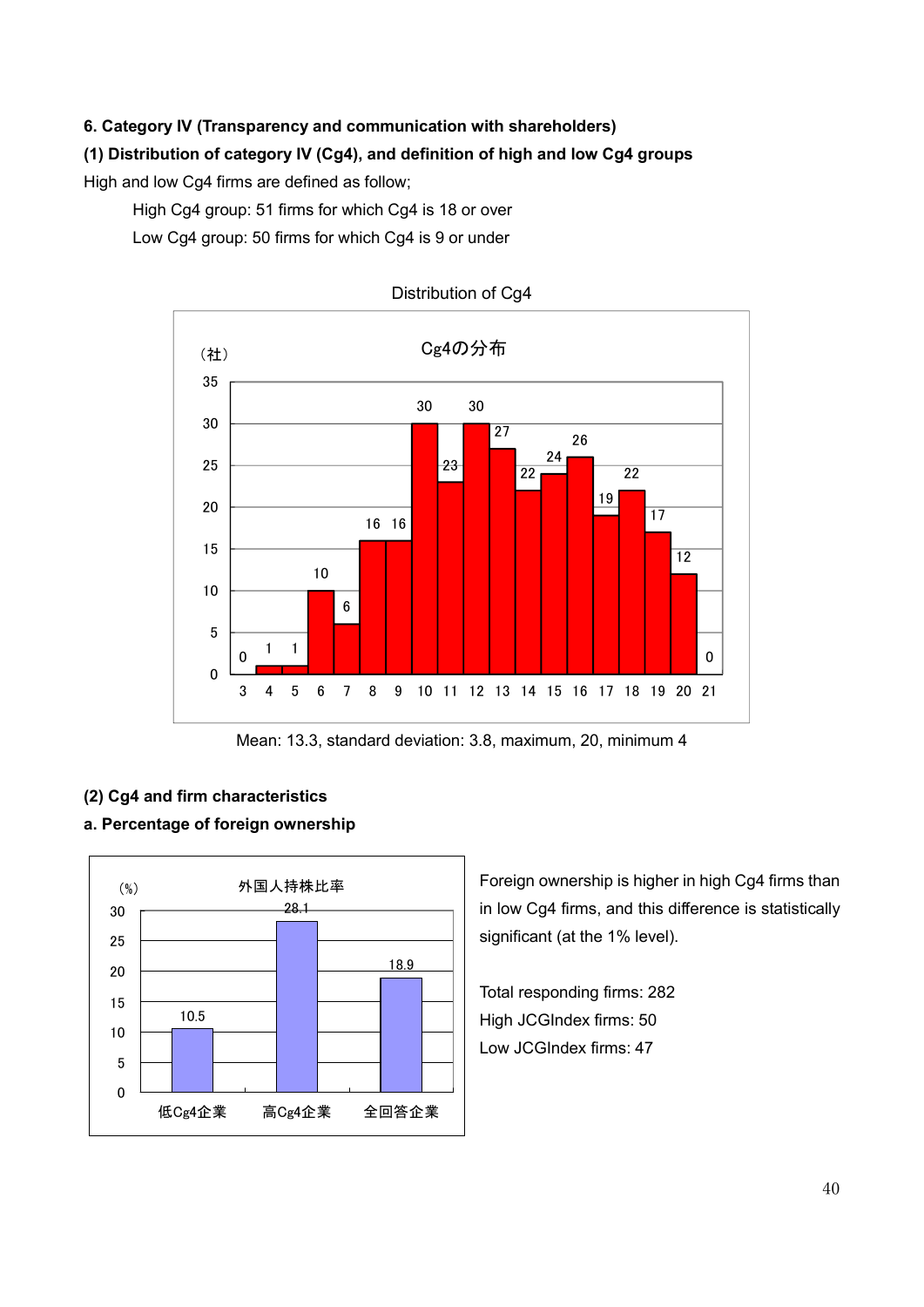## b. Age of CEO



The CEOs of high Cg4 firms are older than CEOs of low Cg4 firms, and this difference is statistically significant (at the 5% level).

Total responding firms: 279 High JCGIndex firms: 48 Low JCGIndex firms: 43

# (3) Cg4 and firm size

## a. Total assets (consolidated, average of 3 years)



Total assets of high Cg4 firms are greater than total assets of low Cg4 firms, and this difference is statistically significant (at the 1% level).

Total responding firms: 271 High JCGIndex firms: 44 Low JCGIndex firms: 44

#### b. Total sales (consolidated, average of 3 years)



Total sales of high Cg4 firms are greater than total sales of low Cg4 firms, and this difference is statistically significant (at the 1% level).

Total responding firms: 271 High JCGIndex firms: 44 Low JCGIndex firms: 44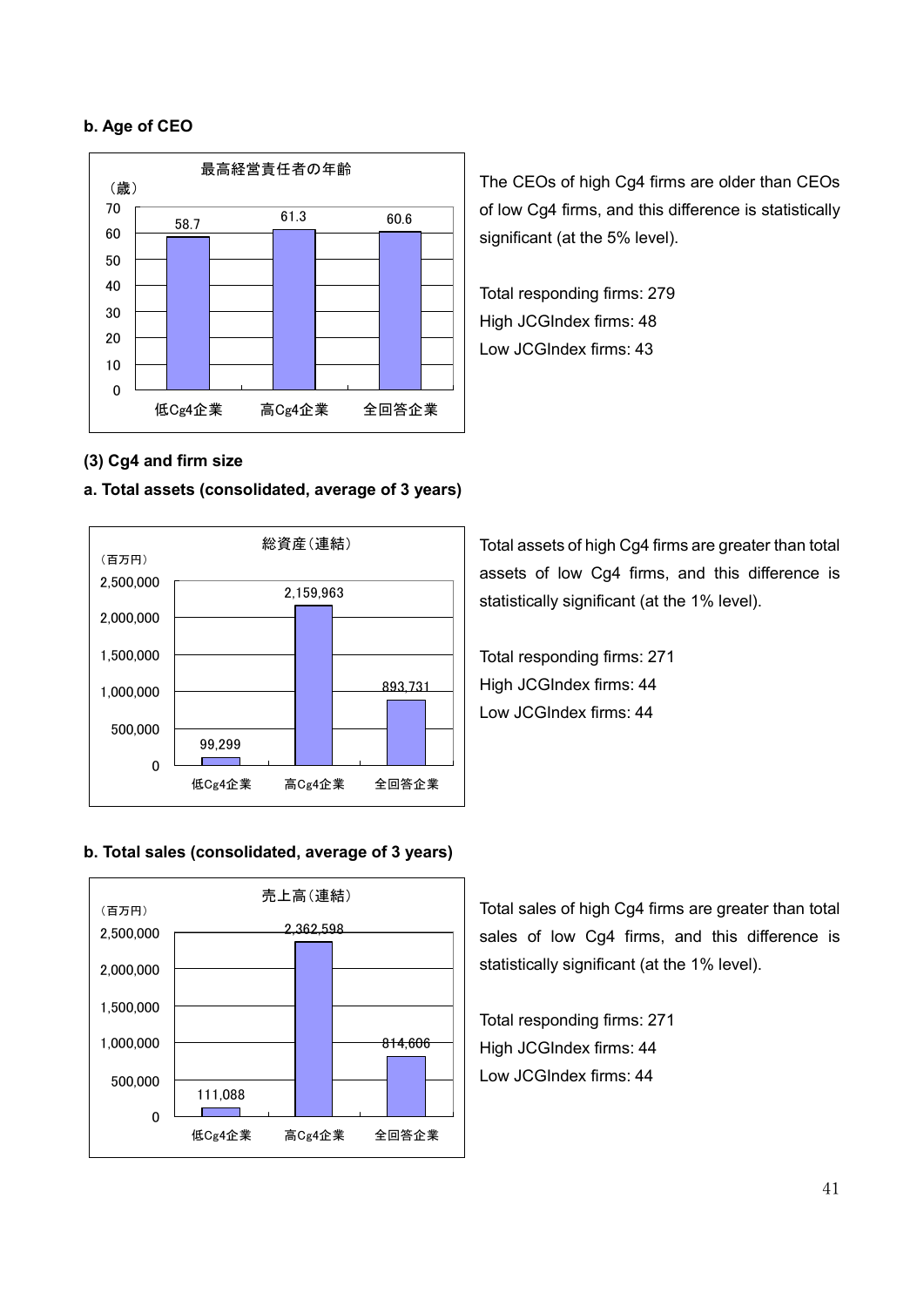#### c. Number of employees (consolidated, average of 3 years)



Number of employees of high Cg4 firms is greater than number of employees in low Cg4 firms, and this difference is statistically significant (at the 1% level).

Total responding firms: 271 High JCGIndex firms: 44 Low JCGIndex firms: 44

## (4) Cg4 and rate of return on capital

## a. ROA (consolidated, average of 3 years and 5 years)

#### <3 years>



ROA for high Cg4 firms is higher than ROA for low Cg4 firms, but this difference is not statistically significant (at the 10% level).

Total responding firms: 266 High JCGIndex firms: 43 Low JCGIndex firms: 46

#### <5 years>



ROA for high Cg4 firms is higher than ROA for low Cg4 firms, but this difference is not statistically significant (at the 10% level).

Total responding firms: 256 High JCGIndex firms: 39 Low JCGIndex firms: 41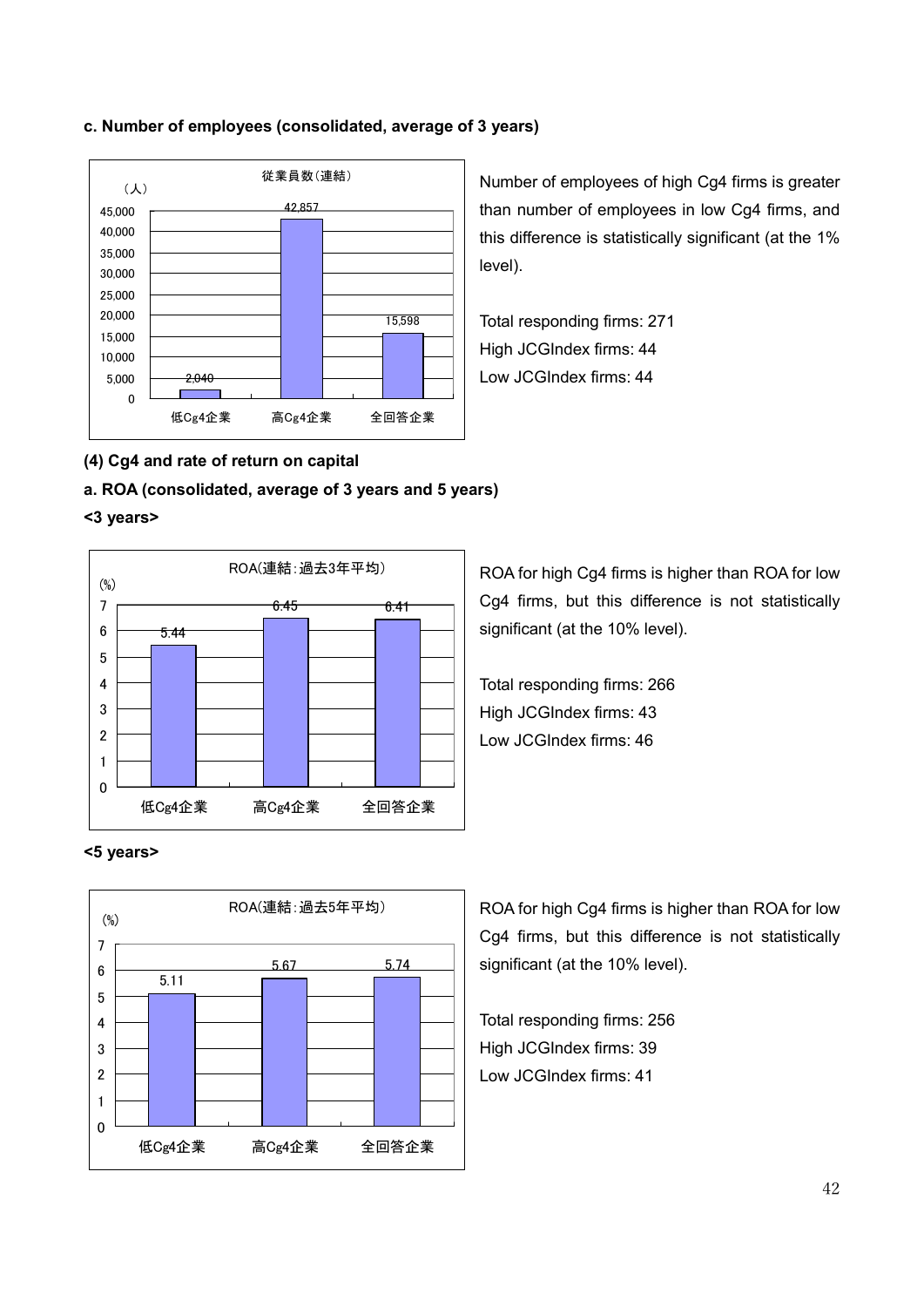#### b. ROE (consolidated, average of 3 years and 5 years)

#### <3 years>



ROE for high Cg4 firms is higher than ROE for low Cg4 firms, and this difference is statistically significant (at the 5% level).

| Total responding firms: | 264 |
|-------------------------|-----|
| High JCGIndex firms:    | 43  |
| Low JCGIndex firms:     | 43  |

#### <5 years>



ROE for high Cg4 firms is higher than ROE for low Cg4 firms, but this difference is not statistically significant (at the 10% level).

Total responding firms: 253 High JCGIndex firms: 39 Low JCGIndex firms: 40

# (5) Cg4 and rate of return on equity investment (average 3 years and 5 years)

#### <3 years>



Return on common stock for low Cg4 firms is higher than return on common stock for high Cg4 firms, and this difference is statistically significant (at the 1% level).

Total responding firms: 270 High JCGIndex firms: 46 Low JCGIndex firms: 44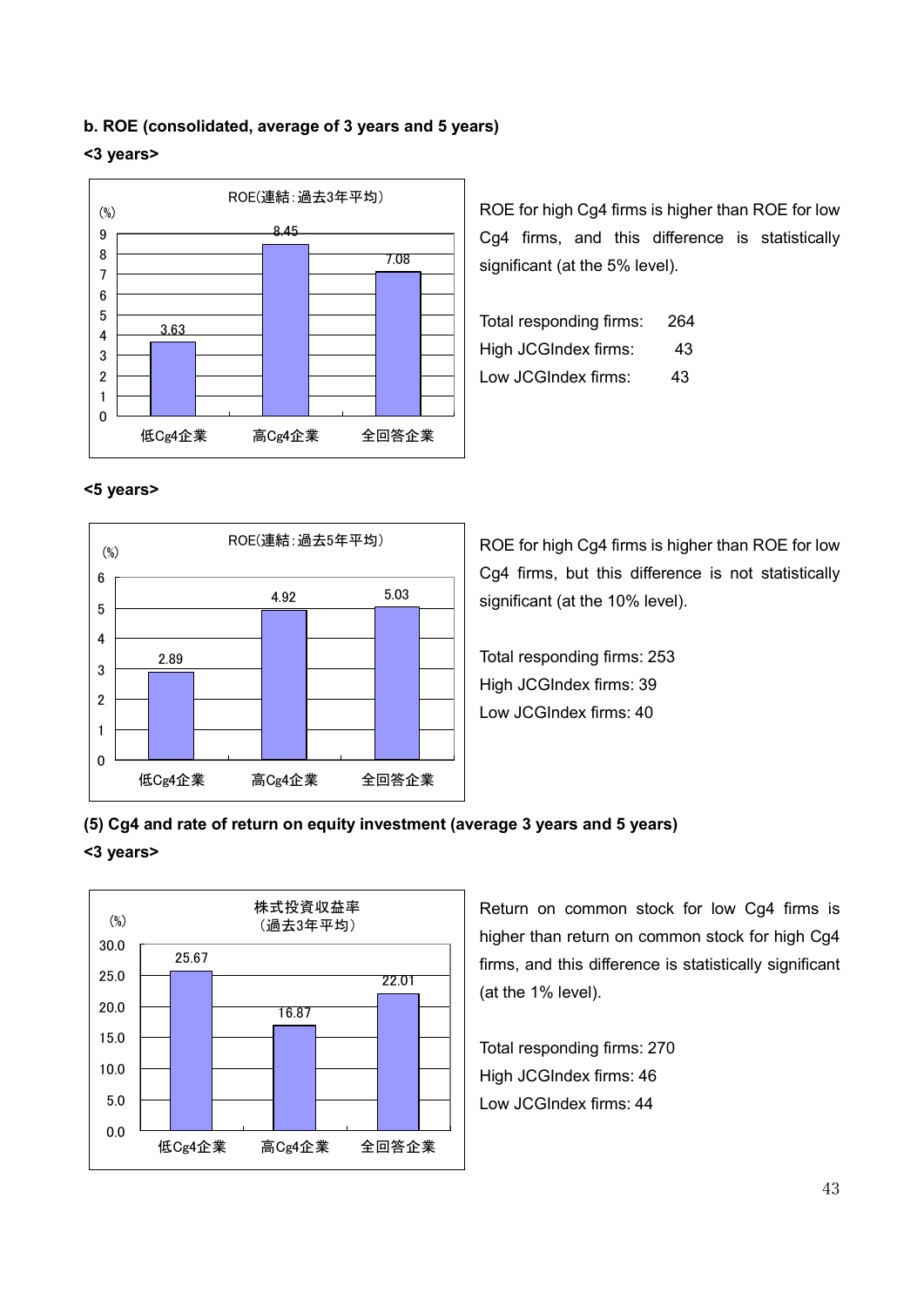#### <5 years>



Return on common stock for low Cg4 firms is higher than return on common stock for high Cg4 firms, and this difference is statistically significant (at the 1% level).

Total responding firms: 246 High JCGIndex firms: 43 Low JCGIndex firms: 39

#### <adjustment for risk>

The following table shows the betas of high and low Cg4 firms for 3 and 5 years. The difference between betas for the two groups is statistically significant for both 3 and 5 years (at the 1% level).

|                      | 3-year β | $5$ -year $\beta$ |  |
|----------------------|----------|-------------------|--|
| High Cg4 firms       | 1.059    | 1.059             |  |
| Low Cg4 firms        | 0.770    | 0.788             |  |
| All responding firms | 0.902    | 0.906             |  |

#### (6) Cg4 and growth in number of employees (consolidated, 3-year growth)



Growth in employment for low Cg4 firms is higher than growth in employment for high Cg4 firms, but this difference is not statistically significant (at the 10% level).

Total responding firms: 270 High JCGIndex firms: 44 Low JCGIndex firms: 44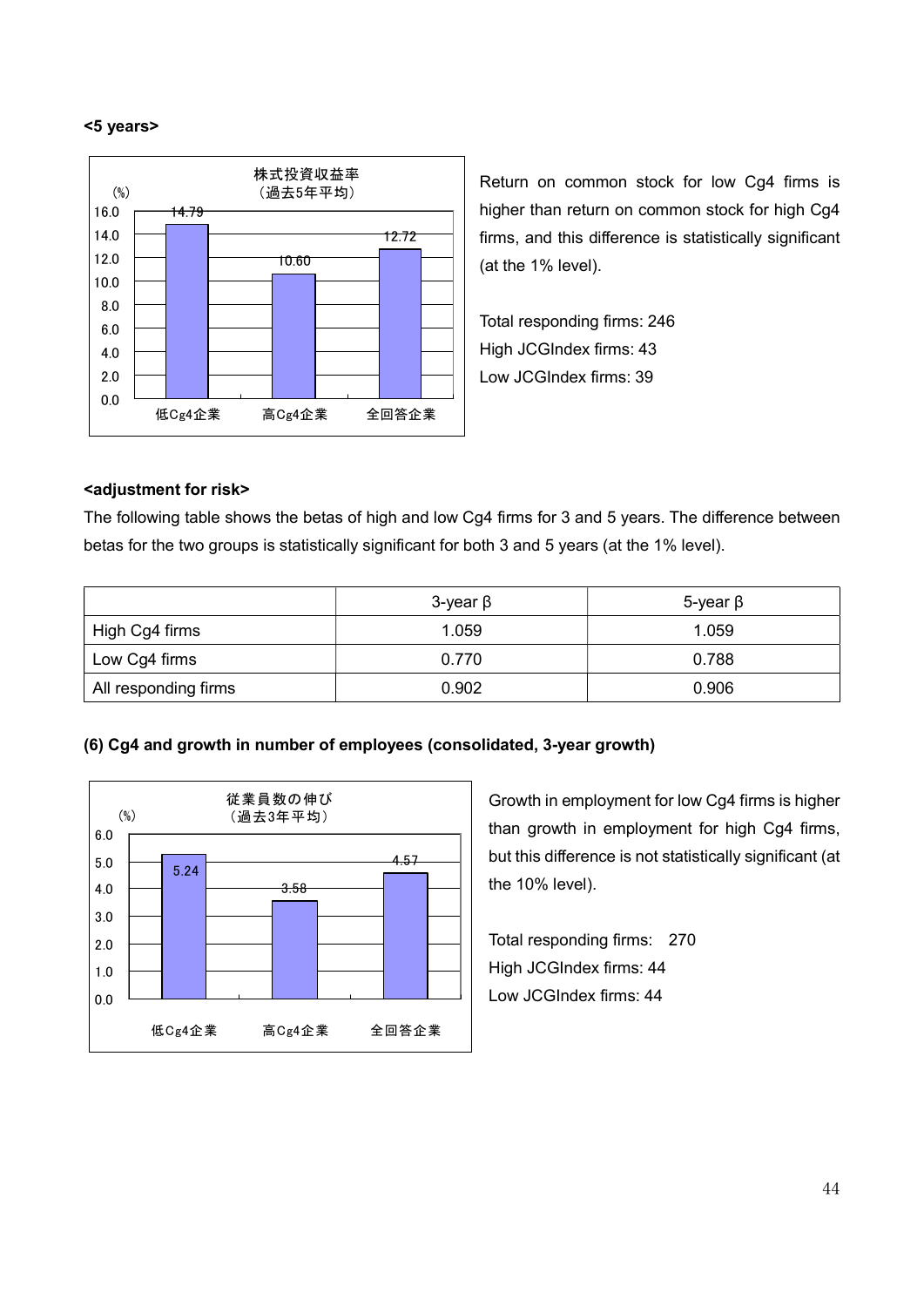## Conclusion

Over 5 consecutive years, a total of 660 firms have responded to the JCGIndex survey. In each year, these responses have shown a clear relationship between the JCGIndex and firm performance. High JCGIndex firms enjoy superior performance to low JCGIndex firms. The closer a firm's governance system is to the JCGR corporate governance model, the more value it provides to its shareholders.

Compared to 2002-2004, however, the level of statistical significance in comparisons of performance for high and low JCGIndex groups has declined since 2005, and high JCGIndex firms do not necessarily provide a higher return to shareholders. One possible explanation is that firms that have recently been experiencing poor performance have embarked on governance reforms. As a result, the high JCGIndex group mixes firms that have excellent performance and governance with troubled firms that have recently revised their governance systems. We are conducting further research to better understand this phenomenon.

When evaluating the results, it is necessary to keep the following in mind: First, these results reflect past performance and do not necessarily mean a future relationship. Second, while the sample size of 302 is in itself is not small, it represents only 20% of the about 1,700 Tokyo First Section listed firms. However, over five years, we have found very similar results among different sets of responding firms. This suggests that while the annual sample size has been small, our findings are robust. Third, the relationship between the JCGIndex and financial results that we show here is correlation, and not causation, and further research is necessary to establish causal relationships.

We JCGR, an NPO operated by unpaid staff, greatly owe to donors who have a profound understanding on corporate governance. We are all the more obliged to maximize your kind support by continuing the Corporate Governance Survey so that we can offer ever more convincing proposals underpinned by the accumulation of data.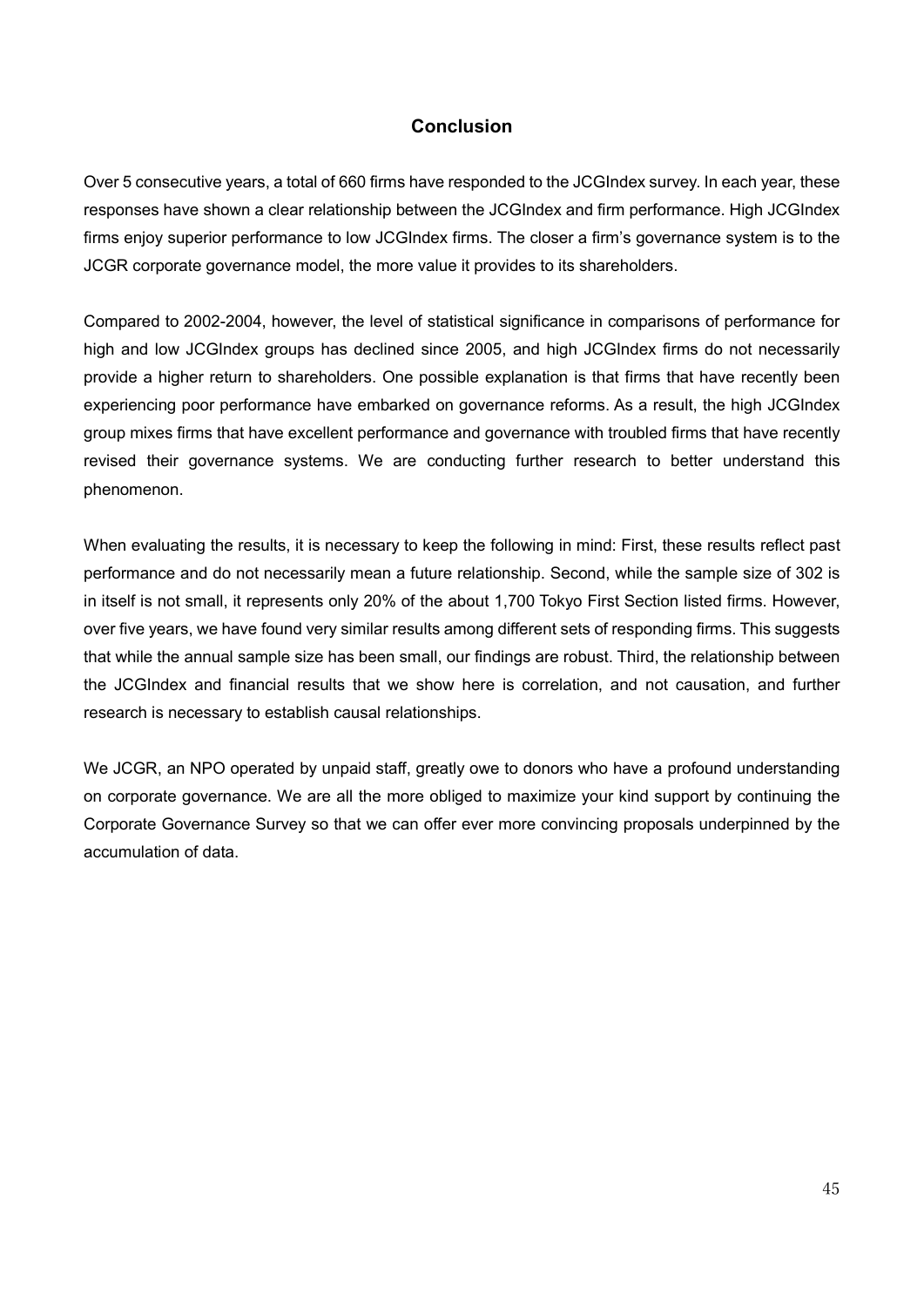## (Note)

## An explanation of the data used for analysis

- 1. Industry classifications Tokyo Stock Exchange industry classifications
- 2. Financial data

Source: NEEDS (Nikkei Shinbunsha data bank)

Firms covered: Tokyo Stock Exchange First Section firms (1,747 firms as of November 18, 2006). Items: Total assets, sales, number of employees, ROA, ROE (firm-based and consolidated) Period: January 2001 to December 2005

3. Return on common stock

Source: Nihon Shoken Keizei Kenkyusho 2005 Kabushiki Toshi Shueki Ritsu Firms covered: Tokyo Stock Exchange First Section firms (1,747 firms as of November 18, 2006). Items: Monthly returns on individual stock and market Period: January 2001 to December 2005

4. Beta

Calculated by Fujitsu Research Institute Source: Toyo Keizai Inc., "Stock Price CD-ROM 2005"

5. Calculation of characteristics of the responding firms

Average, minimum, maximum and standard deviation of the responded firms were compared with those of the Tokyo Stock Exchange First Section firms, based on consolidated financial data for the previous 3 or 5 years.